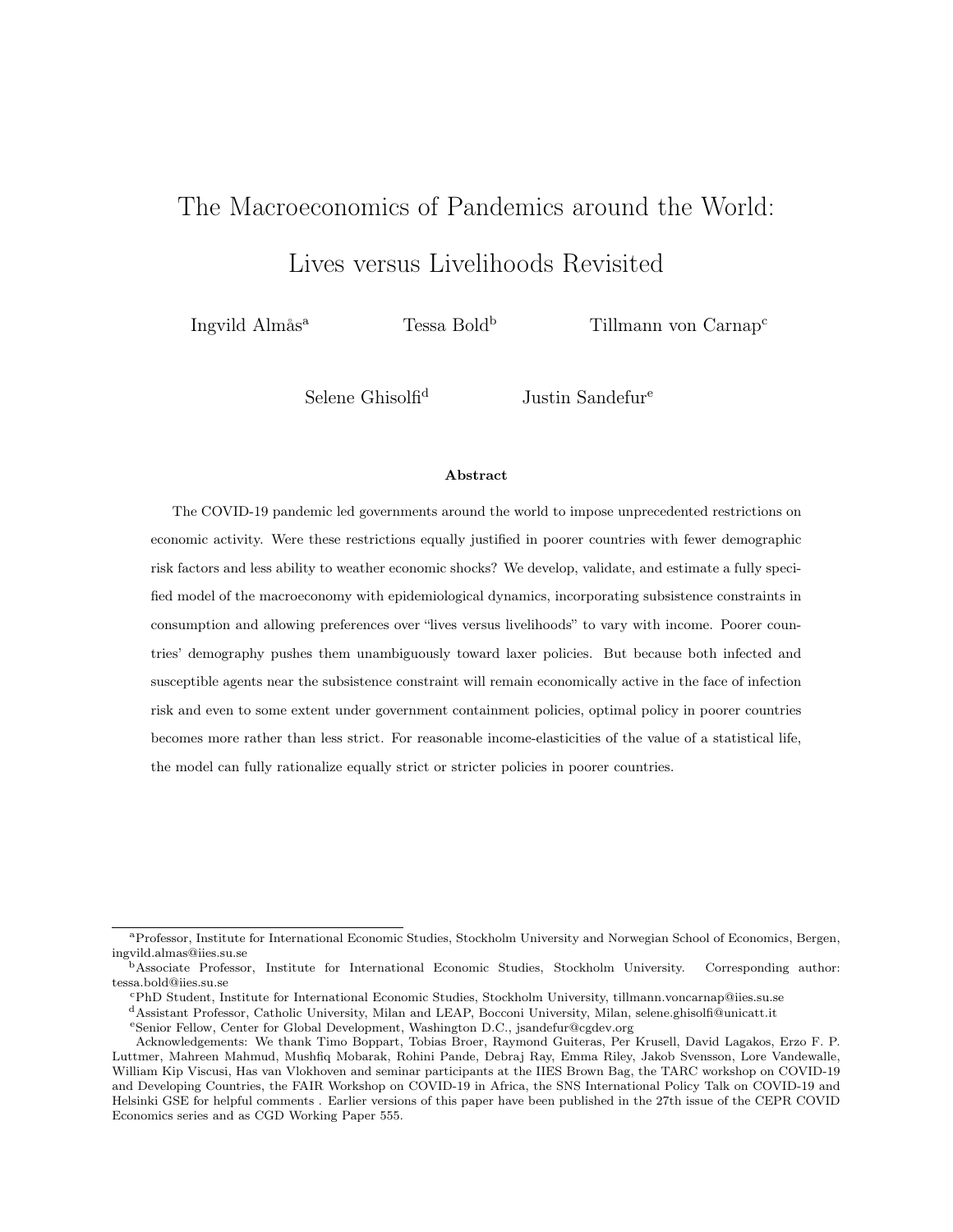## 1 Introduction

The COVID-19 pandemic led governments around the world to impose unprecedented restrictions on economic activity. These measures were surprisingly uniform across countries at all income levels: throughout 2020, low-income countries enacted policies roughly as stringent as those in high-income countries (Figure 1). In the United States, a survey in late March 2020 found zero leading economists disagreed that the policy response to the pandemic should involve "a very large contraction in economic activity until the spread of infections has dropped significantly" (IGM Forum, 2020). At the same time, many economists expressed reservations about applying similar policy prescriptions to developing countries (Ray et al., 2020; Ray and Subramanian, 2020; Barnett-Howell et al., 2021; Ravallion, 2020; Miguel and Mobarak, 2021).

In this paper, we study why containment policy recommendations – by which we refer to a whole suite of non-pharmaceutical interventions, including school closures, travel restrictions, curfews, etc. – might differ for rich and poor countries.<sup>1</sup> To do so, we formalize the role of two distinct factors frequently mentioned in contemporaneous policy debates: i) the lower infection fatality rates anticipated in countries with younger populations, but also frequently weaker health systems and higher incidence of comorbidities, and ii) poverty, which potentially affects the trade-offs made by both economic agents and policymakers between lives and livelihoods.

<sup>1</sup>In the analysis that follows we will focus on comparing countries above and below median per capita GDP. Throughout, we refer to these as "rich" and "poor" countries, respectively, and to the difference in their pandemic outcomes as the "rich-poor gap."



Figure 1: Stringency of pandemic containment policies during 2020 by income group

The figure shows the daily average in the level of restrictions as measured by the Oxford Coronavirus Government Response Stringency Index (Hale et al., 2021) across countries in income groups as defined by the World Bank. The stringency index varies between 0 and 100 and calculates an average of all containment measures a country has taken, including school closures, workplace closures, cancellation of public events, restrictions on gathering size, closure of public transport, and stay-at-home requirements.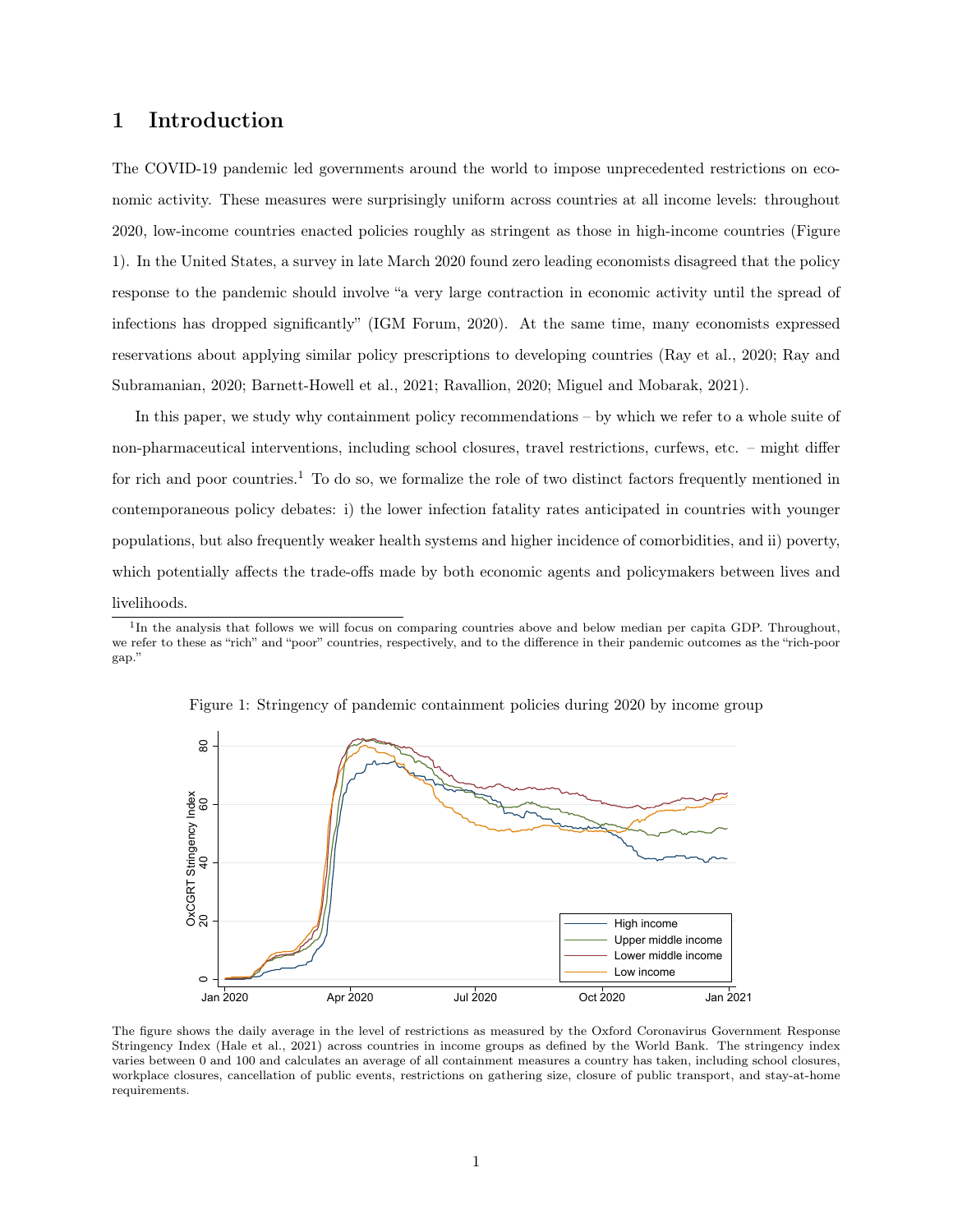We develop and estimate a fully specified version of a SIR-macro model, in which agents' and policymakers' response to the pandemic varies with country-specific measures of fatality risk and income. The model highlights two important points. First, recognizing that foregoing short-term consumption may be a question of survival for poor households has somewhat counter-intuitive implications for policy. Because both infected and susceptible agents, who are pushed close to their subsistence constraint will remain economically active in the face of infection risk and even government containment policies, optimal policy in poorer countries becomes more rather than less strict. Second, calibration of the model illustrates that any statement about the desirability of laxer lockdowns in poorer countries is highly sensitive to the value of a statistical life and how it changes with income. For reasonable income-elasticities of the VSL, consistent with existing literature, the model can fully rationalize equally strict or stricter policies in poor countries, despite younger demographics and hence lower infection-fatality rates which unequivocally prescribe laxer policies.

We start from the model of Eichenbaum et al.  $(2021)$ , henceforth ERT, in which agents expose themselves to infection risk when working and consuming, and, realizing this danger, reduce economic activity as infection risk rises. However, they do not weigh the impact of their own labor and consumption decisions on the pandemic's spread, creating an externality which the social planner seeks to internalize. The model allows for a policy lever in the form of a value-added tax on consumption, discouraging economic activity and hence slowing disease transmission. The policymaker chooses the tax to maximize the present value of aggregate utility, taking into account utility losses from both reduced consumption and lost lives.

We generalize ERT's model by incorporating three features that may drive differences in optimal policy between countries at different income levels. First, we allow poorer agents to respond less to the pandemic threat and any containment measures to combat it. To achieve this, we introduce a constant,  $\bar{c}$ , in the utility function which makes the marginal rate of substitution between leisure and consumption depend on the level of the latter (King et al., 1988) as commonly found in historical data (Ohanian et al., 2008; Fuchs-Schuendeln et al., 2018; Boppart and Krusell, 2020).

Second, we also allow income levels to affect the trade-off between consumption and catching a potentially deadly infection. Specifically, we allow the value of a statistical life (VSL) to be a function of income and estimate its "income" elasticity using indirect inference. We show that optimal policy depends crucially on this income-elasticity of the VSL as the social planner trades off risks of death against utility of the living.

Third, we also account for the fact that poorer countries face lower infection fatality rates (IFRs) due to their younger demographics (despite higher comorbidities, and weaker health system capacity), which reduce the imperative for lockdowns. We calibrate the IFR using data from Ghisolfi et al. (2020).

To validate the model and estimate underlying behavioral parameters, we use cross-country time-series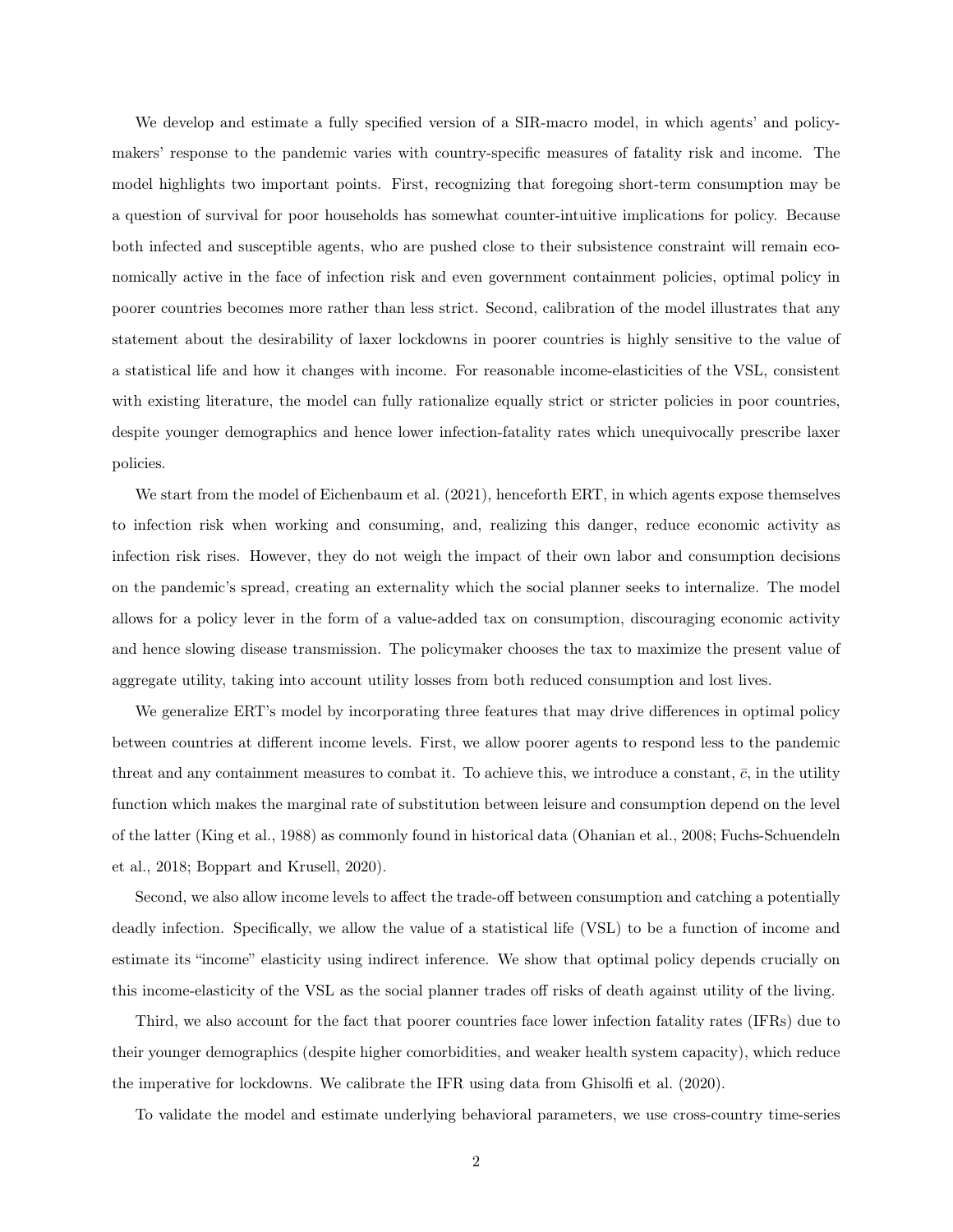data to examine how four key model outcomes – containment policies, economic contraction, COVID-19 infections, and excess mortality – vary across income and IFR. We find, for instance, that relative to rich countries, poor countries had slightly stricter containment policies during the first year of the pandemic (i.e., before vaccines arrived), but nevertheless experienced smaller drops in economic activity. They also saw higher infections yet fewer deaths. On the other hand, countries with low IFR display laxer containment policies, lower economic contractions, and less excess mortality despite higher infection rates.

To assess if our model can rationalize these findings, we simulate the model for 125 countries and a range of parameter values using data on predicted infection fatality rates (IFR) and income (per capita GDP) and generate the same eight statistics that we estimated empirically. We then validate the model and estimate the unknown parameters by indirect inference. Specifically, we consider the model valid only if there are parameters for which the signs of the eight moments match in simulated and observed data. The subset of parameter values for which the signs match produce empirical bounds for the income elasticity of the VSL and the subsistence constraint.

We find that the model successfully matches all eight target moments in the data with an income-elasticity of the VSL which is strictly less than one, and a subsistence constraint that is strictly greater than zero. This value for the income-elasticity of the VSL is in line with estimates in Viscusi and Masterman (2017) who suggest an income-VSL elasticity between 0.8 and 1.2, and lines up with recent cross-country estimate of the income-elasticity of health expenses (Farag et al., 2012). A positive subsistence level is consistent with a lower elasticity of substitution between labor and consumption at low income levels that is observed in other contexts.

In terms of the model's implications, our validation and estimation imply that relatively strict containment policies by developing countries in the early stages of the pandemic can be rationalized if policymakers in the developing world placed a relatively higher value on life (though well within the existing range of empirical estimates) and households faced subsistence constraints which limited their spontaneous social distancing and their compliance with containment policies.

Our study contributes to an emerging literature assessing the welfare implications of pandemic containment policies in low- and high-income countries using macroeconomic models (Alon et al., 2020; Hausmann and Schetter, 2022). Alon et al. (2020) assume that workers in the informal sector cannot be shielded from the disease by a lockdown and argue that containment policy will hence be less effective in countries with larger informal sectors. Our approach highlights a similar effect, though grounded in the utility maximization of agents which in turn affects the planner's optimal policy: when faced with a given risk of contracting the disease through economic activity, poorer agents will rationally reduce their exposure less, requiring relatively stricter policies to achieve the same reduction in deaths. Alon et al. (2020) further emphasize that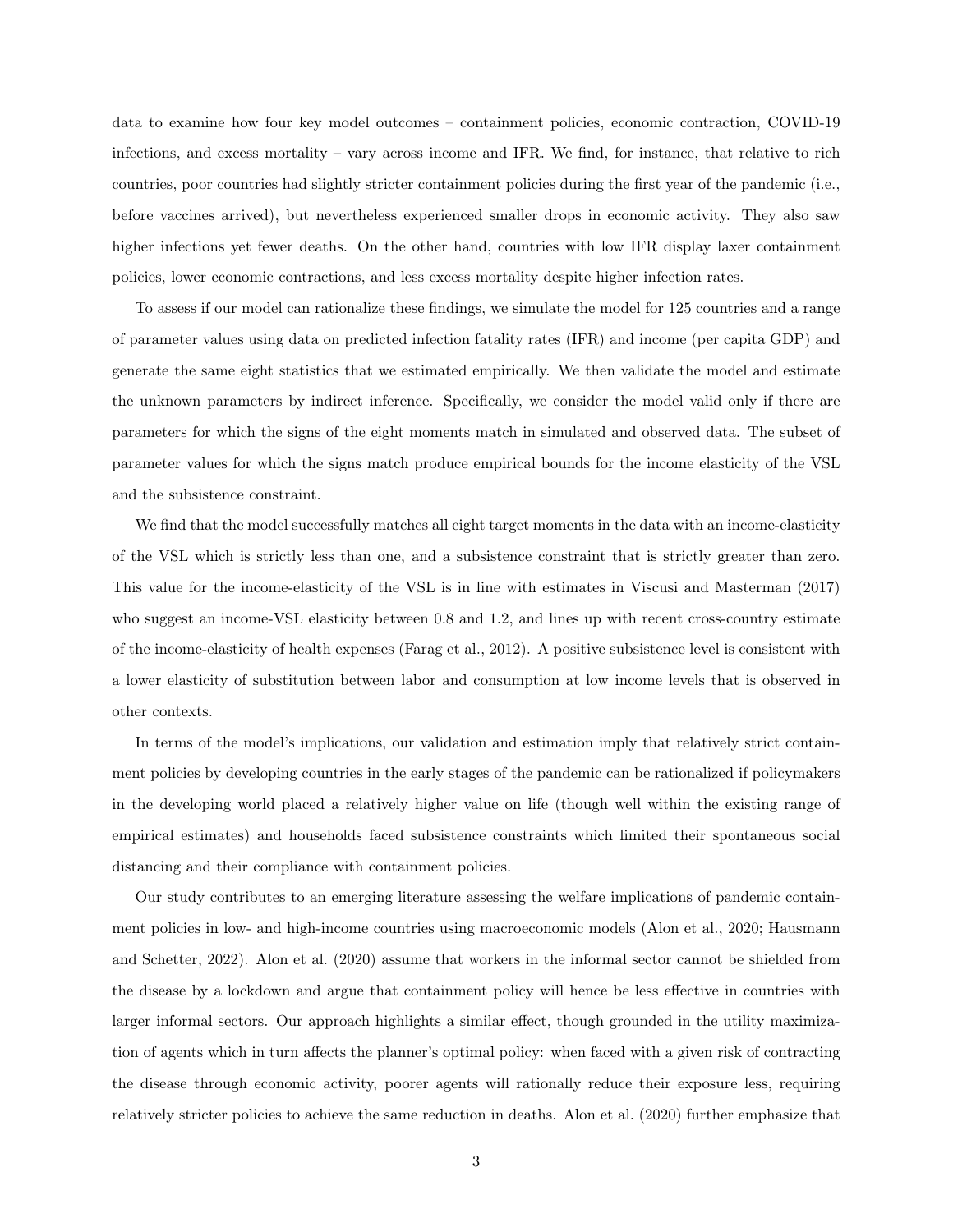demographic differences, as captured by the country-varying IFR in our framework, account for most of the differences in mortality rates between their modeled rich and poor countries. Our approach illustrates that lower mortality risk may not only mechanically affect the overall death rate, but also influence individual-level optimization and adaptation behavior. In contrast to Hausmann and Schetter (2022)'s two-period model of households facing subsistence constraints, we jointly model the full paths of infections and optimal policy and allow for households' decisions to endogenously affect the pandemic's development.

Our paper further complements studies explaining different pandemic and economic outcomes by levels of incomes both within and across countries (Eichenbaum et al., 2022; Kim et al., 2021). Similar to our study, Eichenbaum et al. (2022) introduce different VSLs and non-homothetic preferences to understand heterogeneous behavioral reactions and health outcomes among different income groups within the United States. Our paper differs in its focus on developing countries, and validates key model choices for optimal policy determination: the subsistence constraint and the scaling parameter for the VSL. We share the crosscountry perspective with Kim et al. (2021), but differ in our focus on individual-level behaviors affecting aggregate optimal policy, as opposed to explaining cross-country outcomes.

The macro-pandemic model we consider adds a global perspective to recent work incorporating economic decision-making into the SIR (Susceptible - Infected - Removed) framework. According to these integrated models, agents facing contagion risk will voluntarily reduce their economic activity, thus partly containing the virus (Toxvaerd, 2020; Garibaldi et al., 2020; Chudik et al., 2021). However, analyses suggest that, from a social welfare perspective, further government action is justified by agents' failure to internalize their own contribution to the spread of infections (Eichenbaum et al., 2021; Farboodi et al., 2021; Krueger et al., 2020; Glover et al., 2020; Alvarez et al., 2021).

In the following section, we lay out our extensions to the basic model, combining epidemiological and economic frameworks. We present comparative statics both analytically and in simulations in Section 3, and calibrate the model for a panel of countries. Section 4 describes our strategy to validate and estimate model parameters via indirect inference. We present empirical estimates of the evolution of excess mortality, infections, lockdowns and economic contraction in Section 5. We estimate and validate the model in Section 6. Section 7 concludes with implications for policy.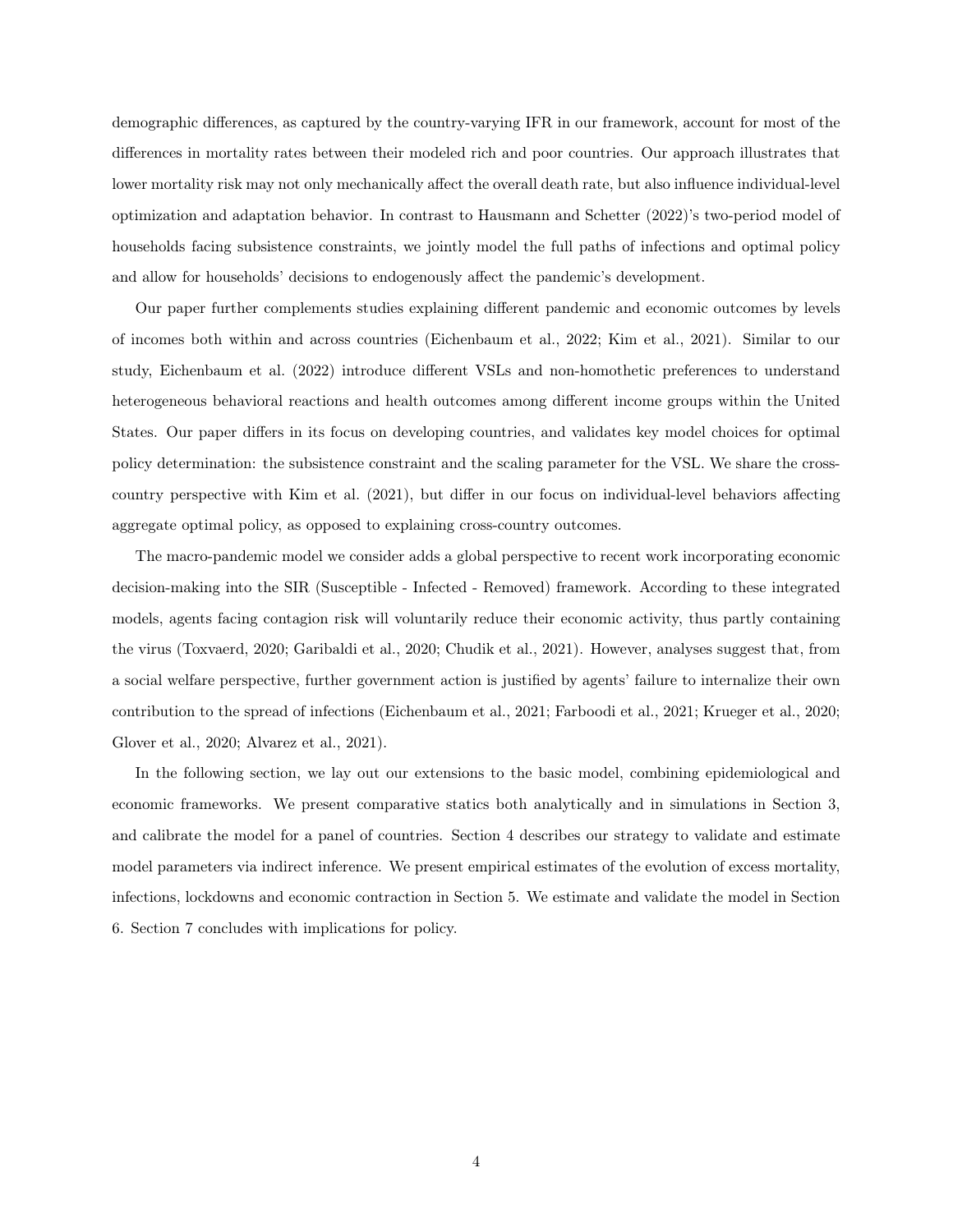## 2 Model

#### 2.1 The pandemic

We begin with a standard SIRD (Susceptible-Infected-Recovered-Deceased) model to describe the evolution of the pandemic over time. The model compartmentalizes the population into four groups, namely susceptibles,  $S_t$ , who have not yet had the disease, infected,  $I_t$ , who are currently sick and can infect others, those who have already recovered (and are assumed to have acquired lasting immunity)  $R_t$ , and deceased,  $D_t$ . The stocks of these groups in the population are described by the following system of difference equations. Firstly, the number of susceptibles in period  $t+1$  equals the stock in the previous period minus the number of newly infected in period  $t, T_t$ .

$$
S_{t+1} = S_t - T_t
$$

Secondly, the number of infected in period  $t + 1$  equals the stock of infected in period t plus those who are newly infected in period t minus those who either recovered in the previous period (share  $\pi_r$  of the infected) or died (share  $\pi_d$  of the infected).

$$
I_{t+1} = I_t + T_t - (\pi_r + \pi_d)I_t
$$

Thirdly, the stock of the recovered at time  $t + 1$  equals the stock of recovered in period t plus those who recovered in period t

$$
R_{t+1} = R_t + \pi_r I_t
$$

Finally, the stock of the deceased increases by those who were infected and died in the previous period.

$$
D_{t+1} = D_t + \pi_d I_t
$$

The population therefore evolves according to

$$
Pop_{t+1} = Pop_t - \pi_d I_t.
$$

The pandemic ends once a sufficiently large share of the living population has acquired immunity. In section 3, we detail how we calibrate the transition probabilities between the different states.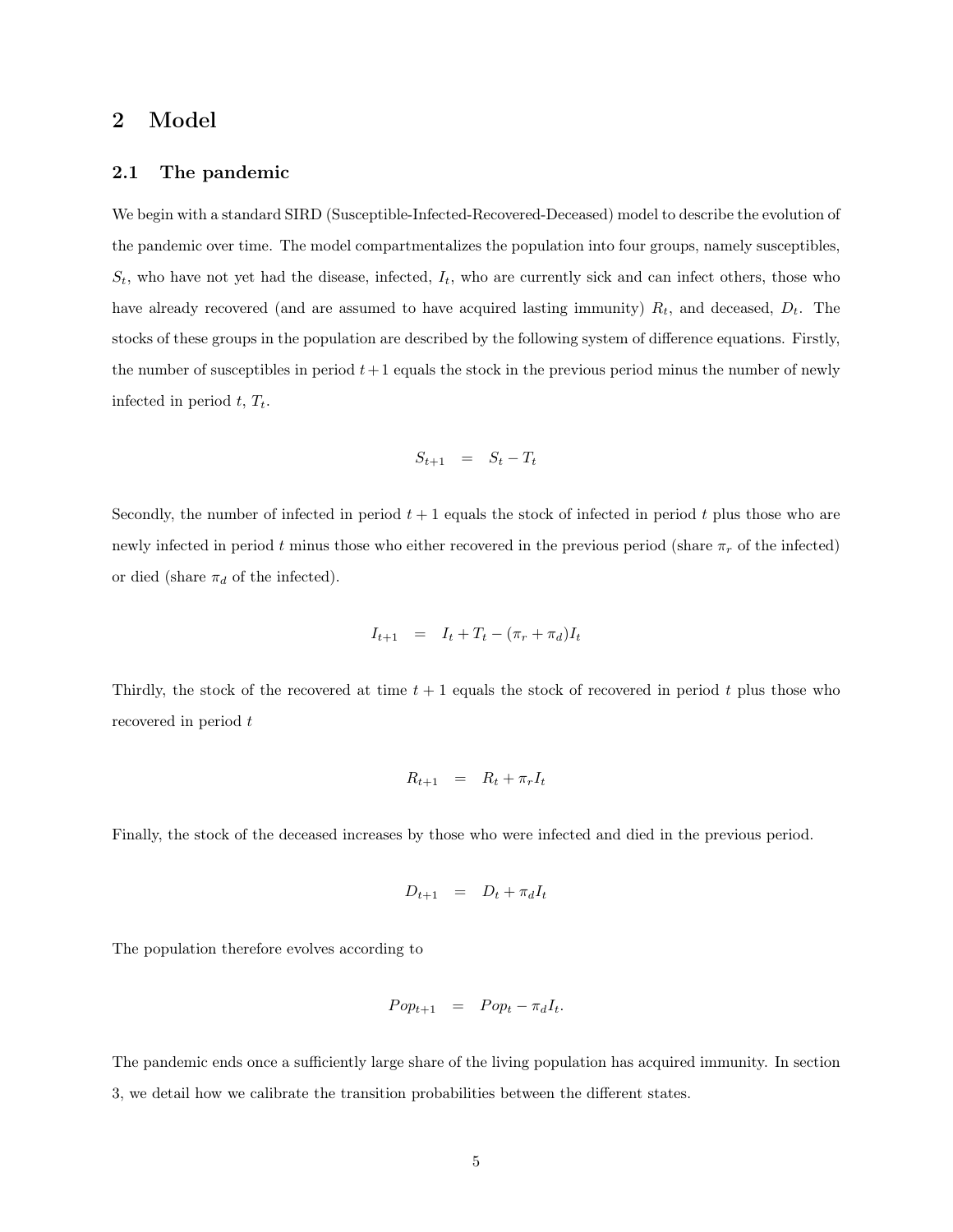### 2.2 The economy during the pandemic

We generalize the model of Eichenbaum et al. (2021) by incorporating two features that may drive differences in optimal policy between countries at different income levels. First, we allow poorer agents to respond less to the pandemic threat and any containment measures to combat it. We achieve this by introducing a subsistence constraint, supported by evidence from the United States, showing that richer households accounted for the bulk of spending reductions during the early stages of the pandemic (Chetty et al., 2020). Second, we make the (otherwise implicit) value of statistical life an explicit function of income, by assuming it displays a constant income-elasticity across countries. We furthermore allow key characteristics of a country that matter for pandemic response–such as the IFR and income–to vary across contexts.

The economy consists of representative agents for each of the susceptible, the infected and the recovered groups. Each type of agent,  $j = s, i, r$  maximizes discounted lifetime utility as a function of their consumption  $c_t^j$  and hours worked  $n_t^j$ :

$$
U^j \quad = \quad \sum_{t=0}^\infty \beta^t u(c^j_t, n^j_t)
$$

The instantaneous utility function depends on consumption  $c_t$  and hours worked  $n_t$ . We incorporate the subsistence constraint of consumption by including a constant  $\bar{c}$ . In general, this constant is assumed to be positive and to represent a consumption level below which income cannot fall. With a positive subsistence constraint the elasticity of consumption with respect to a tax is increasing in income. We will also entertain negative values of  $\bar{c}$  below, which allows the elasticity of consumption with respect to a tax to be decreasing in income. Furthermore, we target specific VSLs by incorporating a baseline utility value of being alive,  $\bar{u}$ , which is increasing in the targeted VSL. The target VSL is an increasing function of income, which we specify below. With log-preferences for consumption and a convex disutility of labor, this gives

$$
u(c_t^j, n_t^j) = \ln(c_t^j - \bar{c}) - \frac{\theta}{2}(n_t^j)^2 + \bar{u}.
$$

The budget constraint for agent  $j = s, i, r$  is given by

$$
(1 + \mu_{ct})c_t = w_t \phi_t^j n_t + \Gamma_t \tag{1}
$$

where  $w_t$  is the wage,  $\mu_{ct}$  is a value added tax that discourages consumption—the social planner's policy lever that we explain below—and  $\Gamma_t$  is a lump-sum transfer from the government.  $\phi_t^j$  is a productivity parameter that equals 1 for the susceptible and recovered and less than 1 for the infected.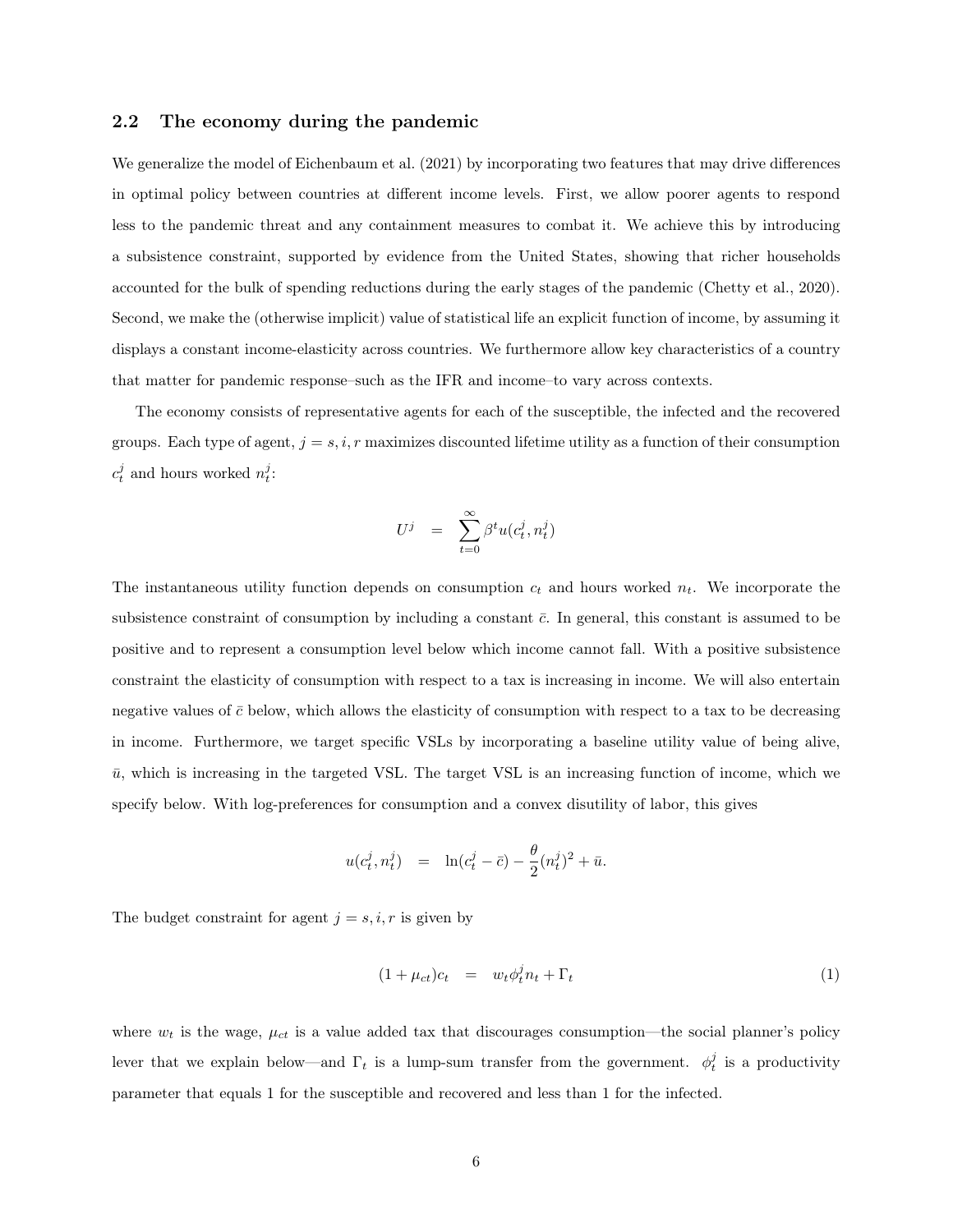Output in the economy is generated by a representative firm, which produces a consumption good using labor with the technology  $C_t = AN_t$ . Hours worked are chosen to maximize firm's profits  $\Pi_t = AN_t - w_tN_t$ with the first-order condition  $w_t = A$ . The government's budget constraint is:

$$
\mu_{ct}(c_t^s S_t + c_t^i I_t + c_t^r R_t) = \Gamma_t(S_t + I_t + R_t)
$$

The model is closed by the equilibrium conditions that agents' labor supply equals the firm's labor demand,  $n_t^s S_t + \phi^i n_t^i I_t + n_t^r R_t = N_t$  and that their consumption equals the output produced,  $c_t^s S_t + c_t^i I_t + c_t^r R_t = C_t$ .

In the standard SIRD model, the probability of infection is given by a single parameter independent of agents' behavior. Following ERT, we instead allow economic activity to raise the risk of infection because susceptible and infected interact with each other in order to consume and work. The number of new infections from consumption depends on the exogenous probability of becoming infected when a susceptible person meets an infected one during consumption-related exposure,  $\pi_{s1}$ , times the number of such interactions, given by  $(S_t c_t^S)(I_t c_t^I)$ . Similarly, the number of new infections at work depends on the exogenous probability of becoming infected when a susceptible meets an infected at work,  $\pi_{s2}$ , times the total hours worked by susceptibles,  $S_t n_t^S$  and infected,  $I_t n_t^I$ . Finally, just as in the standard SIRD, we assume that some share of infections happen irrespective of the intensity of economic interactions, but are simply proportional to the number of infected and susceptible,  $\pi_{s3}S_tI_t$ . With this, the number of newly infected in period t equals the sum of new infections from the three channels:

$$
T_t = \pi_{s1}(S_t c_t^S)(I_t c_t^I) + \pi_{s2}(S_t n_t^S)(I_t n_t^I) + \pi_{s3} S_t I_t.
$$

The endogeneity of infection risk creates a feedback loop between the economy and the pandemic: susceptible agents want to avoid infection both because it lowers their productivity temporarily and because it carries a risk of dying and thus foregoing utility from consuming and being alive. As a consequence, they reduce consumption and hours worked, which in turn slows the spread of the pandemic. Specifically, the discounted lifetime utility of a susceptible person is

$$
U_t^s = u(c_t^s, n_t^s) + \beta[(1 - \tau_t)U_{t+1}^s + \tau_t U_{t+1}^i]
$$

where

$$
\tau_t = \pi_{s1} c_t^S (I_t C_t^I) + \pi_{s2} n_t^S (I_t N_t^I) + \pi_{s3} I_t \tag{2}
$$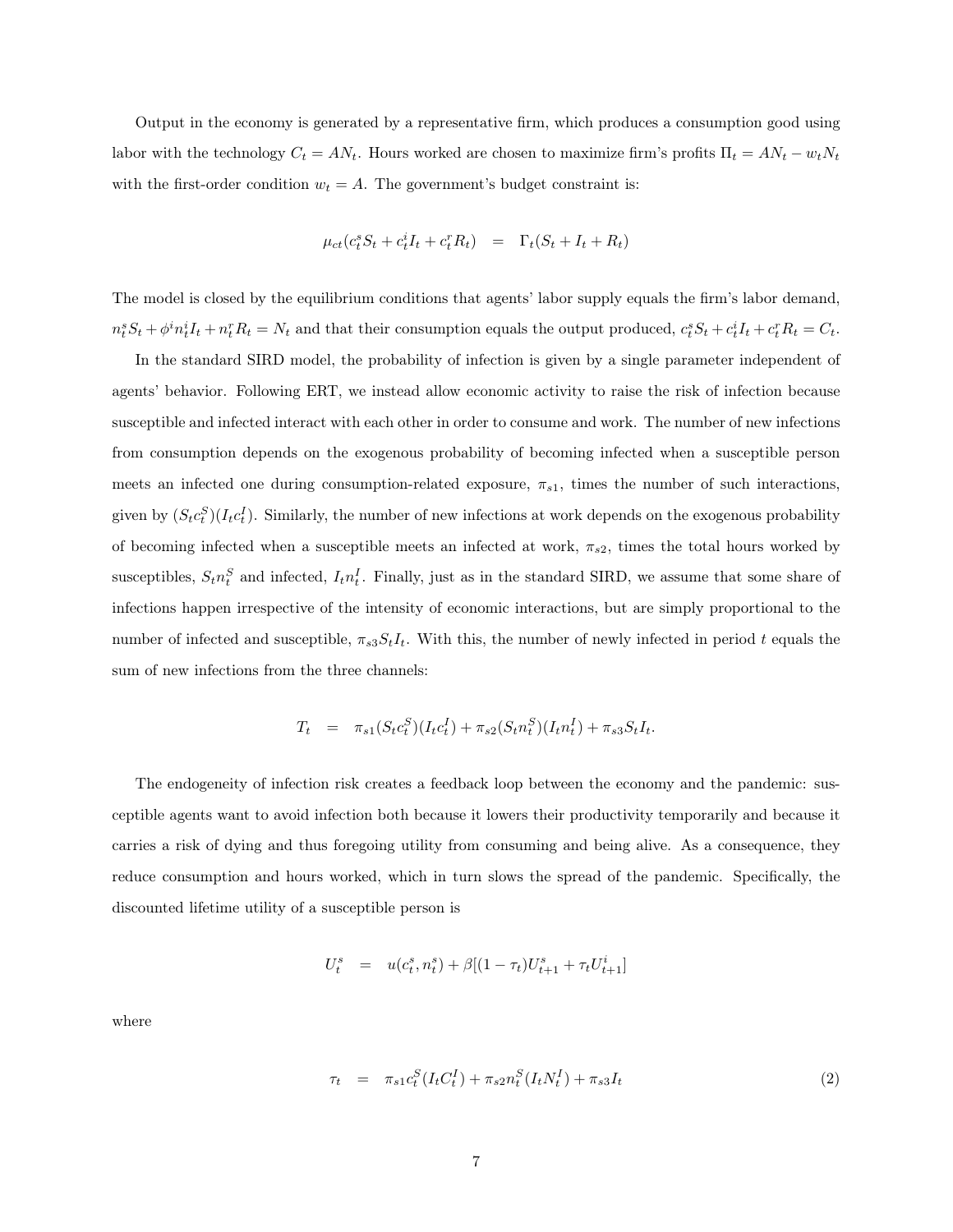is the probability of a susceptible becoming infected in period t and  $U_{t+1}^i$  is the discounted lifetime utility when infected. This, in turn, is given by

$$
U_t^i = u(c_t^i, n_t^i) + \beta[(1 - \pi_r - \pi_d)U_{t+1}^i + \pi_r U_{t+1}^r],
$$

where  $(1 - \pi_r - \pi_d)$  is the probability of still being infected in period  $t + 1$ ,  $\pi_r$  is the probability of recovering in period  $t + 1$  and  $U_{t+1}^r$  is the lifetime utility after recovery. Thus, when the baseline utility  $\bar{u} = 0$ , the cost of dying, which happens with probability  $\pi_d$  when infected, equals the discounted lifetime utility of consumption and leisure the individual must forego. Finally, the discounted lifetime utility of recovered agents is simply

$$
U_t^r = u(c_t^r, n_t^r) + \beta U_{t+1}^r.
$$

We can find optimal consumption and hours worked by maximizing each agent's  $j = s, i, r$  discounted lifetime utility subject to their budget constraint (1) by way of a Lagrangian. For the susceptible the maximization involves an additional choice, namely the optimal value of the probability of becoming infected  $\tau_t$ , and an additional constraint, namely the dependence of this probability the agent's consumption and labor supply (2). Letting  $\lambda_{bt}^j$  denote the Lagrange multiplier on each agent's budget constraint and  $\lambda_{\tau}$ the Lagrange multiplier on the infection probability constraint, the constrained maximization results in the following first-order conditions for consumption,  $c_t^{s,i,r}$ , hours,  $n_t^{s,i,r}$ , and (for the susceptible) the endogenous probability of infection,  $\tau_t$ :

S: 
$$
u_1(c_t^s, n_t^s) - \lambda_{bt}^s (1 + \mu_{ct}) + \lambda_{rt} \pi_{s1} (I_t c_t^I) = 0
$$
,  $u_2(c_t^s, n_t^s) + \lambda_{bt}^s w_t + \lambda_{rt} \pi_{s2} (I_t n_t^I) = 0$   
\n $\beta(U_{t+1}^i - U_{t+1}^s) - \lambda_{rt} = 0$   
\nI:  $u_1 (c_t^i, n_t^i) - \lambda_{bt}^i (1 + \mu_{ct}) = 0$ ,  $u_2 (c_t^i, n_t^i) + \lambda_{bt}^i \phi^i w_t = 0$   
\nR:  $u_1 (c_t^r, n_t^r) - \lambda_{bt}^r (1 + \mu_{ct}) = 0$ ,  $u_2 (c_t^r, n_t^r) + \lambda_{bt}^r w_t = 0$ 

.

The additional terms in the first-order conditions for the susceptible,  $\lambda_{\tau t}\pi_{s1}(I_t C_t^I)$  in the first-order condition for consumption and  $\lambda_{\tau t}\pi_{s2}(I_t N_t^I)$  in the first-order condition for hours worked, imply that susceptible agents respond to the pandemic by reducing hours and consumption even in the absence of any containment measures. In general, this endogenous response will reduce economic activity less than what is socially optimal, because infected agents fail to internalize the risk of exposing others. There is thus a role for government to use taxes to reduce economic activity and contain the pandemic further. The optimal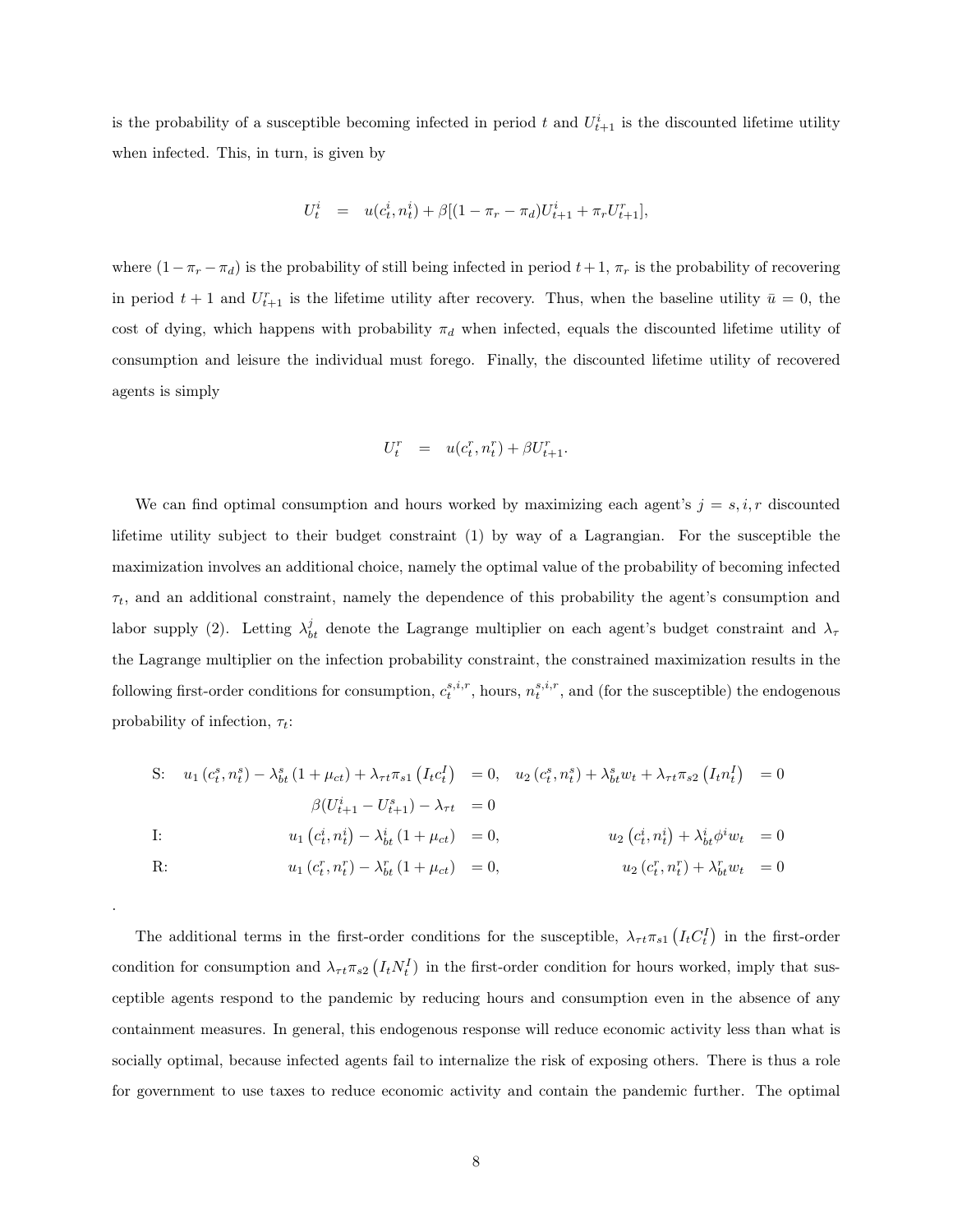containment rate  $\mu_{ct}$  is chosen by the social planner to maximize the weighted sum of lifetime utilities of the three types of agents in the economy,  $W = \sum_{t} (S_t U_t^s + I_t U_t^i + R_t U_t^r)$ , subject to the government's budget constraint. The optimal containment rate is, in general, non-zero.

## 3 Model calibration

We now analyze the model's predictions both in simulations and analytically. In a first step, we illustrate its main mechanisms in our benchmark high-income country, the United States. In a second step, we examine how optimal containment policy and agents' response to it change under scenarios with differing levels of disease risk and poverty.

### 3.1 Benchmark calibration

For our benchmark case, we follow ERT's choices for most of the disease and economic parameters (Table 1). Beginning with the disease parameters, ERT cite evidence that about 1/6 of infections take place at work,  $1/6$  while consuming, and  $2/3$  during random interactions. We calibrate the  $\pi_s$  using steady state values of hours worked and consumption in the absence of a pandemic, targeting a final epidemic size of 60% and the above infection shares. This yields a basic reproductive number  $R_0$  of 1.5, which is at the lower end of estimates reported for the early stage of the pandemic in Liu et al. (2020).

For the probability of dying from COVID-19 conditional on being infected, we depart from ERT and use country-specific estimates from Ghisolfi et al. (2020), where a country's IFR is a function of its demography (younger populations have a lower IFR), the prevalence of relevant comorbidities, and its health system capacity (health systems with a proven track record of treating viral respiratory diseases are assumed to exhibit a lower IFR). For the United States, the authors predict an IFR of 0.64%.

We follow ERT in assuming that the average time to either recovery or death is 18 days. For the benchmark case, this results in a weekly probability of dying from COVID-19 when infected of  $\pi_d = \frac{7}{18} \times$ 0.0064 and a weekly probability of recovering of  $\pi_r = \frac{7}{18} (1 - 0.0064)$ . We also follow ERT in setting the productivity loss from getting infected at 20% (i.e  $\phi = 0.8$ ).

On the economic side, we need to calibrate the weekly discount factor  $\beta$ , labor productivity A, and the disutility of labor  $\theta$ . We set the weekly discount factor to  $0.96\frac{1}{2}$  and derive the latter two parameters from United States' pre-pandemic income and hours worked: we convert World Bank annual GDP figures at 2010 constant dollars into weekly values,  $Y_{weekly, US} = \frac{55,753}{52}$ , set weekly hours for the United States,  $H_{weekly, US}$ , to 30, and calculate the labor productivity parameter for the United States as  $A_{US} = Y_{weakly,US}/H_{weakly,US}$ . We find the disutility of labor parameter for the United States by inverting the optimality condition for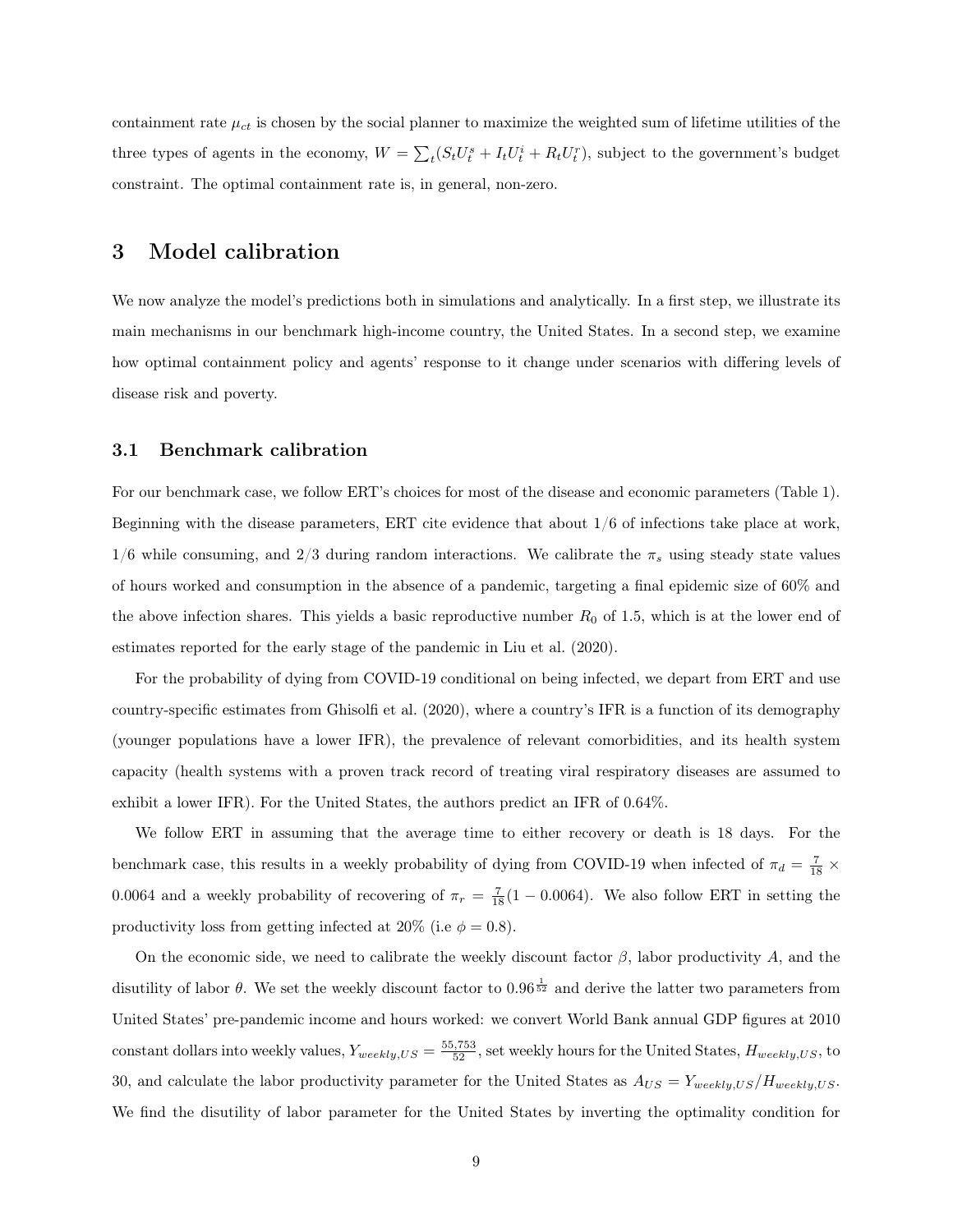|                    | Definition                                                                                                                                                    | <b>Benchmark</b>                                                                            | All countries                                                           | Source                                                 |  |  |  |  |
|--------------------|---------------------------------------------------------------------------------------------------------------------------------------------------------------|---------------------------------------------------------------------------------------------|-------------------------------------------------------------------------|--------------------------------------------------------|--|--|--|--|
|                    | Disease parameters                                                                                                                                            |                                                                                             |                                                                         |                                                        |  |  |  |  |
| $\pi_{sk}$         | A susceptible's probabil-<br>ity of getting infected if<br>exposed during<br>- consumption $(k = 1)$<br>- work $(k=2)$<br>- other contacts $\left(k=3\right)$ | $\pi_{s1} = 7.84 \times 10^{-8}$<br>$\pi_{s2} = 1.24 \times 10^{-4}$<br>$\pi_{s3} = 0.3901$ | country-specific                                                        | ERT                                                    |  |  |  |  |
| $\pi_d$            | Prob. of dying within 7<br>days of infection                                                                                                                  | $0.0064 \times \frac{7}{18}$                                                                | country-specific<br>weekly predicted<br><b>IFR</b>                      | Ghisolfi<br>al<br>et.<br>$(2020)$ ; ERT                |  |  |  |  |
| $\pi_r$            | of recovering<br>Prob.<br>within 7 days of infection                                                                                                          | $(1-0.0064) \times \frac{7}{18}$                                                            | country-specific                                                        | , ,                                                    |  |  |  |  |
| $\phi$             | Productivity while in-<br>fected                                                                                                                              | 0.8                                                                                         | 0.8                                                                     | ERT                                                    |  |  |  |  |
|                    | <b>Economic parameters</b>                                                                                                                                    |                                                                                             |                                                                         |                                                        |  |  |  |  |
| $\overline{\beta}$ | Annual discount factor                                                                                                                                        | 0.96                                                                                        | 0.96                                                                    | $\operatorname{ERT}$                                   |  |  |  |  |
| $\theta$           | Disutility of labor                                                                                                                                           |                                                                                             | from<br>country-<br>specific<br>weekly<br>hours<br>and<br>$GDP/c$ apita | World<br>Bank,<br>World<br>Develop-<br>ment Indicators |  |  |  |  |
| $\boldsymbol{A}$   | Productivity of labor                                                                                                                                         |                                                                                             | ,,                                                                      | $, \,$                                                 |  |  |  |  |
| $\bar{c}$          | Subsistence constraint                                                                                                                                        | $\boldsymbol{0}$                                                                            | $\bar{c} \in [0, 600], \text{ pre-}$<br>cise value to be es-<br>timated |                                                        |  |  |  |  |
| $\bar{u}$          | Underpins the VSL                                                                                                                                             | $\boldsymbol{0}$                                                                            | $\eta \in [0.7, 1.2]$ , pre-<br>cise value to be es-<br>timated         | Viscusi and Mas-<br>terman $(2017)$                    |  |  |  |  |

Table 1: Mapping model parameters to data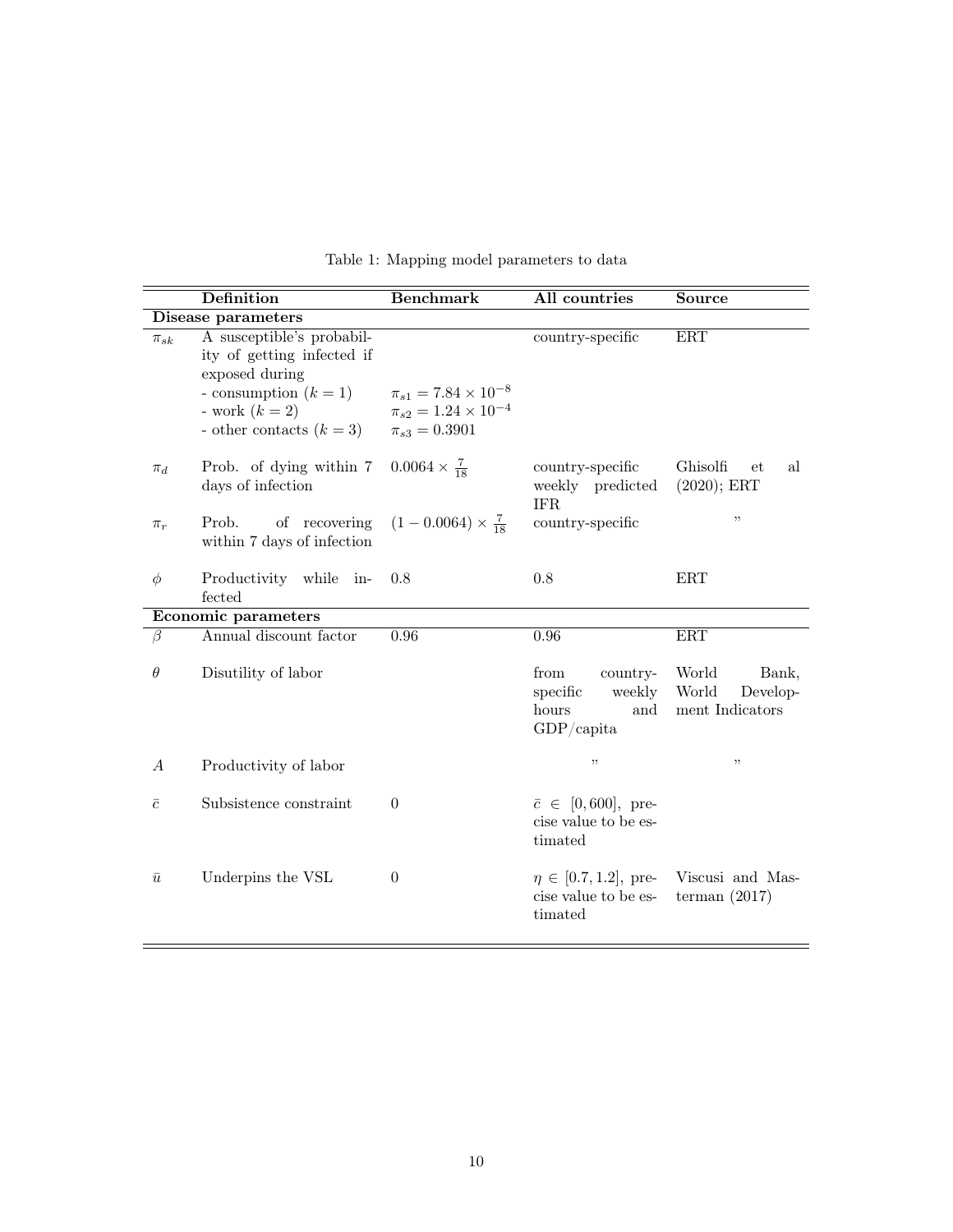



The figure shows simulated time series for epidemic and economic outcomes for the benchmark SIR-model (dotted line), the SIR-macro model without policy (solid blue line) and the SIR-macro model with optimal i.e. welfare-maximizing policy (dashed blue line). The dashed horizontal line indicates the minimum share of recovered in the population for the epidemic to end. Parameters in this benchmark calibration are chosen to model the United States' economy and epidemic.

steady-state hours worked in the absence of a pandemic:  $\theta_{US} = \frac{1}{H_{weekly,US}}$ .

For our benchmark calibration, we set the value of the the newly introduced parameters,  $\bar{c}$  and  $\bar{u}$ , to zero as in ERT. When  $\bar{u}=0$ , the value of a statistical life simply equals the model's discounted lifetime utility of consumption. For this calibration, our utility function, discount factor and target values for consumption and hours worked together imply a VSL for the United States of \$9.3 million and thus a VSL-to-income ratio of 166. This is close to the value used for United States policy making, as reported by Viscusi and Masterman (2017).

Figure 2 shows the results for our benchmark calibration. The dotted black line displays the course of the epidemic without any behavioral adjustment or government intervention – the basic SIRD model. The epidemic cannot end before a sufficient share of the population has acquired immunity – the herd immunity level – calculated as the inverse of the initial reproduction number  $R_0$  and equal to 33%. However, the rapid increase in infections in the pure SIRD-model leads to an overshoot of infections (and deaths) above this herd-immunity level (Moll, 2020). At the end of the pandemic,  $60\%$  have ever been infected (targeted by the parameterization), and  $0.38\%$  have died  $(60\%$  infected \*  $0.64\%$  IFR =  $0.38\%$ ). Hence, the final epidemic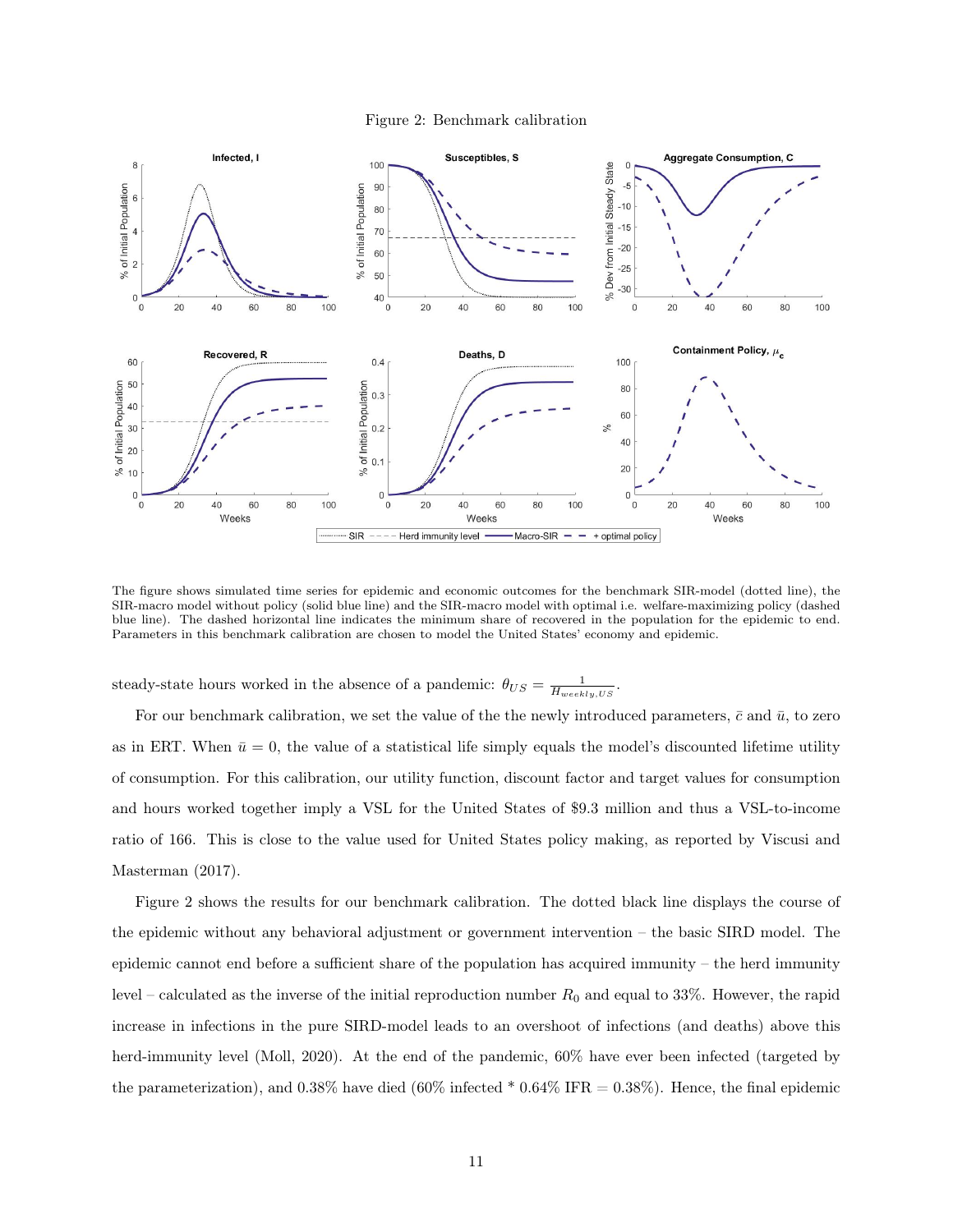size as measured by the share of people that ever get infected is almost twice as large as the minimal level necessary for herd immunity.

Agents' rational adjustment to disease risk can reduce the overshoot in infections. In the figure, the solid blue lines represent the augmented SIRD model without any containment policy. In response to the pandemic, aggregate consumption (and hours) spontaneously fall by up to 12%, because susceptible agents voluntarily adjust their consumption and labor supply in order to reduce their risk of infection.<sup>2</sup> The voluntary response reduces the pandemic overshoot by about 10 percentage points or one third and deaths by about 0.8 percentage points or one quarter relative to the standard SIRD.

That the susceptible reduce their hours relative to the steady state, the more so the more severe is the pandemic, can also be seen analytically by inspecting the expressions for optimal hours for the three types of agents  $j = s, i, r$ 

$$
n_t^j = -K_t^j + \sqrt{(K_t^j)^2 + \frac{1}{\theta}},\tag{3}
$$

where  $K_t^s = \frac{1}{2}$  $\frac{\beta(U_{t+1}^s - U_{t+1}^i)}{\theta}(A\pi_{s1}(I_t c_t^I) + \pi_{s2}I_t n_t^I)) \ge 0$  and  $K_t^{i,r} = 0$ . Since  $\frac{\partial n_t^j}{\partial K_t^j}$  $=-1 + \frac{K_t^j}{\sqrt{(K_t^j)^2 + \frac{1}{\theta}}}$  $=-1 +$  $\sqrt{(K_j^s)^2}$  $\sqrt{(K_t^j)^2 + \frac{1}{\theta}}$  $< 0$ ,

it follows that  $n_t^s \leq n_t^j$  for  $j = i, r$ . Hence, the susceptible reduce their hours relative to the infected and recovered when there is a pandemic, the more so, the larger is  $K_t^s$ , which, in turn is increasing in the number of infected,  $I_t$ . The voluntary adjustment thus tracks infections and peaks at the same time.

Besides this voluntary adjustment, the social planner can internalize the individual agents' contribution to the pandemic, specifically that of the infected, by taxing consumption and thereby discouraging economic activity beyond the voluntary adjustment. The evolution of the pandemic economy with an optimal containment policy is represented by the dashed lines in the figure and the optimal containment tax is plotted in the bottom right panel. Containment tracks the path of infections and corresponds to a value-added tax on consumption of up to 88% during peak infections or 49% on average over the first year. As a result, the economy contracts even further, culminating in a drop of hours and consumption by 35%. This further slows infections and reduces deaths by an additional 21 percentage points, almost closing the gap between final epidemic size and the herd immunity level.

<sup>2</sup>Mechanically, the infected also reduce their consumption because their labor becomes 20% less productive. This leads only to a small drop in consumption, however: with a peak infection rate of 5%, this amounts to a 1% reduction in consumption.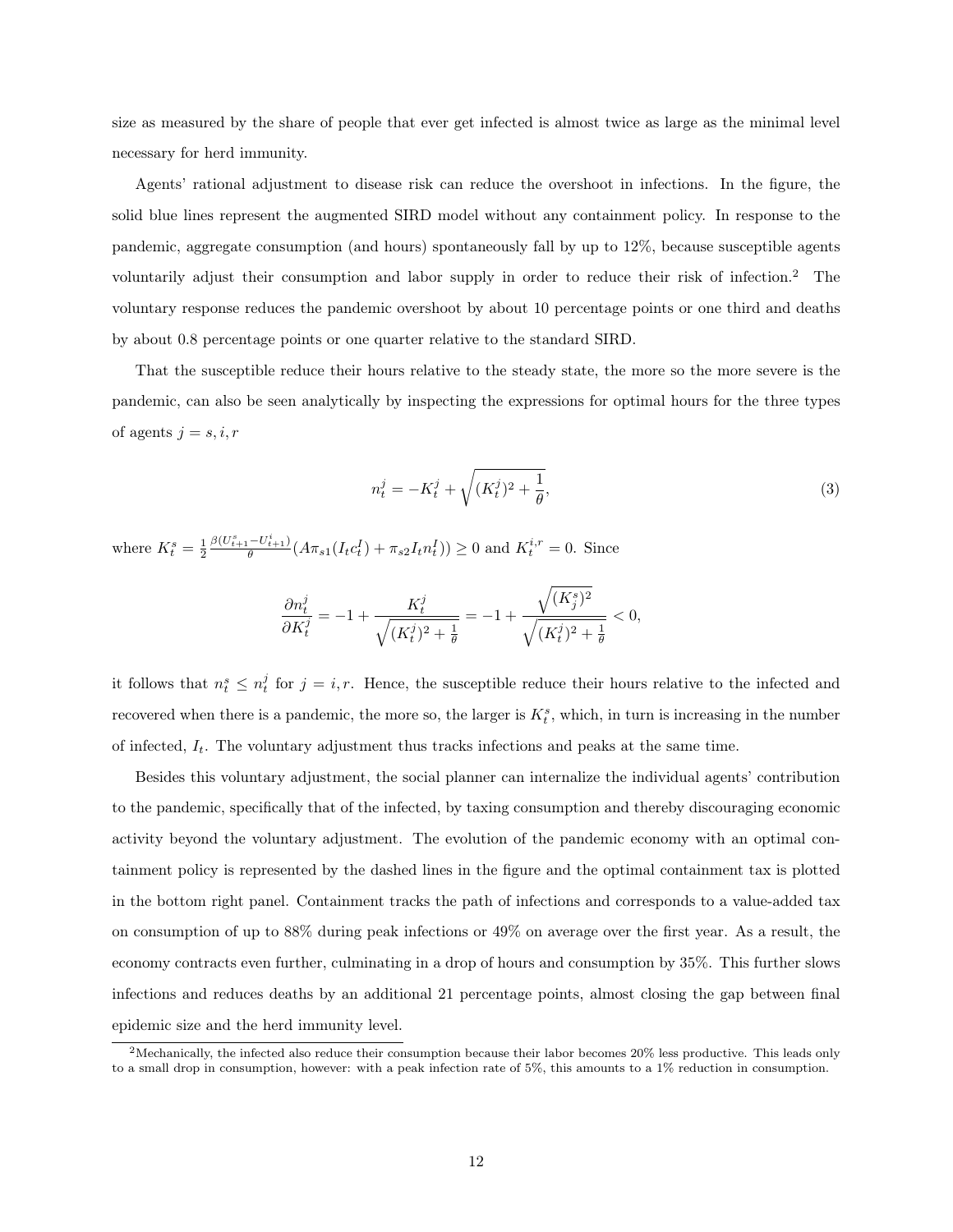#### 3.2 Calibrating the full model with heterogeneity in income and the IFR

Having reviewed the basic mechanisms of the model, we now examine how the optimal policy and agents' response to it, change as we move from the benchmark case of the United States to other countries. There are many dimensions along which countries differ and which may affect their response - optimal or actual - to the pandemic. We focus here on two dimensions which, a priori, seem salient for a country's response, and for which data are available: (i) the country's income and (ii) the country-specific risk of dying from COVID-19 when infected.

In our model, a country's income affects agents' ability and willingness to adjust to disease risk in a number of ways. First, the introduction of  $\bar{c}$  implies that the elasticity of substitution between leisure and consumption is no longer constant with income as would be the case for log-preferences in the benchmark simulation. Rather, the poorer a country and thus the closer its income to the absolute subsistence level, the less agents will respond to a containment tax.

Second, it is reasonable to suppose that the value of a statistical life varies with income, at least to some extent. Following Viscusi and Masterman (2017), we relate a country's VSL to a base VSL and the country's income relative to the base country via the following function:

$$
VSL_j \quad = \quad VSL_{base} \times \big( \frac{Y_j}{Y_{base}} \big)^{\eta},
$$

where  $\eta$  is the common international income elasticity of the VSL. As the base country we use the United States because there are reliable empirical estimates for its VSL. From the expression for the VSL in country j, it can be seen that if  $\eta < 1$  countries that are poorer (richer) than the base country will have a lower (higher) VSL to income ratio than the base case.

To simulate the extended model across countries with a lower observed income and different predicted mortality risk than the base case, we use country-specific values for income, hours worked, and the predicted IFR, while all other parameters are fixed to the same values as in the benchmark case (see Table 1).

Specifically, for each country's weekly income  $Y_{weekly,j}$ , we take World Bank GDP figures at 2010 constant dollars and convert them into weekly numbers. Following Fuchs-Schuendeln et al. (2018), weekly hours are set to 30 for high and upper middle income countries and to 50 for low and lower middle income countries. With this, we calculate country-specific labor productivity as  $A_j = Y_{weekly,j}/H_{weekly,j}$  and the countryspecific disutility of labor as  $\theta_j = \frac{1}{H_{weekly,j}}$ . For country j's IFR, we use the values predicted by Ghisolfi et al. (2020).

Since there are no widely accepted sets of parameters across countries for the absolute subsistence constraint and the income elasticity of the VSL, we simulate the model on a grid of plausible values for  $\bar{c}$  and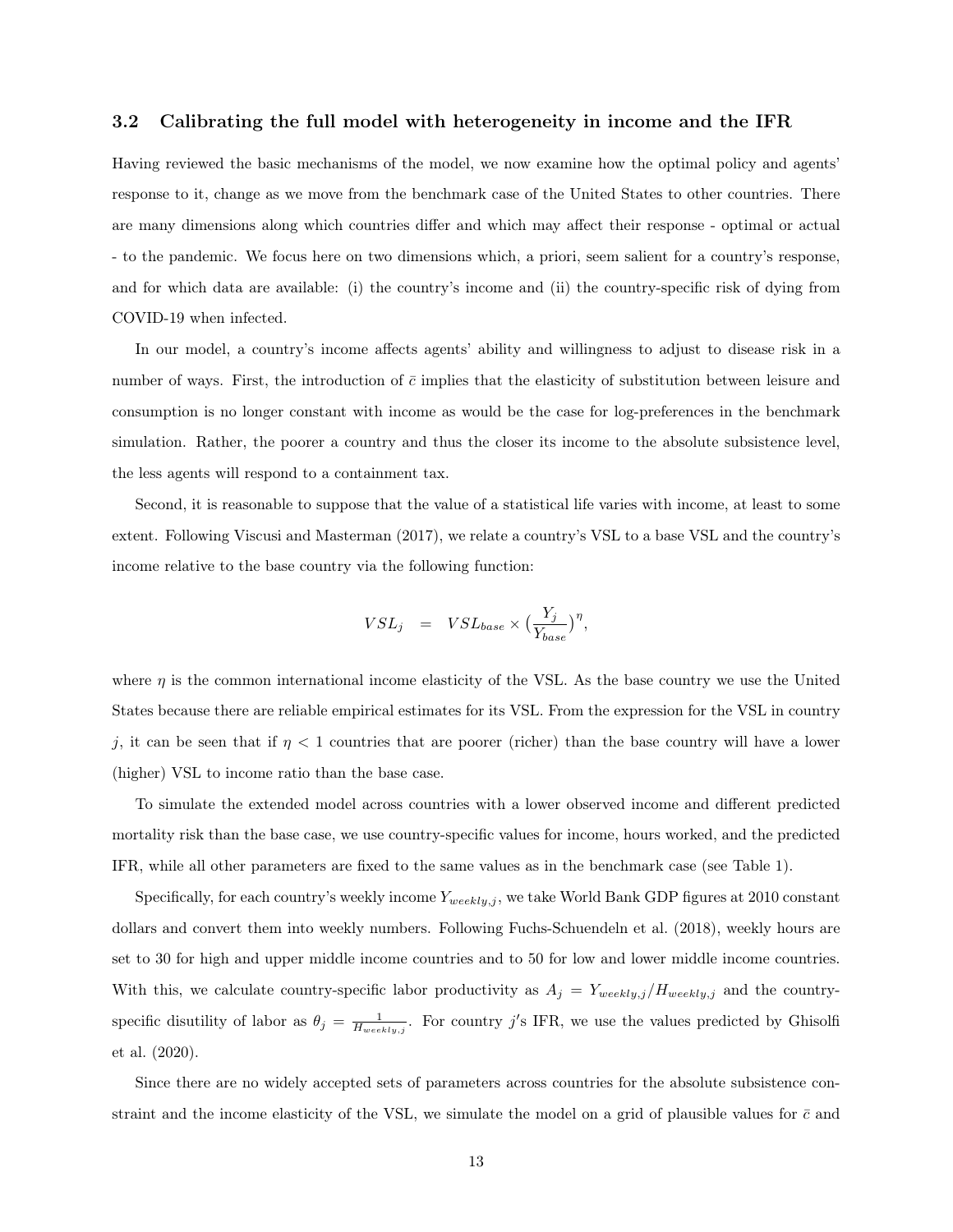$\eta$ . Later, we will use the model to estimate these parameters.

To allow for varying degrees of non-homotheticity (and a marginal rate of substitution between consumption and leisure that can be both increasing or decreasing in income) we let  $\bar{c}$  range from -200\$ to 600\$ measured in yearly consumption.<sup>3</sup> For the income elasticity of the VSL we consider values between 0.7 and 1.3. This range encompasses the values for the income elasticity advocated by Viscusi and Masterman (2017), who estimate  $\eta$  to lie between 0.8 to 1.2. In order for the model to produce the desired  $VSL_i(\eta)$  as its discounted lifetime steady-state utility, we then adjust  $\bar{u}$  accordingly:<sup>4</sup>

$$
\bar{u} = VSL \frac{1-\beta}{c-\bar{c}} - \ln(c-\bar{c}) - \frac{\theta}{2}n^2.
$$

Note that if  $\bar{u}$  was set to zero for each country, the VSL implied by the model would simply equal the sum of the lifetime utility for the living. For poorer countries, this 'model-implied' VSL implies an income-elasticity of the VSL higher than the maximum we consider on our grid and a VSL-income ratio much lower than the one for the US. For example, in Uganda, the VSL-income ratio would be 52, one third of the US' VSL-income ratio.

# 3.3 Comparative statics: How do income and the IFR affect agents' and policymakers' response to the pandemic?

We now present comparative statics to show that the model outcomes are monotone functions of the underlying preferences,  $\eta$  and  $\bar{c}$ , and vary substantially and systematically with the dimensions of observed heterogeneity, income, and IFR. To do so, we simulate the model's time series for illustrative scenarios of countries differing by income and IFR. We set pre-pandemic incomes equal to the World Bank thresholds for low-income, lower-middle income and upper-middle income countries, and we calibrate the productivity parameter and disutility of labor parameter for these example cases. The IFR takes on values equal to the 25th, 50th, and 75th percentile of the global predicted distribution in Ghisolfi et al. (2020). For each scenario, the model is solved for the parameter ranges discussed above, namely  $\eta = \{0.7, 1.3\}$  and  $\bar{c} = \{-200, 600\}.$ 

$$
VSL = \frac{U}{u'(c)}
$$
  
= 
$$
\frac{1}{1-\beta}u(c,n) \times \left(\frac{1}{c-\overline{c}}\right)^{-1}
$$
  
= 
$$
\frac{c-\overline{c}}{1-\beta}(\ln(c-\overline{c}) + \frac{\theta}{2}n^2 + \overline{u})
$$

and solve for  $\bar{u}$ .

The comparative statics are shown in Figure 3. Each row of the figure graphs one of three measures <sup>3</sup>Another consideration is that per-capita income of the poorest country must exceed the absolute subsistence constraint in order for per-period utility to be defined.

<sup>4</sup>To see how this is done, write down the VSL as the lifetime utility in consumption units, i.e.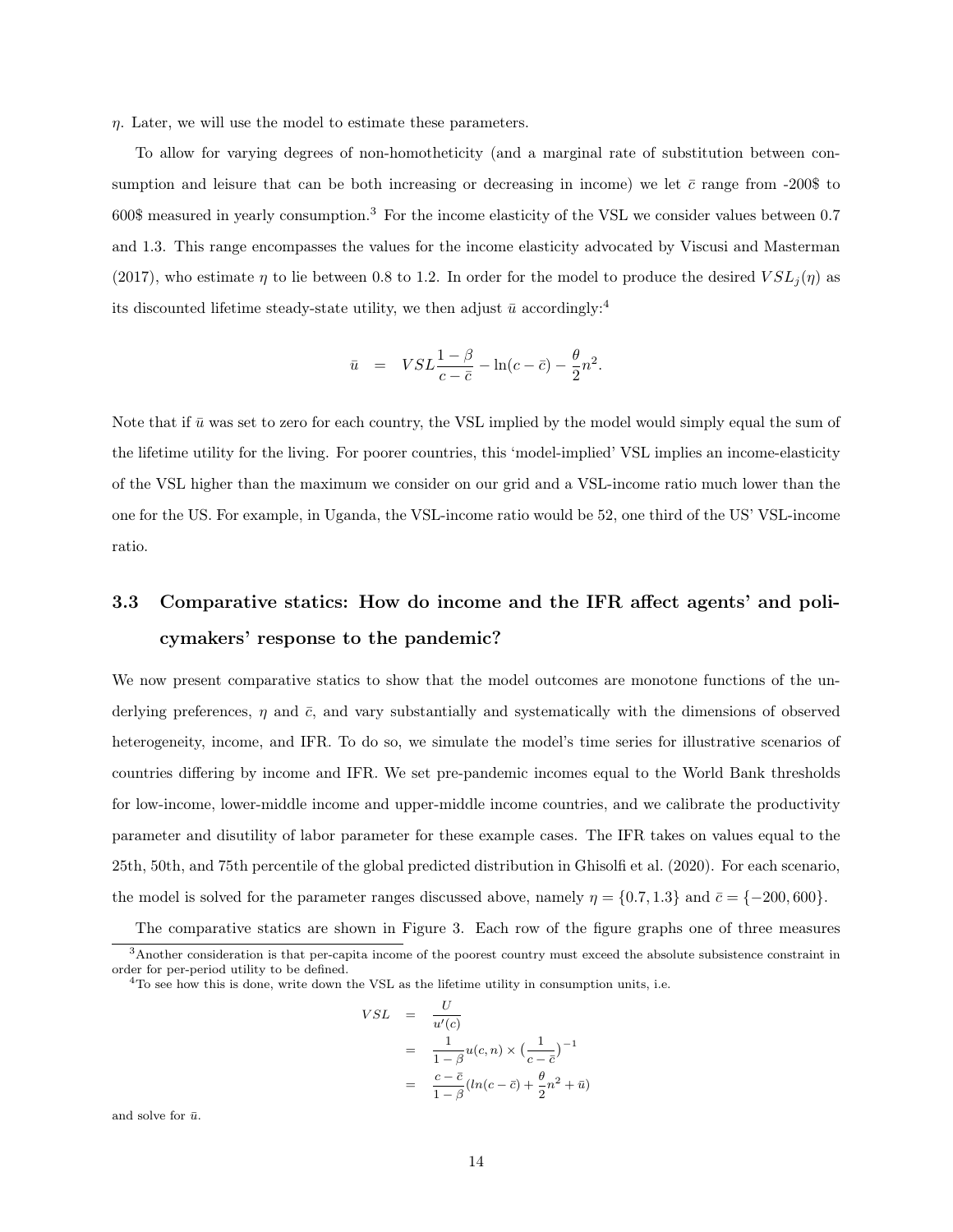of the economic response (peak drop in hours worked with no containment tax, peak optimal containment tax, and peak drop in hours with the optimal containment tax) and two measures of the pandemic's evolution (cumulative infections and cumulative deaths from COVID-19) on the vertical axis as function of the parameters on the horizontal axis.<sup>5</sup> The first rows of panel (a) and panel (b) vary the income-elasticity of the VSL,  $\eta$ , (with  $\bar{c}=0$ ) and the second row in panel (a) and panel (b) vary the subsistence level,  $\bar{c}$ (with  $\eta = 1$ ). Each subgraph in panel (a) contains three curves representing the three income scenarios (GDP/capita=1045\$, yellow line; GDP/capita=4096\$, green line; GDP/capita=12696\$, blue line) with the IFR fixed at the median across countries, and each subgraph in panel (b) contains three curves representing the three IFR scenarios (IFR = 0.37%, yellow line; IFR = 0.53%, green line; IFR = 0.74%, blue line) with income fixed at the median across countries. The lines' slopes thus represent the partial derivative of the given outcome with respect to the parameter on the horizontal axis (at different income and IFR levels). The height difference of the lines, on the other hand, provides a measure of the sign and (approximate) magnitude of the model outcome's partial derivative with respect to income and the IFR (at different levels of  $\eta$  and  $\bar{c}$ ).

Figure 3 illustrates several points. First, both individuals' labor supply response and the optimal policy are strictly and strongly decreasing in  $\eta$  (see the first rows of panel (a) and panel (b), respectively). For example, with an  $\eta = 0.7$  the representative lower-middle income country will set a maximum containment tax of 180%, while with  $\eta = 1.3$  the same country will set a maximum containment tax of 55%. Together, these two variables determine the total drop in economic activity, which is therefore also strictly decreasing in  $\eta$ . Consequently, infections and deaths are strictly increasing in  $\eta$  since the larger the economic contraction, the lower are infections and deaths.

The partial derivatives of the individual response, the optimal containment tax and the total economic contraction with respect to  $\eta$  are negative (and the partial derivative of infection and deaths thus positive) at all income (and IFR) levels, because the incomes we consider are lower than the US benchmark, so the VSL to income ratio is decreasing with  $\eta$  for the representative cases. Intuitively, the higher is  $\eta$ , the lower is the utility cost of dying and so is hence the economic and policy response to the pandemic.

Second, a higher subsistence level makes agents less willing to reduce their consumption and labor supply, both in response to infection risk and in response to a given tax rate. As a result both the individual and the total economic contraction are decreasing in the subsistence constraint (see second row in panel (a) and panel (b)). The optimal policy, however, is increasing in the subsistence level.

Why do the optimal policy and the individual and total economic contraction move in opposite directions?

 $5$ We compare the maxima and cumulative values of such outcomes through time as these are sufficient statistics for the "strength" of the model's response to the pandemic.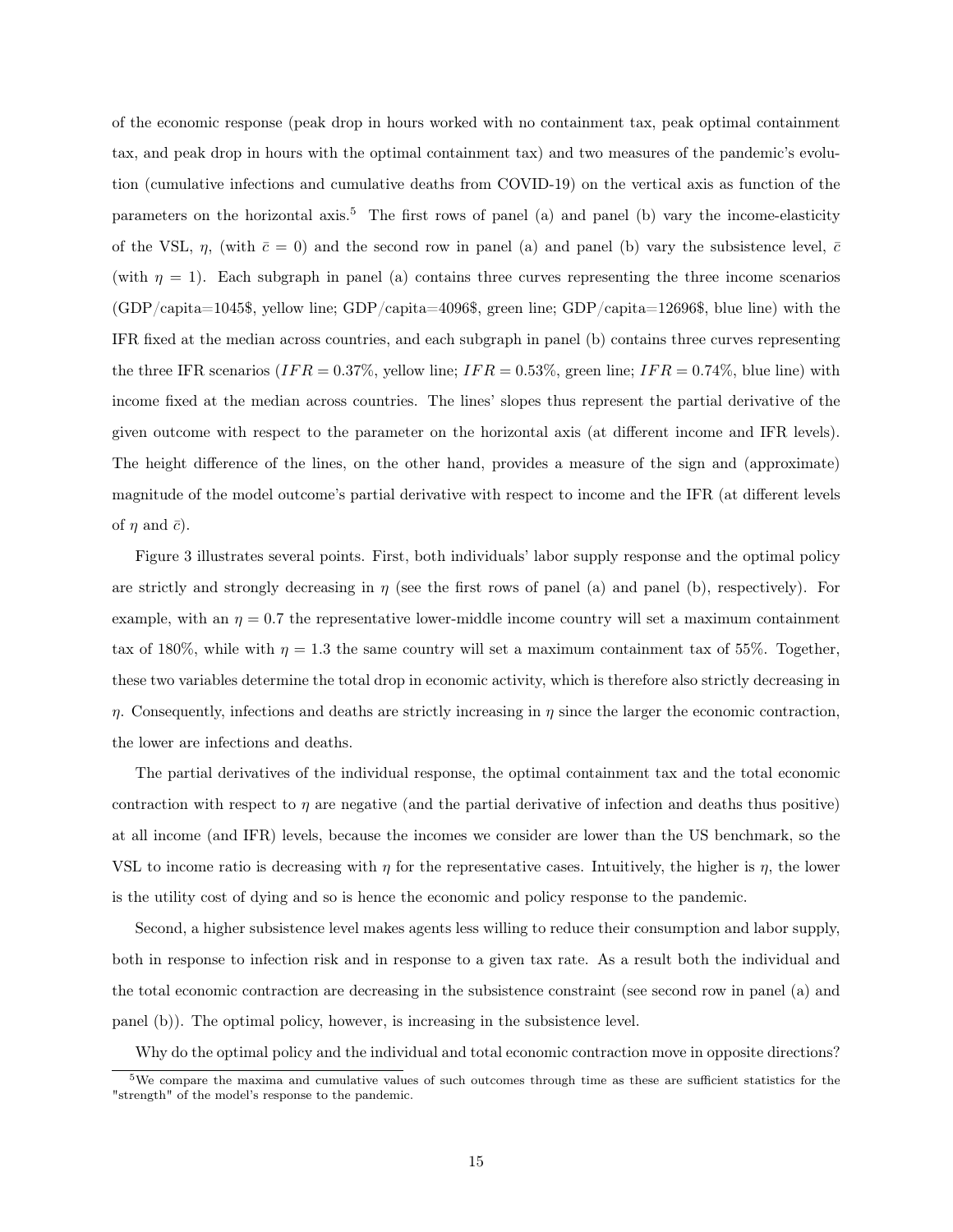



(a) Varying income



Panel (a) shows simulations of five model outcomes (three economic and two epidemic) across two sets of parameter ranges (VSL-income elasticity  $\eta \in [0.7, 1.3]$  in top row; subsistence constraint  $\bar{c} \in [\$ -200, \$600]$  in bottom row), comparing model configurations differing in their income while fixing the IFR at the median across countries. Panel (b) shows the same statistics for the same parameter ranges, comparing model configurations differing in their IFR and holding income constant at the median across countries.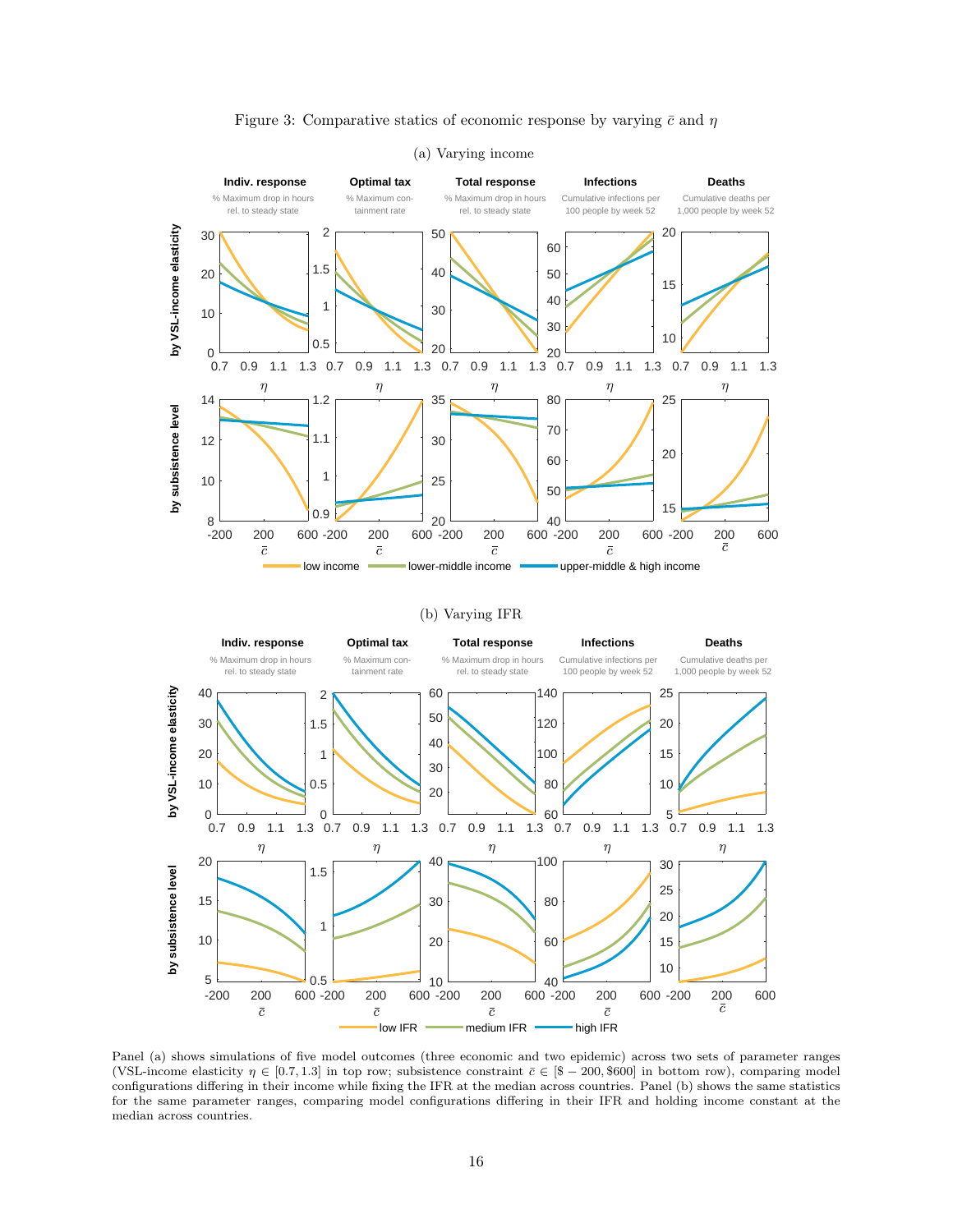The standard effect of a positive subsistence constraint is to make all agents respond less to the pandemic. That is, the infected increase their labor supply relative to the recovered in order to compensate for the productivity drop that arises as a consequence of infection. For the susceptible, the subsistence constraint has two effects: (i) for given infections, it makes their voluntary response more muted, but (ii) the increased activity of the infected encourages a stronger voluntary response. For our parameter values, the first effect outweighs the second and hence the individual response is decreasing in  $\bar{c}$ . The policymaker is now faced with a world where agents find a reduction in hours and consumption more costly, but where there are more infections relative to a zero subsistence constraint. This leads the policymaker to set a stricter containment policy, albeit not strict enough to completely overturn the weaker response of the susceptible (since the policymaker also cares about the agents' subsistence constraint). The net effect is a total drop in hours that is decreasing in the subsistence level. With the total drop in economic activity decreasing in the subsistence level, the model predicts worse epidemic outcomes, i.e. higher infections and deaths, the higher the subsistence constraint.

Third, the optimal containment policy and the total contraction in economic activity are both strictly increasing in mortality risk at all levels of  $\eta$  and  $\bar{c}$  (see panel (b)).<sup>6</sup> As a result, infections, which are more costly the higher the IFR, are decreasing in mortality risk. In the end, this is not enough for high IFR countries to reduce deaths below those of low IFR countries though, and deaths remain increasing in the IFR even in the SIR-Macro model with optimal policy.

Hence, the model does not appear to overturn the intuition that the lower IFR of poor countries should drive them towards laxer policies. The picture is very different, however, for the other dimension of observed heterogeneity, pre-pandemic income. The partial derivative of the model's outcomes with respect to income can take on both large positive values, large negative values and everything in between (see the first row of panel (a) and panel (b), respectively).

Specifically, and the fourth point worth highlighting in Figure 3, the effect of income on the individual response, optimal containment and total economic contraction is negative for values of  $\eta < 1$ , zero at  $\eta = 1$ , and positive for  $\eta > 1$ . The reason is that agents and policy-makers in countries that are poorer than the benchmark case of the United States will have a higher VSL-income ratio than the US when  $\eta < 1$  and will thus do more to avoid fatality risk. The opposite holds when  $\eta > 1$ . Consequently, infections and deaths are decreasing in income when  $\eta$  < 1 but increasing when  $\eta$  > 1. At  $\eta$  = 1, (and  $\bar{c}$  = 0) all outcomes are independent of income since the VSL-income ratio is constant across income levels.

Fifth, poor countries exhibit a more muted individual response and total economic contraction for values

 $6$ This can be seen analytically from the optimality condition of hours worked for the susceptible in  $(3)$ : the utility difference between being susceptible and becoming infected  $U_t^s - U_t^i$  is increasing in the probability of dying from COVID-19, and hours are thus decreasing in the IFR.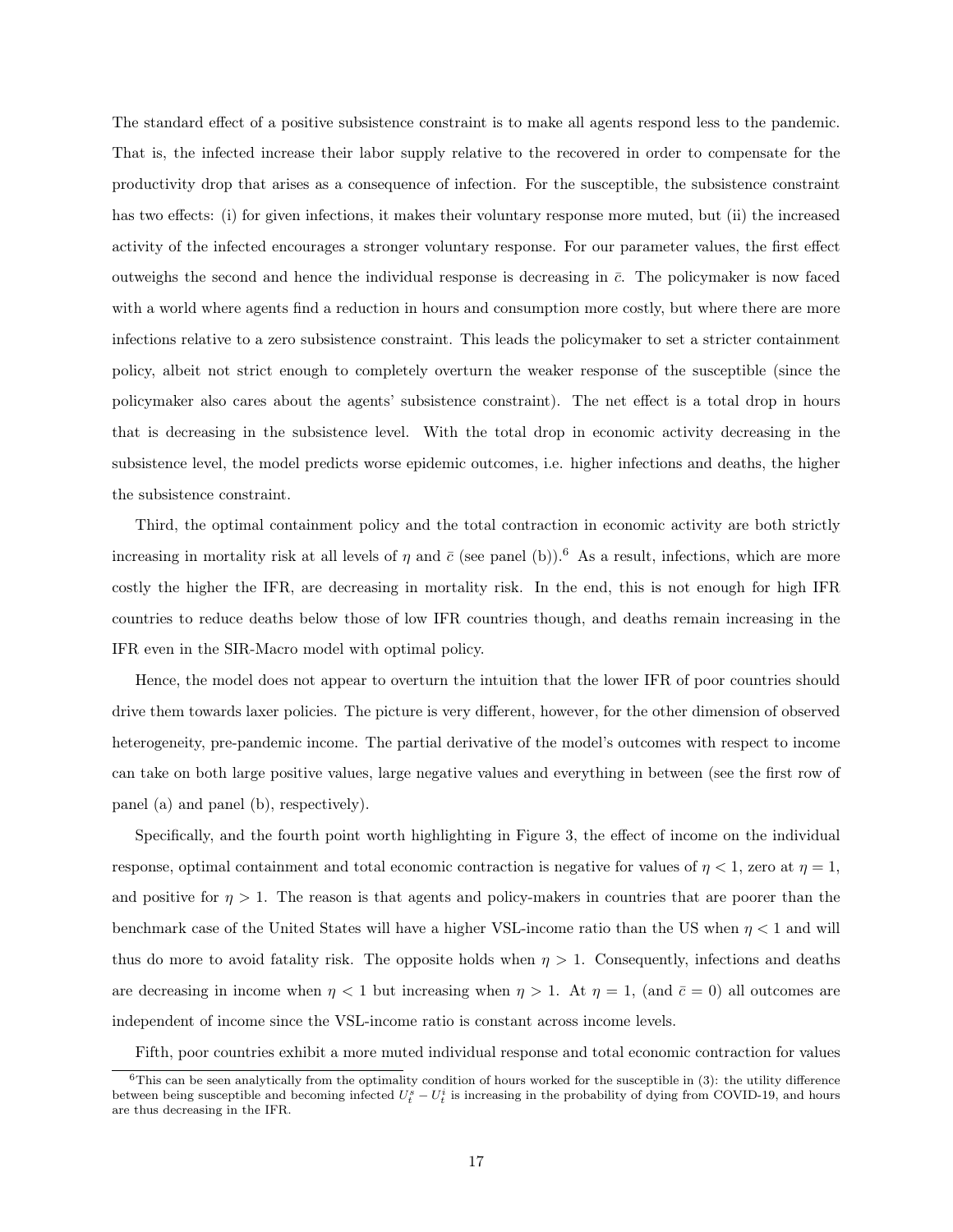of  $\bar{c} > 0$  than rich countries. The reason is that for a positive subsistence constraint, poorer countries shield less and respond less strongly to a tax (i.e. the partial derivative of these outcomes wrt income is positive). The converse holds for the optimal containment tax: since individual shielding and the response to a given tax is weaker in poorer countries when  $\bar{c}$  is positive, the optimal tax is higher. Infections and deaths follow the total contraction in economic activity, which are thus higher in poorer countries when  $\bar{c} > 0$  (i.e. the partial derivative of infections and deaths wrt income is negative).

In sum, we have shown that the optimal policy prescriptions and agents' response to it strongly depend on the IFR and income, as well as on the underlying parameters. Thus, both sets of extensions we propose appear important for understanding pandemic policy-making outside of high-income countries.

The comparative statics show that the intuition that low-income countries should set laxer policies is strongly dependent on the underlying preferences. In particular, even when explicitly modeling the notion that poor countries must trade-off deaths from COVID-19 against deaths from poverty when choosing lockdowns, we do not find that poorer countries should set laxer policies. On the contrary, since a subsistence constraint leads to more infections as both infected and susceptible shield less and respond less to a given tax, the policymaker sets a stricter policy. Similarly, the model predicts that poorer countries set stricter policies than richer ones when the income-elasticity of the VSL is less than unity.

## 4 Model estimation

The comparative statics exercise has shown the basic mechanisms of a macro-pandemic model with heterogeneity in income, the VSL (parameterized by a constant income-elasticity), the sensitivity of consumption to a tax at different income levels (parameterized by an absolute subsistence constraint), and the IFR. Specifically, the model describes the evolution of the endogenous outcomes  $Y_t$  (individual response, optimal containment tax, contraction of the economy, infections and deaths) as a function of their lags, of exogenous variables (pre-pandemic income level and the IFR), and of parameters  $(\eta, \bar{c})$ ,

$$
\mathbf{Y}_t = f(\mathbf{Y}_{t-1}, Income, IFR; \eta, \bar{c}).^7
$$

The overarching question is whether the similarity of policy across rich and poor countries implies 'unreasonable' trade-offs between lives and livelihoods in poor countries. To answer this question, we must estimate the unknown parameters that drive these trade-offs, namely the income-elasticity of the VSL and the subsistence constraint, and the macro-pandemic model provides the means to translate observed policy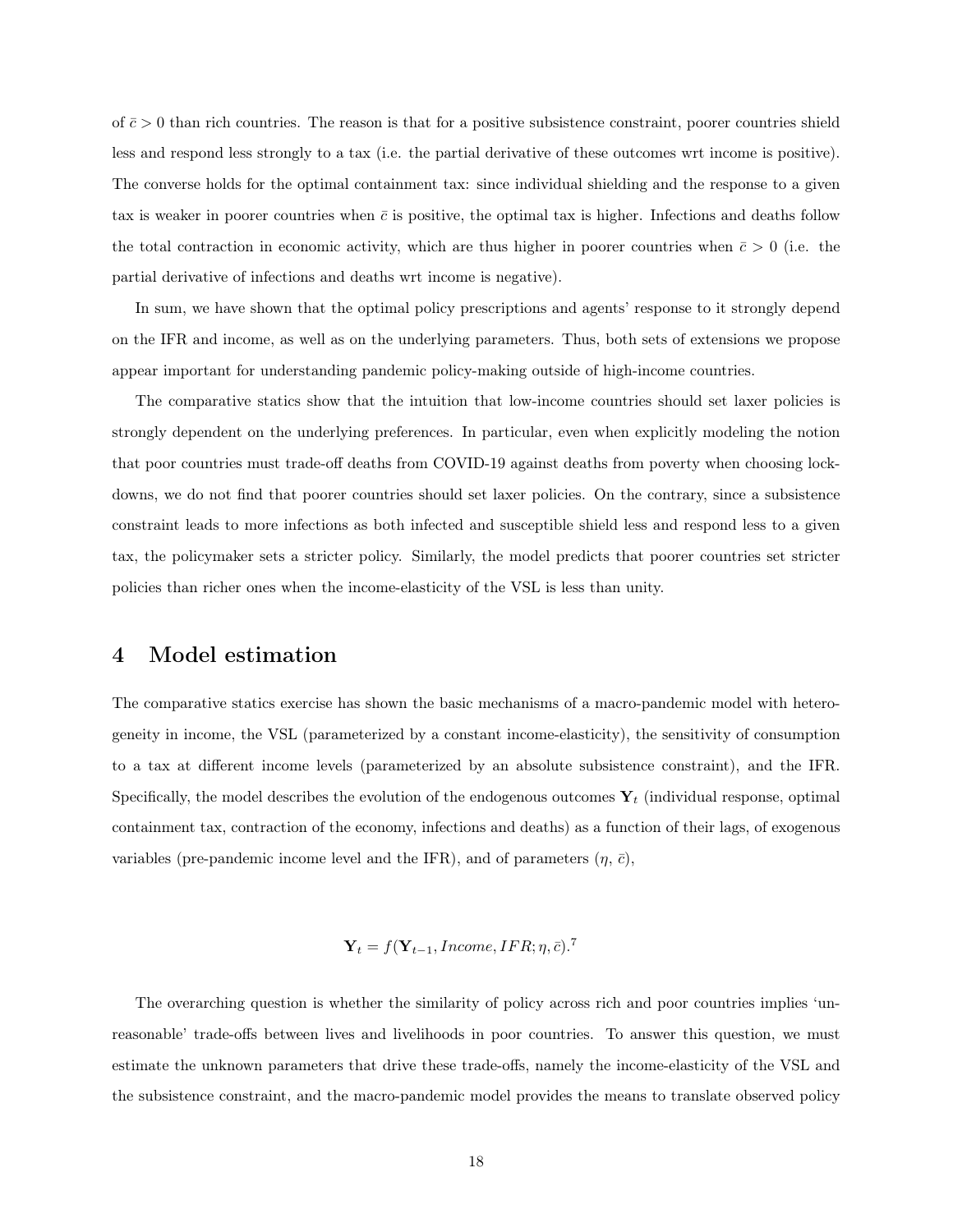choices into these unobserved preferences. Since the model does not deliver an analytic expression for the evolution of the endogenous outcomes, we use simulation-based indirect inference (see Smith (2008) and Gouriéroux and Monfort (1997)) to estimate the model's unknown parameters and assess its goodness of fit with country-aggregate data from 125 countries over the course of the pandemic.

Briefly, we proceed by first simulating for a given parameter combination (e.g.,  $\eta$  and  $\bar{c}$ ) the model's endogenous outcomes for the joint distribution of the observed exogenous variables (pre-pandemic income and IFR in 125 countries). In the second step, we choose 'target' moments that summarize relevant aspects of the joint distribution of the simulated sequences and that we aim to match in the observed data (namely, the gap in pandemic outcomes between rich and poor countries, and between low- and high-IFR countries). We calculate these moments for each parameter combination, and give a heuristic argument how they identify the unknown parameters and validate of the model. We make inference about the unknown parameters by choosing those values of the parameters that make the simulated target moments match those same moments estimated in data. Because model outcomes are not directly observed in the real world and we rely on proxies (stringency for containment tax, mobility for consumption and hours worked) or variables measured with error (as in the case of seroprevalence and deaths), we focus on matching the signs of the target moments, not their magnitudes, in simulated and observed data. We consider the model empirically valid if the sign pattern of the 8 target moments in the data can be generated by the model.

## 4.1 Simulated moments

The first task is to create the simulated data, from which the model's summary moments will be calculated. To this end, we numerically solve the model for each of 125 countries using the country's observed prepandemic GDP/capita, hours worked, and predicted IFR as the exogenous inputs. For each country, the model is solved on a  $7\times 5$  grid for the unknown parameters  $\eta$  and  $\bar{c}$  with  $\eta$  ranging from 0.7 to 1.3 in steps of 0.1 and  $\bar{c}$  ranging from -200 to 600 in steps of 200. For each parameter combination on this grid, we create simulated sequences for optimal policy, the drop in economic activity before policy intervention, the total drop in economic activity, infections, and deaths for the first 100 weeks of the pandemic, for a total of 35 sets of simulated data for 125 countries on the whole parameter space.

Next, we need to decide on target moments that will be used to identify the unknown parameters and assess the model's validity by comparing the simulated moments across the parameter space with the same moments in the observed data. To estimate the two unknown parameters, we need at least two target moments (in order to formulate two moment conditions), but to validate the model we need more moments so the model is over-identified.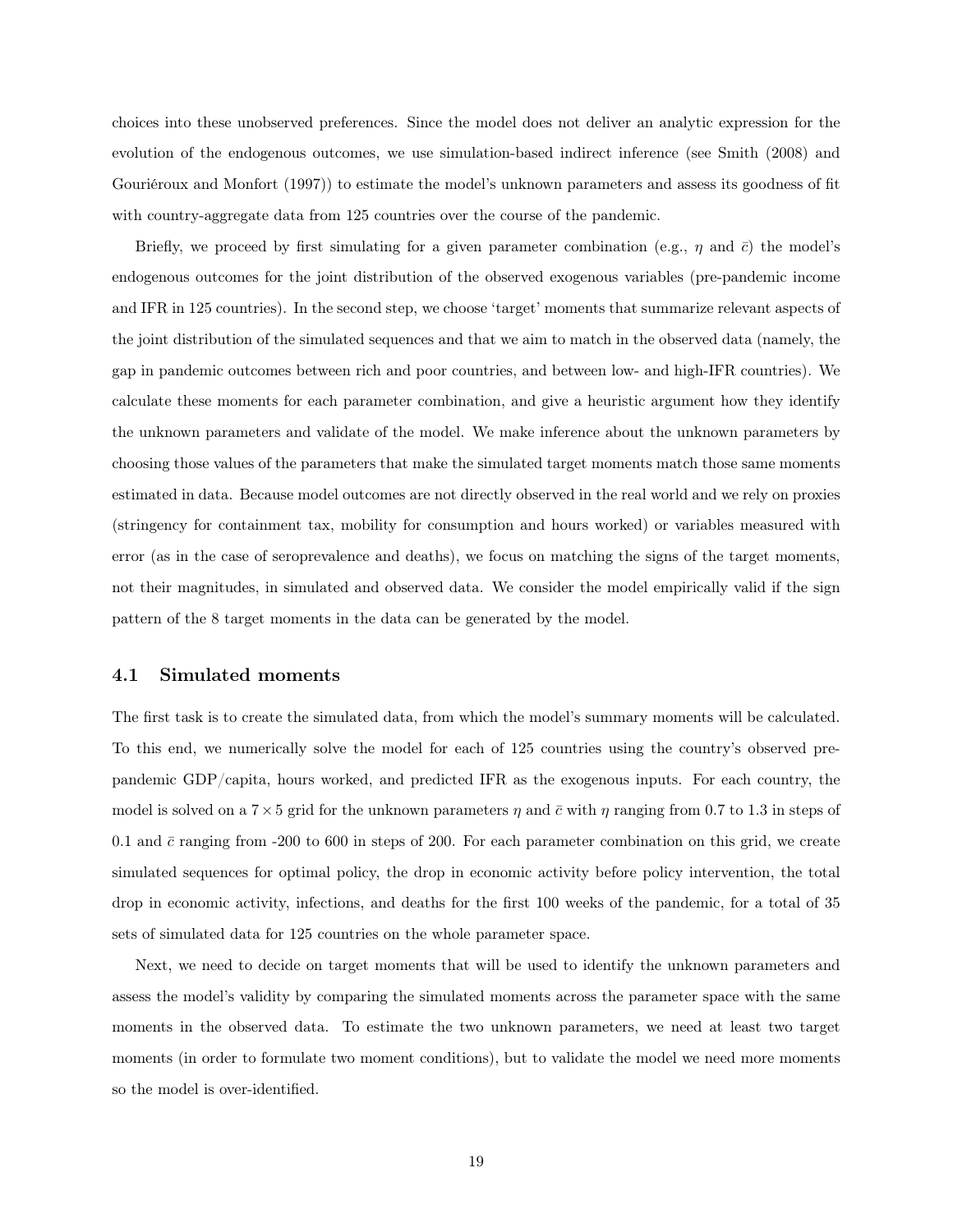Informed by the analysis in Section 3.3, we choose eight target moments, which are the expectations of peak policy (i.e. the strictest policy observed over the first year of the pandemic), peak contraction in economic activity, peak infections, and peak cumulative deaths, conditional on the country being above or below median income and the expectations of those same four variables conditional on the country being above or below the median IFR in the global distribution. We focus on four of the five endogenous outcomes which were used in the comparative statics, omitting the spontaneous contraction in economic activity by individuals as it is not directly observable. For each variable, we let the estimation target be on peak and cumulative magnitudes rather than the whole time series to adjust for the different timing of the pandemic across countries. We focus on differences in moments across the dimensions of observed heterogeneity rather than levels, because differences filter out all unmodelled heterogeneity that is uncorrelated with the IFR and income.

In Figure 4, we plot the selected simulated moments on the two-dimensional parameter grid by way of a contour map. In the top row, the contour lines in each panel show the combinations of parameters that produce a given rich-poor gap. In the bottom row of Figure 4, we repeat the exercise for the gap in outcomes between high- and low-IFR countries. Of particular importance are the zero-level curves (indicated by a black line) in each panel, which allow us to partition the parameter space into two regions: one region containing parameter combinations that induce a positive gap in the outcome (shaded red with darker colors indicating larger positive values), and one region where the parameter combinations induce a negative gap (shaded blue with darker colors indicating larger negative values).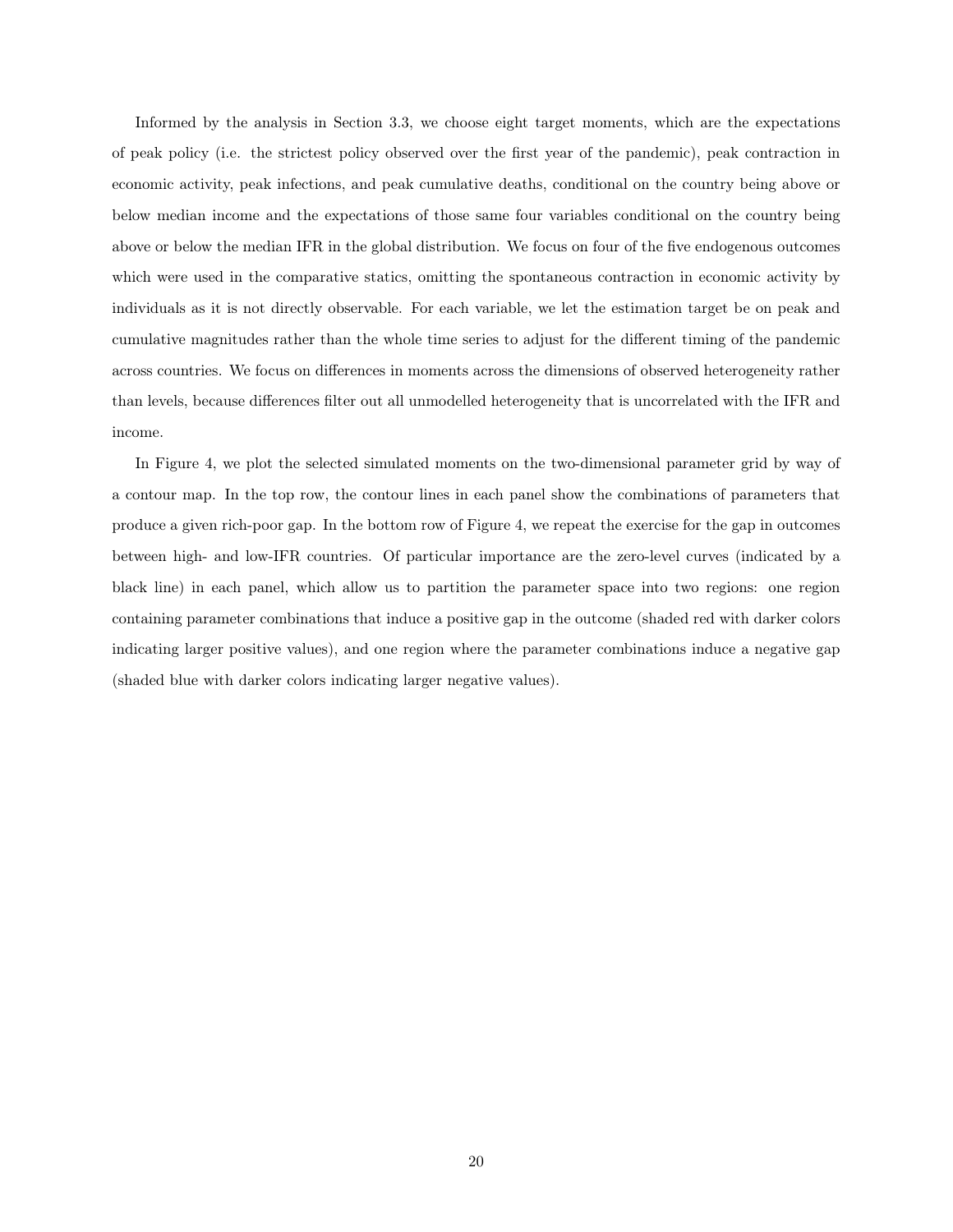





The top row of the figure shows percentage-point differences in model outcomes between rich and poor countries across a parameter grid including the subsistence level We classify rich and poor countries by whether they are above or below the global median GDP per capita across countries from the World Bank World Development Indicators. For parameter combinations falling into blue-shaded areas, our model predicts a higher value (e.g. a stricter peak policy, more infections) for rich countries, and vice-versa for red-shaded areas. The bottom row repeats t The top row of the figure shows percentage-point differences in model outcomes between rich and poor countries across a parameter grid including the subsistence level 200, \$600] on the vertical axis and the VSL-income elasticity η ∈ [0.7, 1.3] on the horizontal axis. 'Policy' refers to the peak policy during the first year of the pandemic. 'Economic activity' refers to peak contraction in hours worked. 'Infections' and 'Deaths' refer to cumulative infections and deaths over the first year of the pandemic, respectively. We classify rich and poor countries by whether they are above or below the global median GDP per capita across countries from the World Bank World Development Indicators. For parameter combinations falling into blue-shaded areas, our model predicts a higher value (e.g. a stricter peak policy, more infections) for rich countries, and vice-versa for red-shaded areas. The bottom row repeats the exercise for the gap in outcomes between high- and low-IFR countries, where we again classify countries by their IFR relative to the global median using data from Ghisolfi et al. (2020) the global median using data from Ghisolfi et al. (2020) ¯c ∈ [\$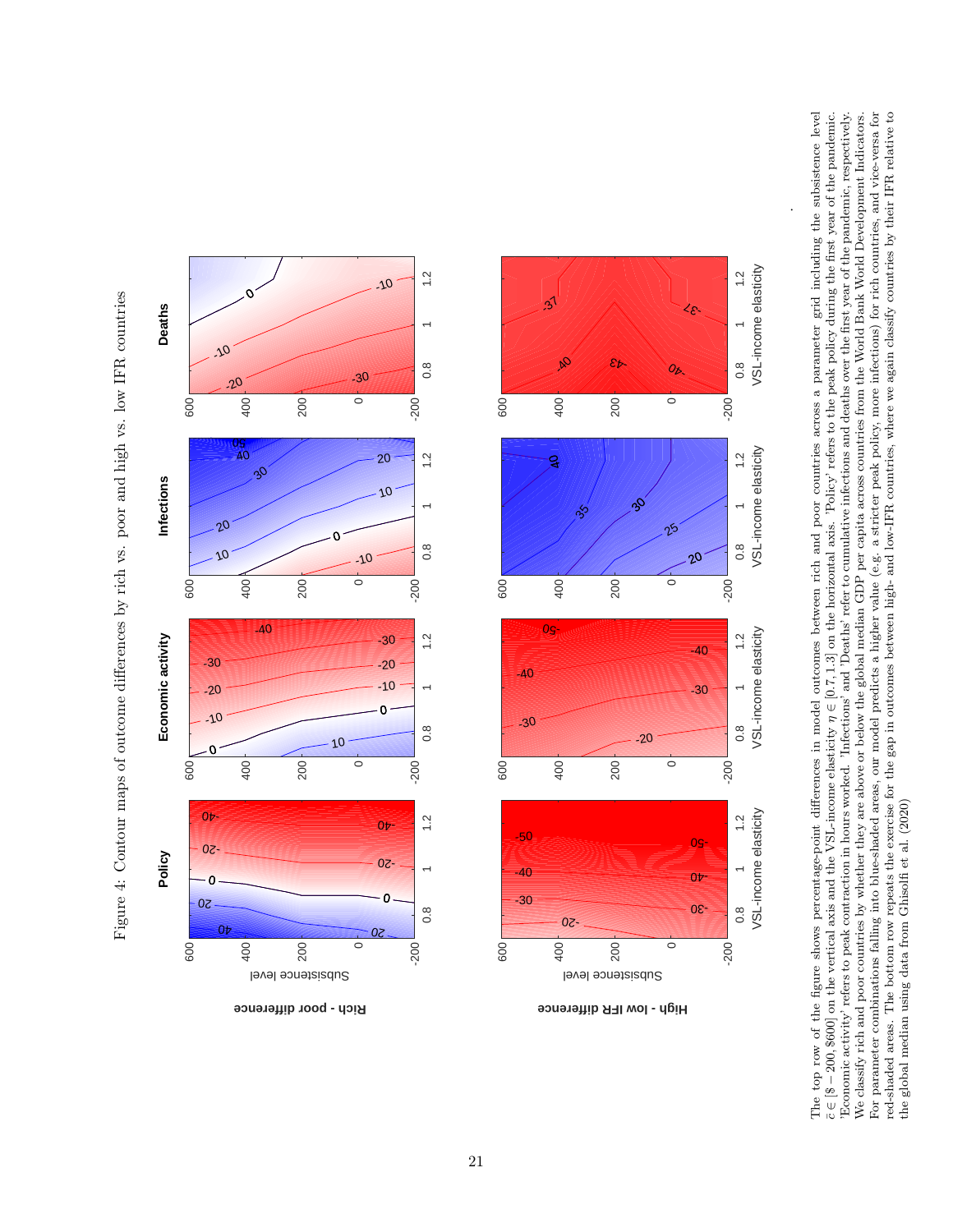Relative to the comparative statics in the previous section, the qualitative model predictions remain the same when plotting the model moments on the full two-dimensional parameter space and for the full joint distribution of income and IFR in the sample. That is, it is still the case that policy is always stricter, and the total drop in economic activity always higher and thus total infections lower in high-IFR countries. Despite this, high-IFR countries always experience more deaths. Similarly, it remains the case, that rich-poor gaps in policy, economic contraction, infections and deaths can take on both large positive, large negative values and anything in between depending on the parameters. And just as before, the rich-poor policy gap is increasing in  $\eta$  and decreasing in  $\bar{c}$  (indicated by all the contour lines being upward sloping). Similarly, the rich-poor gap in the economic contraction, infections and deaths is increasing in both  $\eta$  and  $\bar{c}$  (indicated by all the contour lines being downward sloping).

Unlike the comparative statics, the contour lines make explicit the trade-off between  $\eta$  and  $\bar{c}$  to create a given outcome. For example, the contour lines for optimal policy show that an income elasticity of the VSL of  $\eta = 0.72$  and a subsistence level of  $\bar{c} = 0$  will produce the same rich-poor policy gap as an  $\eta = 0.85$  and  $a \bar{c} = 600$ . In the first case, policymakers in poor countries have a much higher VSL to income ratio than policymakers in rich countries, but have no need to counteract limited voluntary shielding by the susceptible. In the second case, the difference in the VSL-income ratio between poor and rich countries is still positive but smaller, but the poor country policymaker reacts to a lower individual response and sensitivity to a given tax by setting an even stricter policy. These two effects cancel each other out to produce the same policy gap.

Another important feature of the contour map relative to the two-dimensional analysis in Section 3.3 is that the zero-line for policy (and economic contraction and infections) no longer passes through  $\eta = 1$ (and  $\bar{c}=0$ ), but is located to the left of the unit elasticity. This happens because income and IFR are highly positively correlated in the global data: being in the bottom half of the income distribution across 174 countries implies a 42% higher chance of having an IFR below the median. As result, at  $\eta = 1$  poorer countries have the same VSL to income ratio as richer countries, but their lower IFR drives them to set a laxer policy. To be pushed to equality thus requires an  $\eta < 1$  (between 0.85 and 0.95 depending on the subsistence level), because this increases the VSL to income ratio in the poor country relative to the rich. For the same reason, the zero-line for deaths is located far to the right of unity, because even when richer countries set stricter policies than poorer countries, they will still experience relatively more deaths because their IFR is on average higher.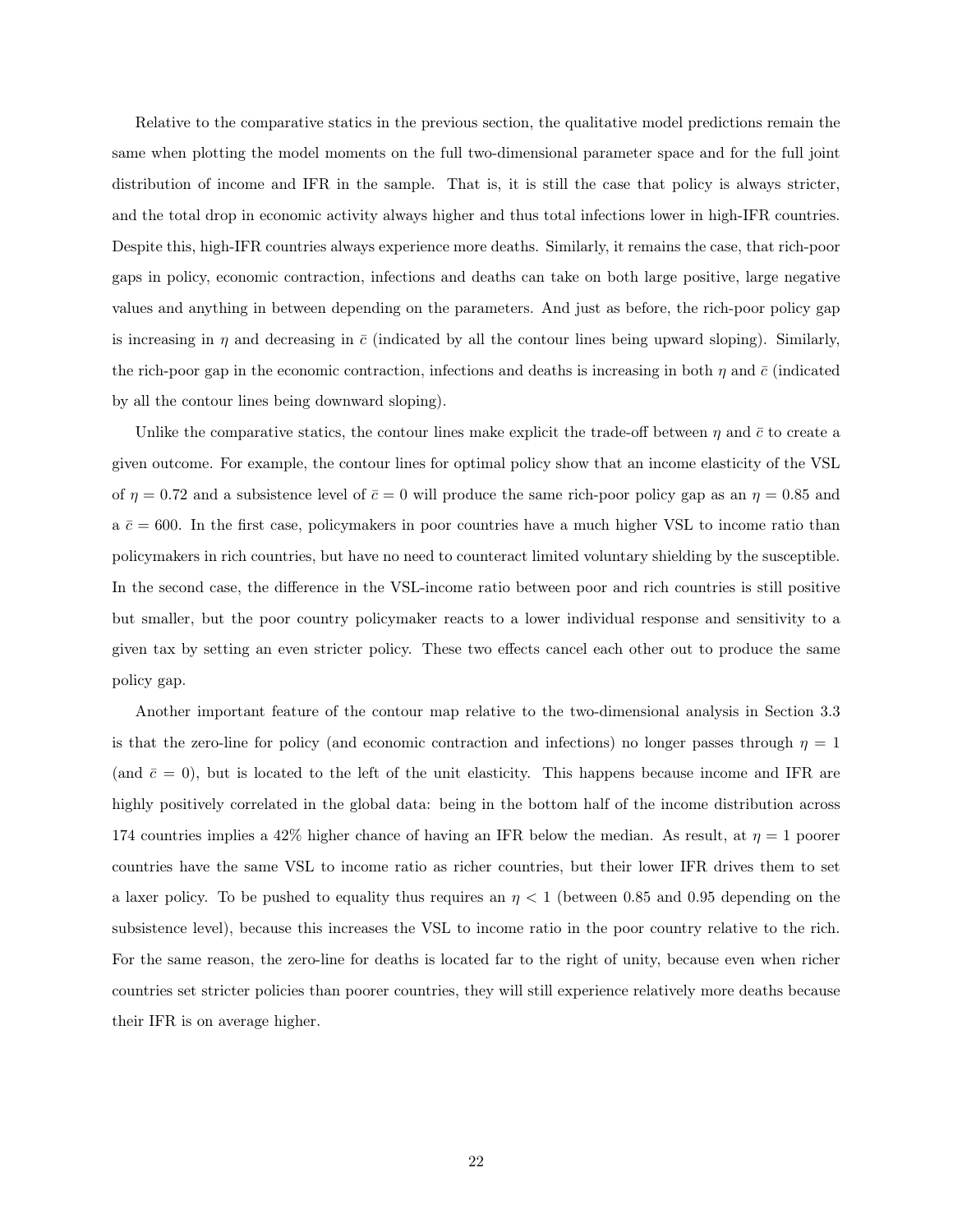## 4.2 How do the moments identify the parameters and validate the model?

With the aid of the contour map, we now give a heuristic argument for how heterogeneity in the target moments across the observed dimensions can be used to make inference about heterogeneity along the unobserved dimensions and to validate the model.

It is clear from the contour map that the gap in policy across countries with different income levels contains a lot of information about the unknown parameters, especially  $\eta$ : when the rich-poor gap takes on positive values, we can infer that  $\eta$  is above, roughly, 0.9 and when the rich-poor gap takes on negative values, we can infer that  $\eta$  is below 0.9. When rich and poor countries set the same policy (or, for that matter, for any given policy gap), the gap in the total economic contraction is directly informative about the subsistence constraint.

Together variation in these two moments is thus sufficient to identify the unknown parameters. As a concrete example, a zero policy gap is consistent with either  $\eta = 0.905$  and  $\bar{c} = 0$ , with  $\eta = 0.97$  and  $\bar{c} = 600$  or with any combination of  $\eta$  and  $\bar{c}$  on the curve joining those two parameter combinations. This indeterminacy disappears, however, when we look at the policy gap and the economic contraction gap simultaneously. If poor and rich countries set the same policy and poor countries experience a larger economic contraction, then we know that the subsistence constraint is low (and thus  $\eta$  must be low). On the other hand, if poor countries experience a smaller drop in economic activity despite setting the same policy, then we know that the subsistence constraint must be high (and thus so is  $\eta$ ). Thus, considering the poor-rich gaps in policy and economic contraction in combination can lead to identification.

While two moment conditions are necessary to estimate the unknown preference parameter, they provide too little information about the likely validity of the model. For example, if the two simulated target moments spanned all of  $\mathbb R$  across the parameter space, then there would always exist a parameter combination for which the model can generate the target moments observed in the data. Thus to assess the model's validity, further over-identifying restrictions are needed, which open up the possibility that the model can match the data for some values of the target moments observed in data, but not for others. If there are no parameters for which the simulated moments match the estimated moments, this provides evidence against the model as the data generating process.

The policy and economic contraction gaps across high- and low-IFR countries are ideally suited to validate of the model. First, these moments relate to the mechanism that is the hallmark of macro-pandemic models, namely that the economic choices of individual agents and the policy-maker during a pandemic are influenced by disease parameters. Second, the contour map shows that regardless of the unobserved preferences, both gaps are always positive (even at low levels of the income elasticity and high subsistence constraints), i.e.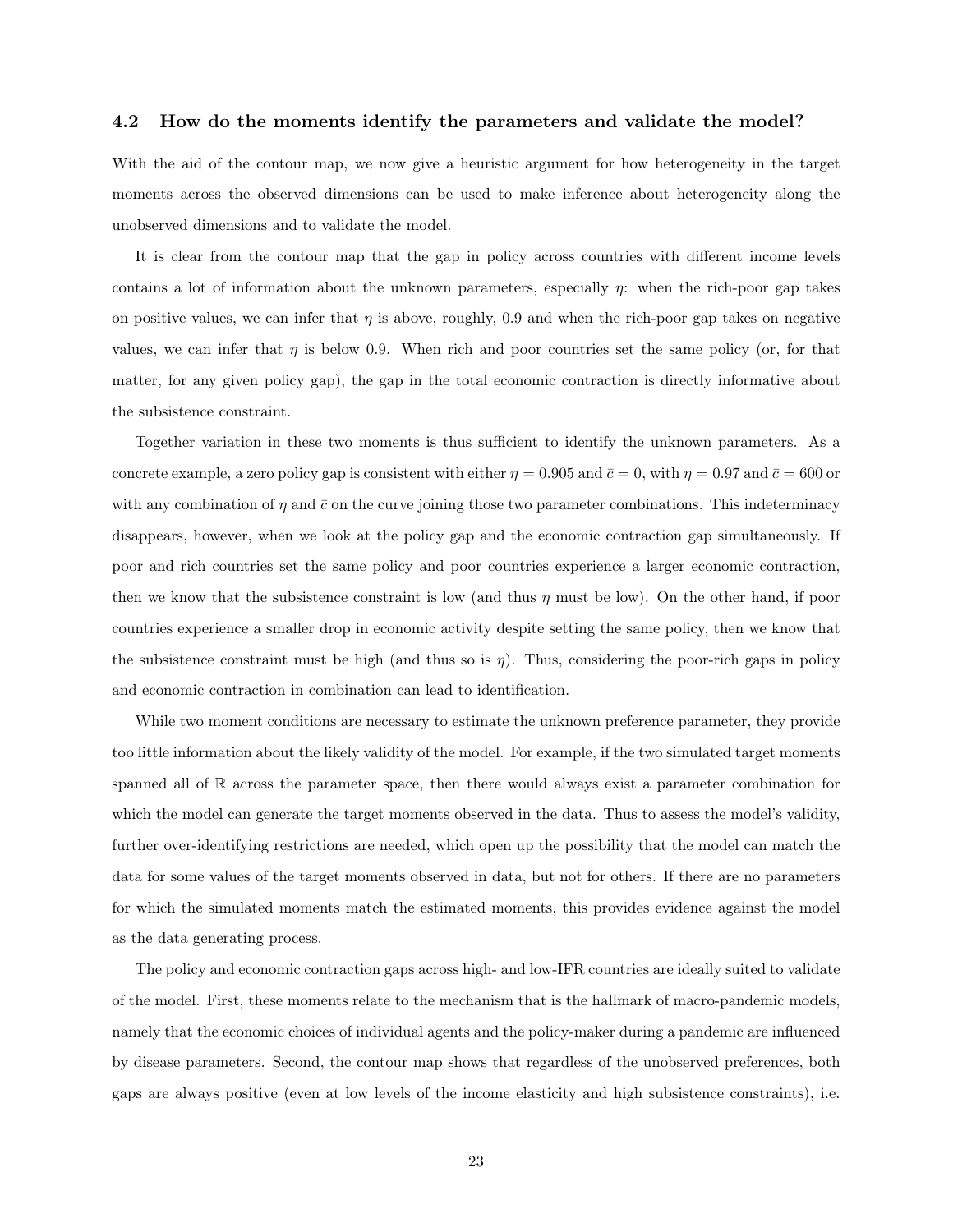the model predicts that high IFR countries always set a stricter policy and experience a stronger economic contraction than low IFR countries. Thus, if we were to find the opposite in data, i.e. policies and/or economic contraction are stronger in low IFR countries, this would present strong evidence against a macropandemic model.

Finally, the difference in infections and deaths across rich and poor countries and across high- and low-IFR countries provide four more over-identifying restrictions. In some sense, one might argue that these moments do not provide much additional information beyond the policy and economic contraction moments. That is, regardless of the data generating process, it seems reasonable that, all else equal, the more economic activity is reduced, the lower are infections. Thus, once one has matched the economic contraction moments in data and model, one should also be able to match the infection moments (regardless of the data generating process). Similarly, it must be true, all else equal, that deaths are the product of infections times the mortality rate. Thus, once one has matched infections, one should also be able to match deaths (again, regardless of the data generating process).

This discussion suggests that these four target moments provide information about the 'all else equal' assumption of our model, and are informative about whether our model adequately describes the data generated in the time of the pandemic. To illustrate, if we found that deaths are higher in low-IFR countries than in high-IFR countries or that both the total economic contraction and infections are larger in rich countries, this would indicate relevant unobserved heterogeneity that the model does not consider.<sup>8</sup>

## 4.3 Distance metric

Under the assumption that the empirical proxies are positively correlated with the model outcomes (both unconditionally and conditional on income and IFR), it can be shown that the model predicts the same signs for the target moments for model outcomes and proxy variables, even though the magnitudes may differ. That is, the assumption guarantees that if the model predicts stricter policy among high-income countries for a given parameter combination, it also predicts a stricter lockdown for this parameter combination. Thus, we define a criterion to evaluate the discrepancy between the simulated and estimated moments at each point in the parameter space that depends only on the differences in their signs.

Specifically, we choose parameters to minimize the sum of the squared distances between the signs of the simulated and the estimated target moments

$$
(\eta, \bar{c}) = \arg\min \sum_{X} \sum_{Y} (\mathbb{I}(\Delta_X \tilde{Y}(\eta, \bar{c}) \ge 0) - \mathbb{I}(\Delta_X \hat{Y} \ge 0))^2
$$
\n(4)

<sup>8</sup>An example of a potential heterogeneity, is the COVID-19 transmission rate from work or consumption activities that could vary systematically across rich and poor countries, but the model assumes that it is not correlated with income.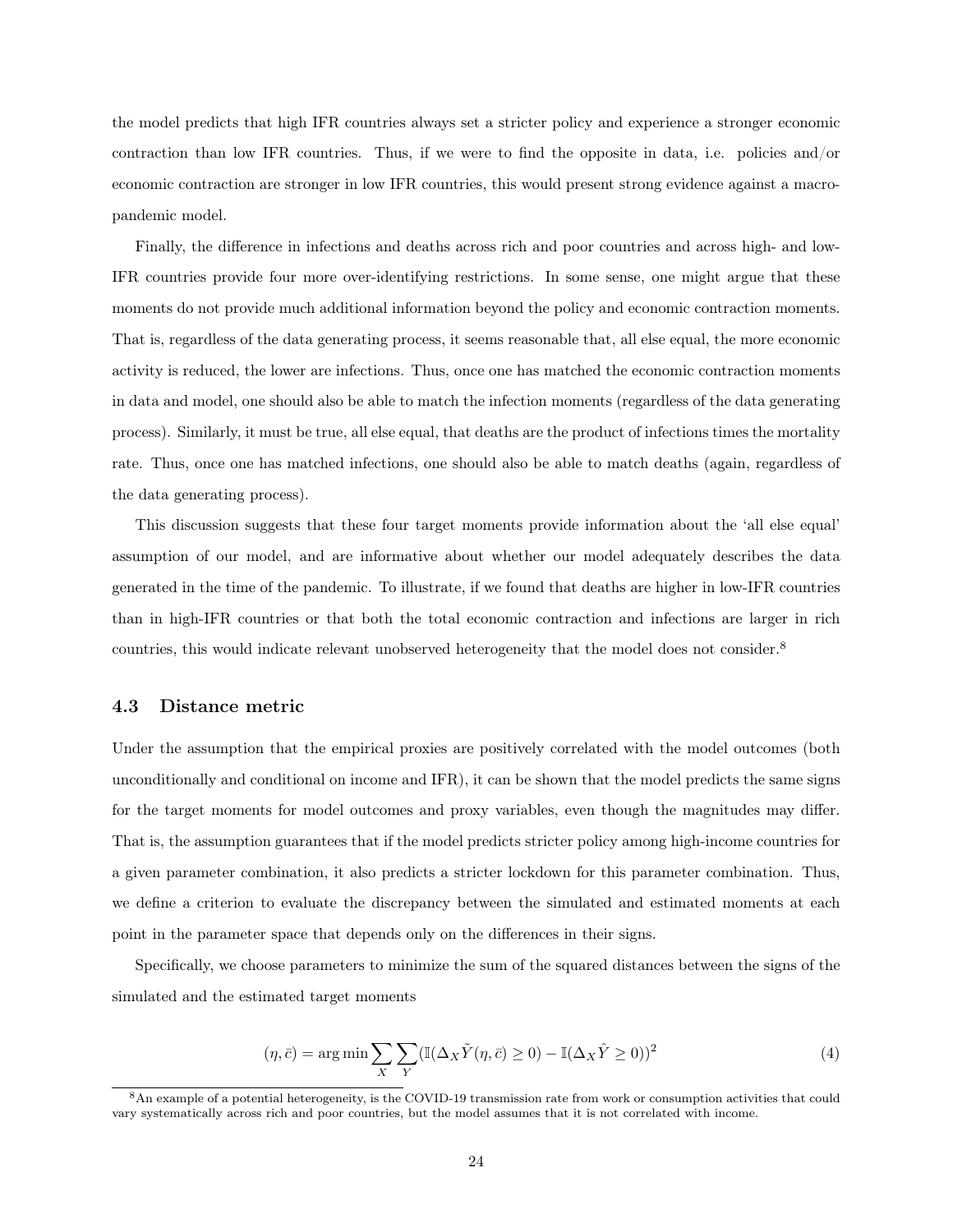where  $\mathbb I$  is an indicator function equal to 1 if the target moment (in either simulated or observed data) is greater than or equal zero, and equal to zero otherwise. In words, the criterion function at  $\eta$ ,  $\bar{c}$  equals the number of gaps of policy, economic contraction, infections, and mortality between high- versus low-IFR countries and between rich versus poor countries that do not have the same signs in simulated and observed data. It attains its minimum of zero at parameter values, for which the signs of all eight target moments are the same in simulated and observed data.

The value of the minimized criterion function can also be used to assess the model's validity. The fewer signs of the estimated target moments the model is able to match, the larger this value will be and, intuitively, the more skeptical we should be that the model generated the data. In what follows, we want to err on the side of caution and will only use the model to estimate the unknown parameters, if it can match all the signs of the estimated moments and thus the minimized criterion function is zero.

Figure 5 shows what information we can gain about the unknown parameters and the model's validity from minimizing the distance criterion. In Panel A, we superimpose on one graph the zero-level curves for each of the eight moments in Figure 4. Since the zero-level curves for the IFR gaps lie outside the parameter space, the figure contains only four zero-level curves for the rich-poor gaps, each of which partitions the parameter space into two regions, which are classified according to whether they produce positive or negative gaps for the respective moment (indicated by  $\Delta Y \geq 0$  next to the level curve). Together, the four zero-level curves partition the parameter space into seven regions, denoted A to G, one for each sign pattern that the model is able to generate. From the contour maps, the IFR gaps are  $\Delta P > 0$ ,  $\Delta ED > 0$ ,  $\Delta I < 0$  and  $\Delta D > 0$  in each of these regions, while the signs of the rich-poor gaps vary across the regions and can be read off from the sign classifications of each region. For example, region D is classified as  $\Delta P < 0$ ,  $\Delta ED > 0$ ,  $\Delta I < 0$ and  $\Delta D > 0$  for the rich-poor gaps. Thus, all parameter combinations in region D generate the sign pattern  $\{+, +, -, +, -, +, -, +\}$  for the simulated target moments, where the first four signs refer to the IFR gaps and the last four refer to the rich-poor gaps. Conversely, if we observed this sign pattern in the data, the set of minimizers of the criterion function would equal region D.

In Panel B, we read off the seven sign patterns that correspond to the individual regions in Panel A of the Figure. As stated, we use the model for estimation only if we observe one of these seven sign patterns in the data.

## 5 Empirical evidence

We now turn to the empirical counterparts of the simulated moments presented in the previous sections, and show how actual containment policies, economic contractions, infections, and deaths varied between rich and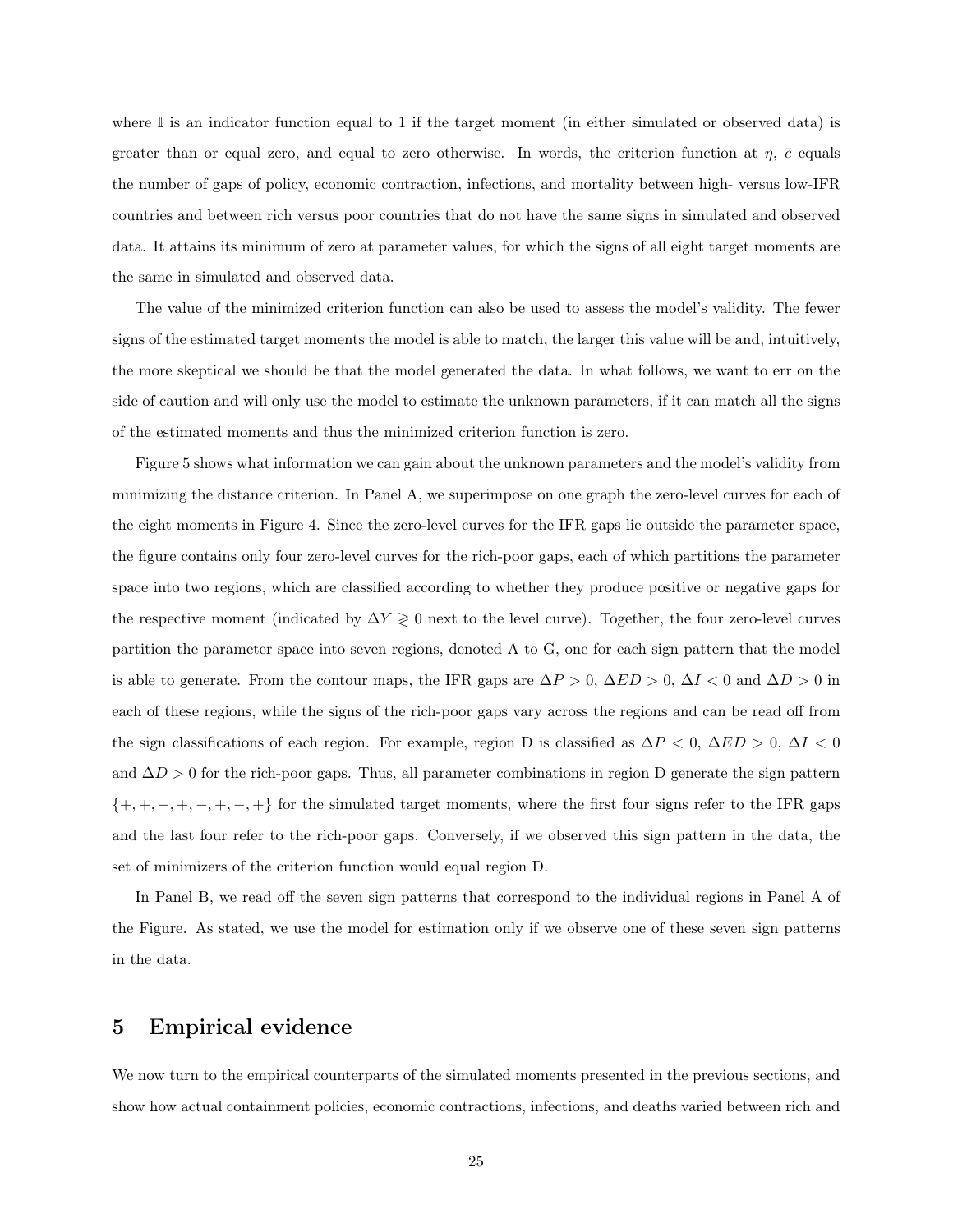poor as well as high- and low-IFR countries. We concentrate on the first year of the pandemic before the widespread roll-out of vaccines in high-income countries, which may have provided alternative justification for different policies. We then use the observed differences to (i) validate the model, (ii) estimate the unobserved preference parameters  $(\eta \text{ and } \bar{c})$  using the indirect inference method. We conclude by discussing

Figure 5: Set-identification of the parameters



Panel A combines the zero-level curves for each of the eight moments in Figure 4. The zero-level curves for the IFR gaps lie outside the parameter space and are hence not shown. Each zero-level curve partitions the parameter space into two regions, producing an either positive or negative gap for the respective moment (indicated by  $\Delta Y \geq 0$  next to the level curve). Together, the four zero-level curves partition the parameter space into seven regions, denoted A to G. Each region identifies one sign pattern the model can generate. In Panel B, we read off the seven sign patterns that correspond to the regions in Panel A.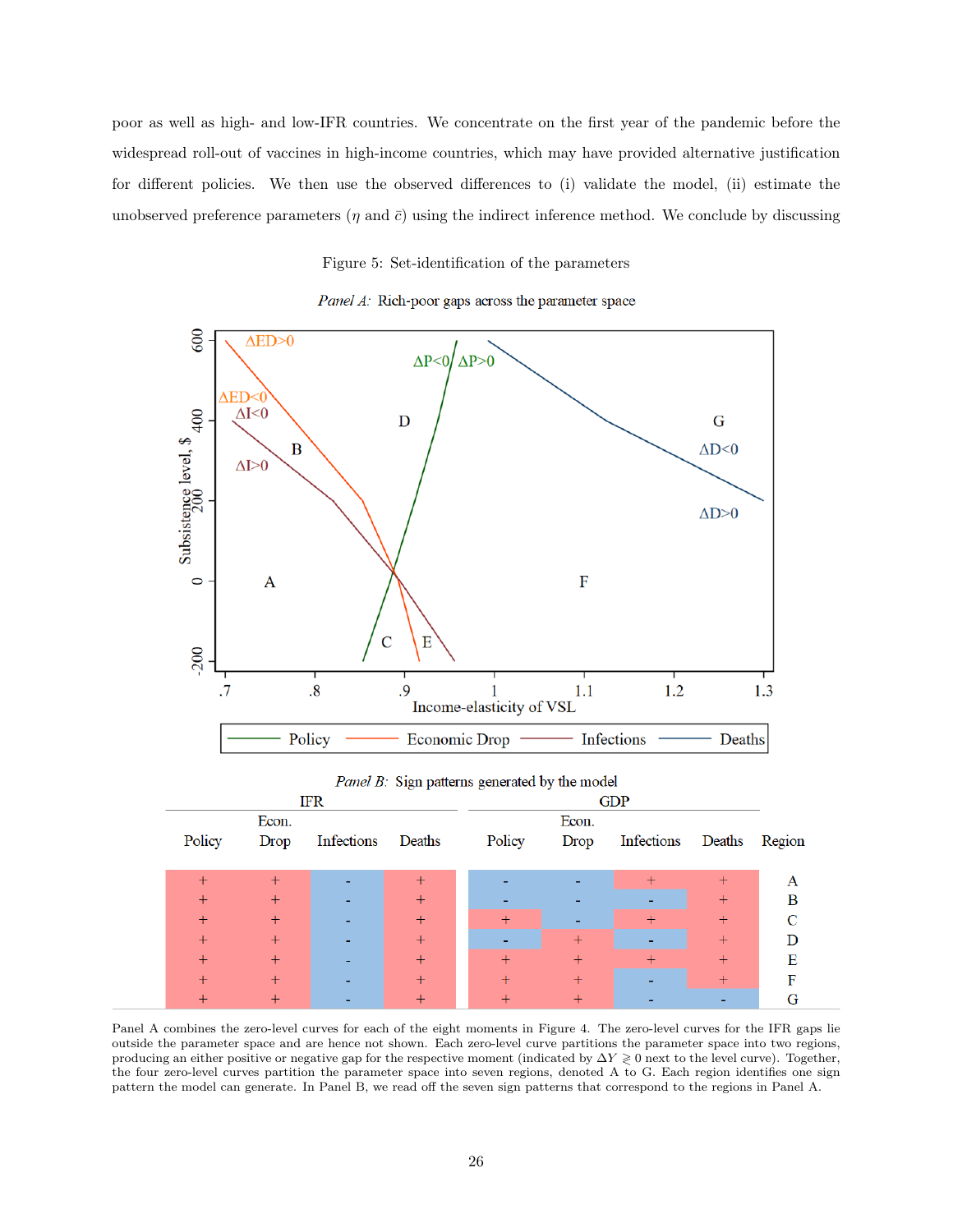the plausibility of the estimated parameters.

## 5.1 Data

We use the following outcomes (or proxies) measured throughout 2020.

As a measure of national containment policies, we use the lockdown index and the stringency index from the Oxford University Blavatnik School of Government (Hale et al., 2021). The lockdown index captures restrictions on movement and international travel, ranging from 0, when there is no lockdown, to 3, for the most severe lockdown. The stringency index calculates an average of all containment measures a country has taken, including school closures, workplace closures, cancellation of public events, restrictions on gathering size, closure of public transport, and stay-at-home requirements. It varies between 0 and 100. These data are available for 160 countries at weekly frequency. For both indices, we compute the country-level maximum between January and December 2020 to allow for differential timing of the pandemic across countries.

To measure the reduction in economic activity, we use data from the Google Mobility Report (Google, 2021), which tracks how often GoogleMaps users frequent specific locations relative to pre-pandemic levels. Locations are classified into six categories: grocery and pharmacy; parks; transit stations; retail and recreation; residential; and workplaces. In this analysis, we use workplace attendance as a proxy for hours worked. This data is available at weekly frequency for 125 countries. For each country, we compute the maximum drop in mobility in 2020.<sup>9</sup> As an alternative indicator, we also compute differences in per capita consumption from national accounts data for 2020, available at the annual level for 135 countries from the World Bank World Development Indicators, 2022.

To measure infections, we use the SeroTracker dataset compiled by Arora et al. (2021), which collects COVID-19 seroprevalence studies across a large number of rich and poor countries. The data set includes some studies drawn from convenience samples (such as medical personnel, vendors, or taxi drivers), who may be either more or less likely to be infected than the general population. To avoid this bias, we select studies where the sample of interest was categorized as either "Blood donors" or "Household and community samples." We then compute a weekly average seroprevalence by country. The result is a dataset of 195 country-week observations for 28 countries.<sup>10</sup>

To measure deaths, we would ideally like to have data on cumulative COVID-19 mortality in the first year of the pandemic. While official death tallies exist for almost all countries on a weekly basis (see e.g.,

<sup>&</sup>lt;sup>9</sup>It is possible that by focusing on smartphone users, the index may not represent the average response for the overall population. However, given findings that poor citizens are less able to adjust labor supply in response to shocks (Desai and Pramanik, 2020; Chetty et al., 2020), and assuming that poor individuals also have lower rates of smartphone ownership in low-income countries, the effect we find should be a lower bound of the difference in response between high- and low-income countries.

 $^{10}\mathrm{We}$  confirm that the timing of the seroprevalence studies does not differ between high and low income countries.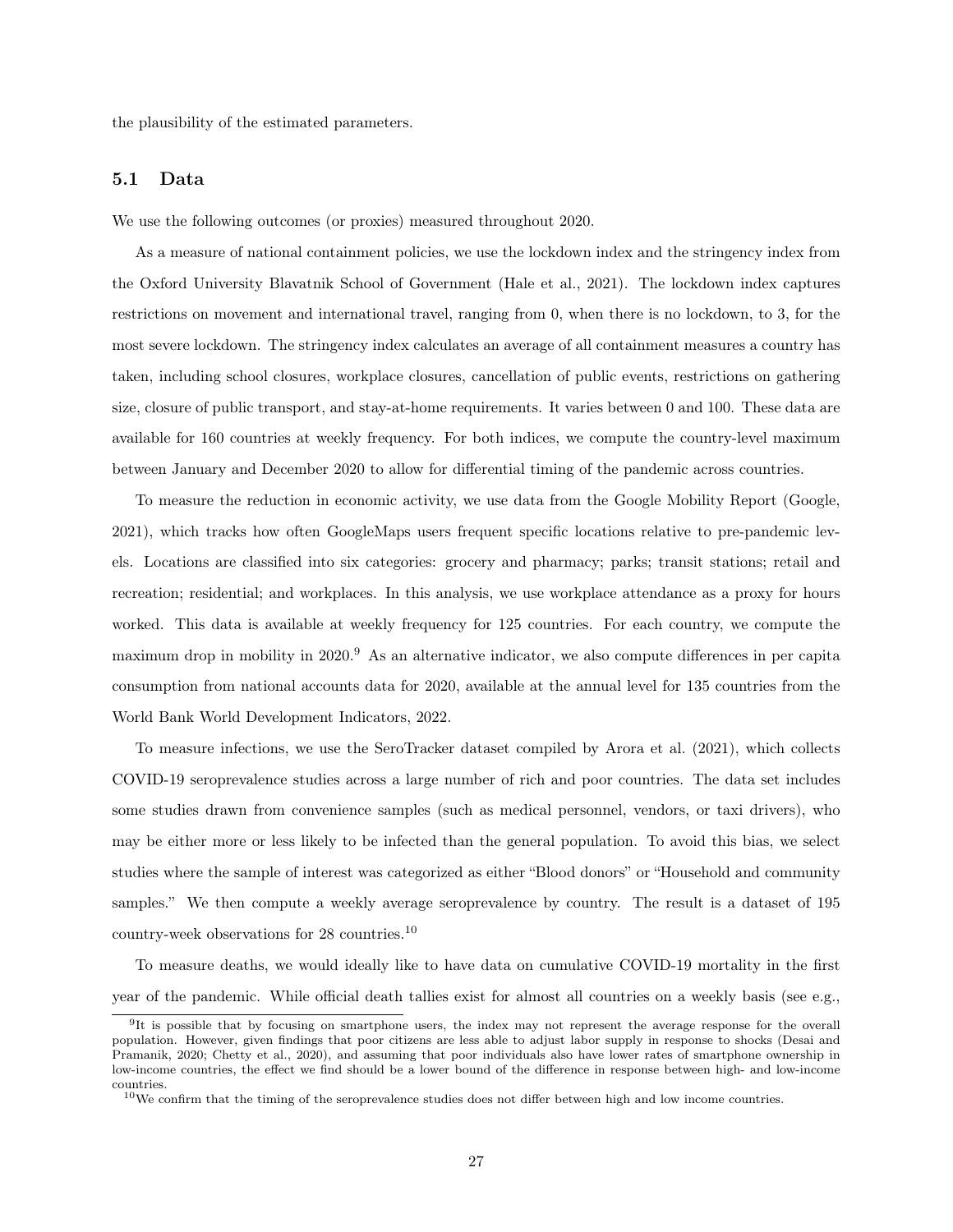Hale et al. (2021)), there is strong evidence they severely under count actual COVID-19 deaths, especially in poorer countries (The Economist, 2022). Thus we follow the common practice of relying on excess all-cause mortality estimates, drawing on the estimates for cumulative excess mortality compiled for 191 countries by Wang et al. (2022) and, specifically, on their estimate of the country-specific ratio of excess mortality to official mortality at the end of 2021. The remaining challenge we face is that Wang et al. (2022) report cumulative measures for the end of 2021, whereas our focus is on the first year of the pandemic. To arrive at cumulative excess deaths at the end of 2020, we multiply the cumulative officially recorded COVID-19 deaths at the end of 2020 by the ratio computed by Wang et al.  $(2022).<sup>11</sup>$  The result is an estimate of cumulative excess mortality at the end of the first year of the pandemic for 174 countries.

## 5.2 Empirical results

We now estimate the gap in outcomes between high and low-IFR countries and rich and poor countries by regressing each outcome on an indicator variable for whether a country falls above or below the global median for either the predicted IFR or for income per capita. For the regressions using peak containment, peak drop in economic activity, and cumulative excess deaths, data are at the country-level with one observation per country. For seroprevalence, the data comprise an unbalanced panel, with one observation per country-week when a seroprevalence study was reported. In this regression, standard errors are clustered at the country level.

The results are summarized in Table 2. In columns (1) and (2), we report the average outcomes in high- and low-IFR countries, respectively, column (3) reports the difference (expressed as percentage of the high-IFR countries' outcome) and in column (4), the p-value of the difference. Columns (5) to (8) report the same statistics for rich and poor countries. Column (9) reports the number of observations for each outcome.

High-IFR countries set on average stricter containment policies than low-IFR countries: maximum lockdown severity was 2.11 (out of 3) and maximum stringency was 84% in high-IFR countries, while these numbers stood at the 2.00 and 83% in low-IFR countries. Consistent with this, the economies of low-IFR countries contracted less during the pandemic: at its lowest point, mobility had dropped by 56% in high-IFR countries and by 49% in low-IFR countries. Similarly, annual per capita consumption decreased by 5 percentage points in high-IFR countries and by 2.2 percentage points in low-IFR countries.

On the health side, countries with a high IFR experienced fewer infections, but more deaths than low-IFR countries. The average seroprevalence was 9% in high-IFR countries and 17% in low-IFR countries, while cumulative excess deaths stood at 96.3 per 100,000 in high-IFR countries and at 49.8 per 100,000 in low-IFR

 $11$ As the ratio of excess to official mortality in rich countries can also take values below one (and, in some cases, can even be negative), we bound the minimum number of estimated deaths to be at least as high as the number of recorded deaths. The results are very similar without this adjustment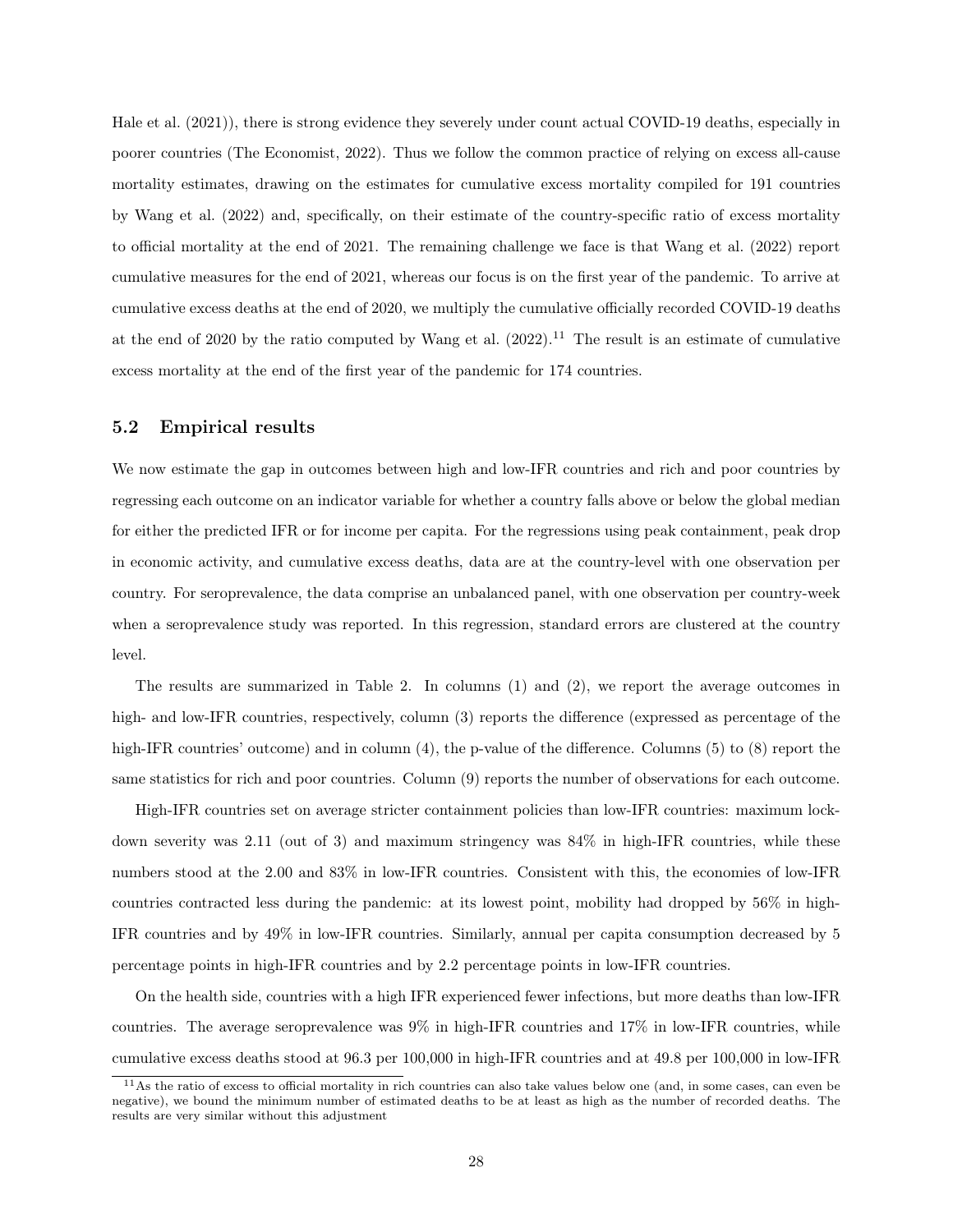|                                   | $\left(1\right)$ | $^{(2)}$ | $\left( 3\right)$ | (4)     | (5)      | (6)     | (7)     | (8)     | (9) |
|-----------------------------------|------------------|----------|-------------------|---------|----------|---------|---------|---------|-----|
|                                   | High IFR         | Low IFR  | $%$ Gap           | P-value | High GDP | Low GDP | $%$ Gap | P-value | Obs |
| Peak policy difference            |                  |          |                   |         |          |         |         |         |     |
| Stringency                        | 84.43            | 83.37    | 1                 | 0.59    | 83.38    | 84.42   | $-1$    | 0.50    | 160 |
| Lockdown                          | 2.11             | 2.00     | 5                 | 0.36    | 2.06     | 2.06    | $-0.2$  | 0.90    | 160 |
| Peak economic activity difference |                  |          |                   |         |          |         |         |         |     |
| Max mobility drop                 | 56.38            | 48.96    | 13                | 0.00    | 57.48    | 48.02   | 16      | 0.00    | 126 |
| Avg consumption drop              | 5.00             | 2.23     | 55                | 0.01    | 5.53     | 1.87    | 66      | 0.00    | 135 |
| Cumulative infections difference  |                  |          |                   |         |          |         |         |         |     |
| Seroprevalence                    | 0.09             | 0.17     | $-82$             | 0.01    | 0.09     | 0.20    | $-131$  | 0.00    | 195 |
| Cumulative deaths difference      |                  |          |                   |         |          |         |         |         |     |
| Excess death rate                 | 96.30            | 49.74    | 48                | 0.00    | 77.90    | 68.14   | 13      | 0.40    | 174 |

Table 2: Estimated outcome gaps

Columns (1) and (2) report the average outcomes in high- and low-IFR countries, respectively; column (3) reports the difference (expressed as percentage of the high-IFR countries' outcome); and column (4) reports the p-value of the difference. Columns (5) to (8) report the same statistics for rich and poor countries. Column (9) reports the number of observations for each outcome.

countries.

Comparing rich and poor countries, we find that the latter set the same (if not stricter) containment policies, confirming the graphical analysis in the introduction. Maximum lockdown severity was 2.06 and maximum average stringency was 84% in both sets of countries. Despite similar containment, the economy contracted 16% less in poor countries, and the average consumption drop was 4 percentage point lower.

The pandemic's death toll was higher in richer countries during its first year (this changes in 2021 due to the introduction of the vaccines), though the difference between rich and poor countries is not as pronounced as the difference between high- and low-IFR countries. Cumulative excess deaths reached 77.9 per 100,000 in rich countries and 68.1 per 100,000 in poor countries. Infection rates, on the other hand, were higher in poorer countries, with a seroprevalence of 20% compared to 9%.

## 6 Indirect inference

The data show that individuals living in poor countries reduced their economic activity less than in rich countries, despite equally strict (or stricter) containment policies. This led to higher infections but a lower death rate. Consistent with the model predictions in Section 2, countries with lower IFRs set laxer policies, experienced less of an economic contraction, and had higher infections, and lower death rates.

## 6.1 Preference Estimation

We now minimize the distance criterion in (4) to assess if policymakers behave consistently with our model, and to estimate the preference parameters. Based on the regression results in Table 2, the target moments estimated in the data deliver the sign pattern  $\{+, +, -, +, -, +, -, +\}$ .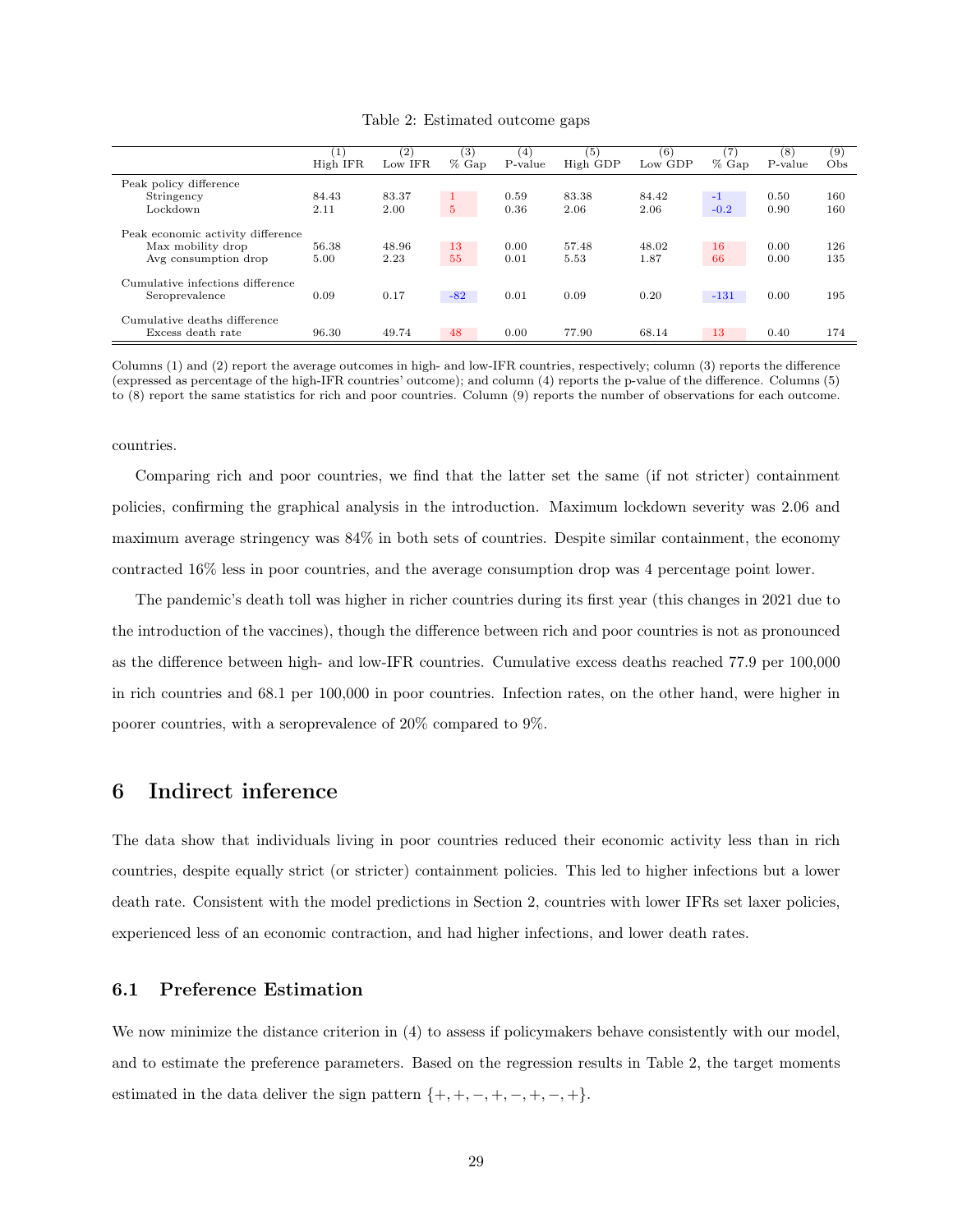Comparing this pattern to the seven patterns in Panel B of Figure 5, we see that it indeed equals one of the seven sign patterns the model can generate. Specifically, the model can generate the observed sign pattern for parameter combinations in region D. Thus, the criterion function is minimized for any parameter combination in D, and its minimum value is 0. Hence, we consider the model validated and estimate lower and upper bounds for  $\eta$  of 0.75 and 0.9 and for  $\bar{c}$  of \$50 and \$600.

Do these estimates imply that poor countries reacted too strongly to the pandemic because they put too high a value on life over livelihoods? If our results implied values of  $\eta$  or  $\bar{c}$  that were inconsistent with what we know from the existing literature, for example a VSL that is independent of income or a negative subsistence constraint, we would be inclined to question the wisdom of pandemic policy-making in lowincome countries. The range we estimate for the preferences suggests there is no reason to do so. On the contrary, the elasticity we estimate implies a VSL that increases strongly but less than proportionally with income. It also lies squarely in the range estimated in the academic literature and adopted by policymakers. For example, Viscusi and Masterman (2017) collect VSL estimates from contexts varying by income and estimate the cross-country income elasticity of the VSL to lie between 0.8 and 1.2. A review by the OECD (2012) recommends the use of an income elasticity of 0.8.

The estimated elasticity is also consistent with other observed policy choices. For example, the amounts governments and citizens spend to finance their health system relative to income suggest that poorer countries may put a relatively higher weight on lives over livelihoods than richer countries. In our sample, we find an income-elasticity of health expenditure of 0.85 among countries categorized as low- and lower-middleincome by the World Bank, while the elasticity in the whole sample is around 1.1. More detailed analyses – for example, Farag et al. (2012) – find elasticities lower than unity using either cross-section or time-series variation, which qualifies health expenditure as a non-luxury good.

Similarly, the existence of a subsistence level and thus an elasticity of substitution between consumption and leisure that is increasing in income, is widely accepted. Our finding of  $\bar{c} > $50$  per person per annum is consistent with this. If one wants to relate  $\bar{c}$  to an absolute poverty line below which consumption must not fall, then the upper bound of \$600 corresponds to about \$1.6 per day. Although subsistence levels and poverty lines are certainly not invariant across contexts, such a value seems well within the plausible range of a bare minimum consumption level, below which agents might be unwilling or even unable to trade off consumption to reduce COVID-19 exposure.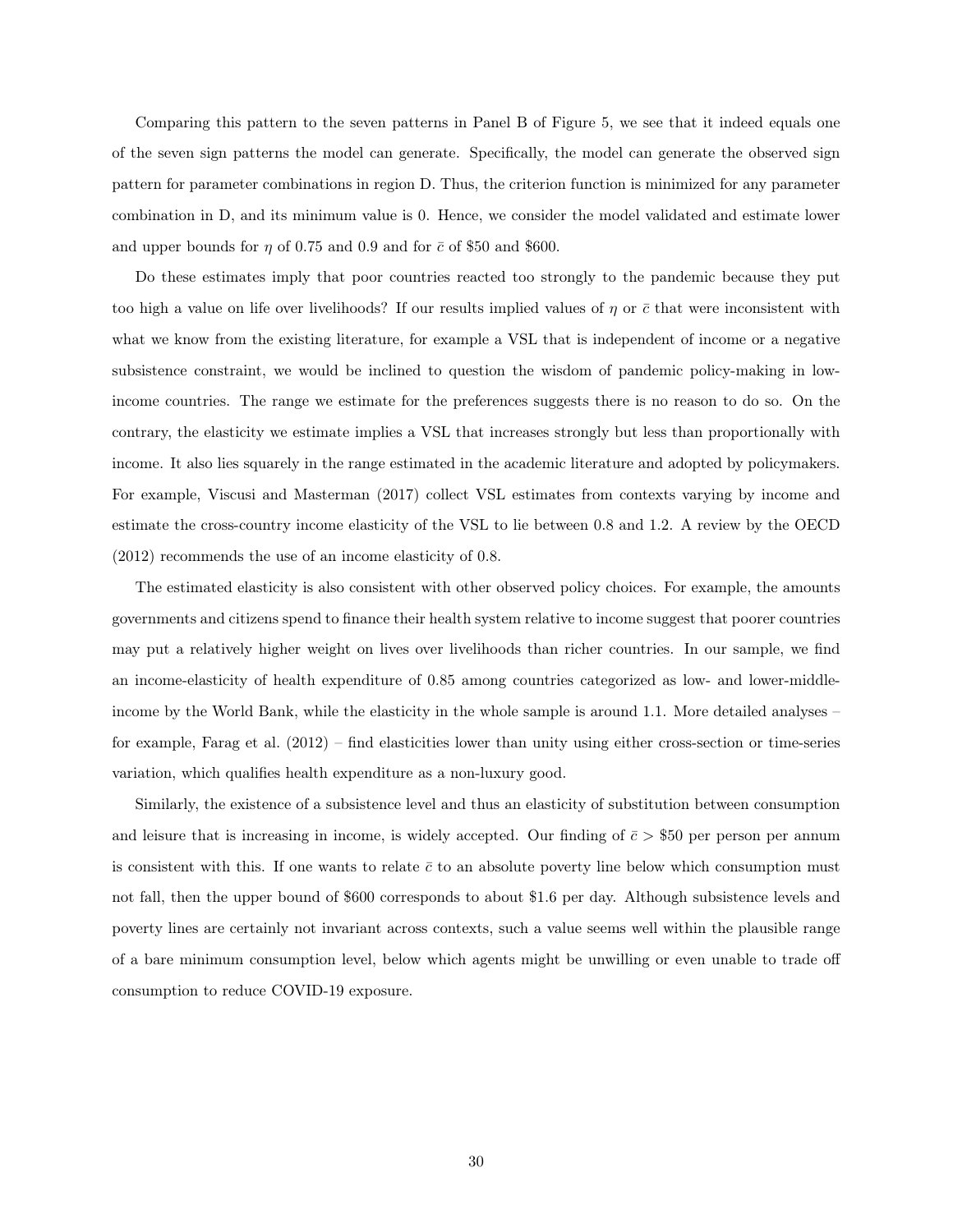

Figure 6: Alignment between rich-poor differences from model and data across outcomes

The figure shows ratios between rich and poor countries' modelled (blue) and observed (red) values for four outcomes over the first year of the pandemic. A value close to one implies that the values between rich and poor countries are approximately equal. A difference between blue and red bars implies that the ratios are different between modelled and observed data. 'Peak policy' refers to the peak containment rate in the model and the peak stringency index from Hale et al. (2021). 'Peak economic drop' refers to the reductions in hours worked in the model and the reduction in attendance of workplaces as measured by Google (2021). 'Average Seroprevalence' refers to cumulative infections in the model and estimates compiled in Arora et al. (2021). 'Cumulative deaths' refers to the same in the model and estimates compiled by Wang et al. (2022).

## 6.2 Comparing calibrated model and data

Having used the congruence of signs to validate the model and estimate the unknown preferences, we now examine how well the structurally estimated model matches the actual magnitudes of the differences in the core outcomes across rich and poor countries estimated in the data. Within the range of parameter values consistent with the sign of our empirical estimates, we focus here on plausible values of both the VSL elasticity and the subsistence constraint, namely  $\eta = 0.9$  and  $\bar{c} = $400$ , which yield magnitudes for policy stringency, the contraction in economic activity, and cumulative death rates that are close to what we observe in the data. For each of the four model-generated outcomes, we calculate the ratio between poor and rich countries' outcomes  $(\bar{Y}_{poor}/\bar{Y}_{rich})$  and compare each ratio to its data counterpart.

Figure 6 shows that the ratios are on the same side of unity for both model and data in all four cases. Moreover, the ratios line up closely also when looking at the magnitudes, with the exception of the infection data, where the actual ratio of infection rates in poor countries compared to rich countries is much higher than our model predicts. If anything, this discrepancy makes the policy response of low-income countries appear even more reasonable.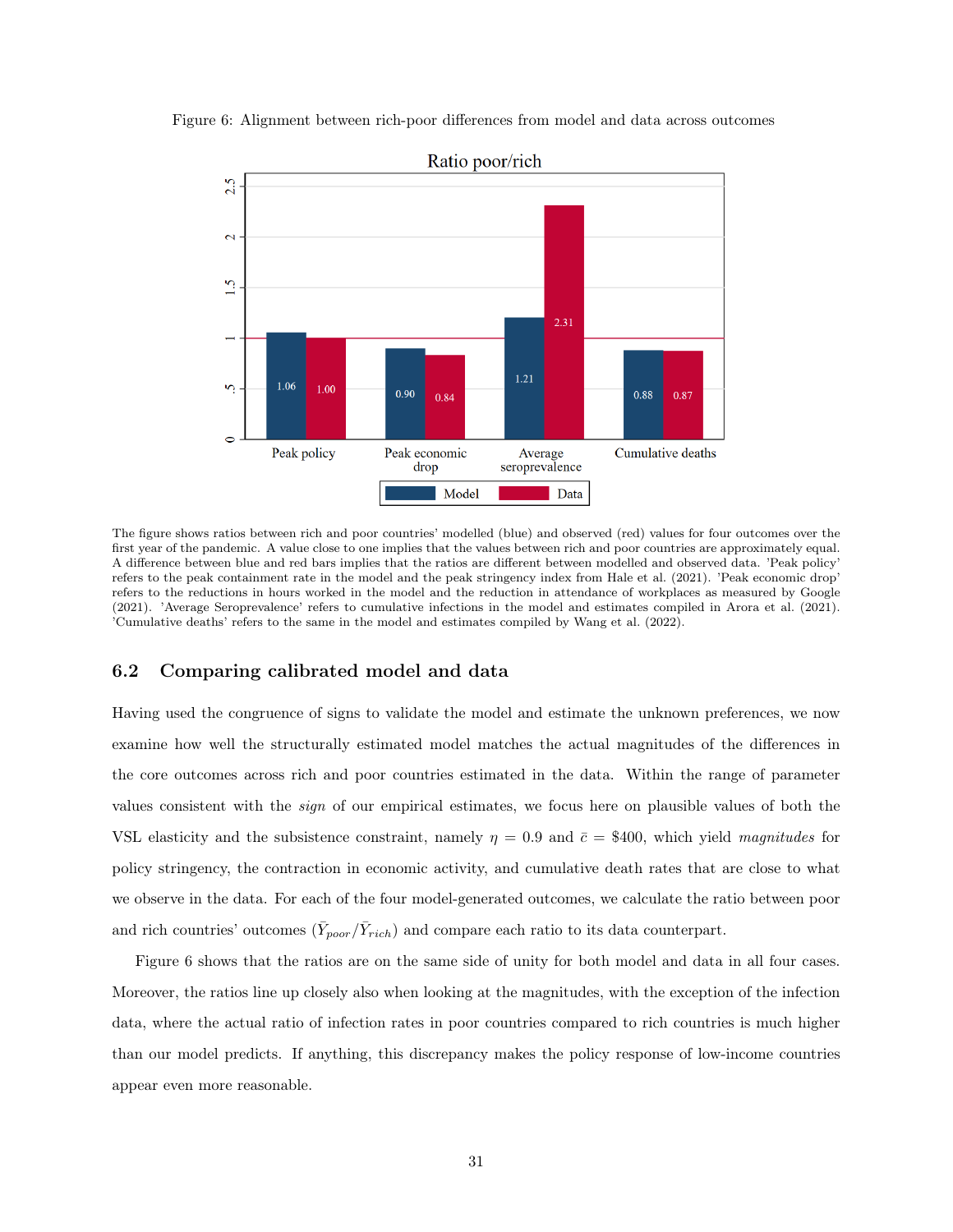Overall, the broad congruence between model predictions and data for rich and poor countries across these four outcomes makes us confident that even a relatively parsimonious model such as ours can be used to analyze pandemic policy-making.

## 7 Conclusion

In early 2020, many countries enacted strict containment policies, imposing economic pain to reduce the spread of disease. Especially during the first stages of the pandemic, the stringency of these policies was quite similar in rich and poor countries.

In this paper, we attempt to make sense of these policy choices from the point of view of national policymakers maximizing social welfare, defined as an aggregate of individual utilities. To do so we follow the emerging COVID-19 economics literature by embedding a standard compartmental model from epidemiology (with agents moving between four categories: susceptible, infected, recovered, or deceased) within a simple macroeconomic framework. On the economic side, agents make decisions about consumption and labor supply, each of which exposes them to an increased risk of infection and, hence, death, but fail to internalize the externality their choices have on others. Policymakers can tax consumption to discourage risk-taking and achieve the social optimum.

We focus on two ways that rich and poor countries differ which we hypothesize are salient for understanding their respective pandemic policy responses: their incomes, of course, and their infection fatality rate (IFR). With their younger populations, poorer countries faced lower IFRs, which in all versions of our model, point unambiguously toward laxer containment policies. We expand on earlier work to allow income to affect agents' and policymakers' choices in two ways. First, as explored in the large literature on the value of a statistical life, poorer countries may place a higher (or lower) monetary value on life in proportion to their income. This is mostly an empirical question: in our theoretical framework, a higher VSL as a share of per capita income points unambiguously toward stricter containment policies, tilting the trade-off between lives and livelihoods toward the former.

Second, we also allow for subsistence constraints, such that individuals below some consumption threshold become qualitatively less willing to forego consumption to reduce disease risk. As we show, the impact of subsistence constraints on optimal behavior and policy is more nuanced.

Empirically, we both validate the model and estimate underlying parameters using measures of policy severity (proxied by an index of stringency, aggregating various policy levers such as school closures, stayat-home orders, etc.), agents' economic behavior (proxied by Google's mobility index), COVID-19 infections from seroprevalence studies, and measures of excess mortality during the pandemic. We see that while poorer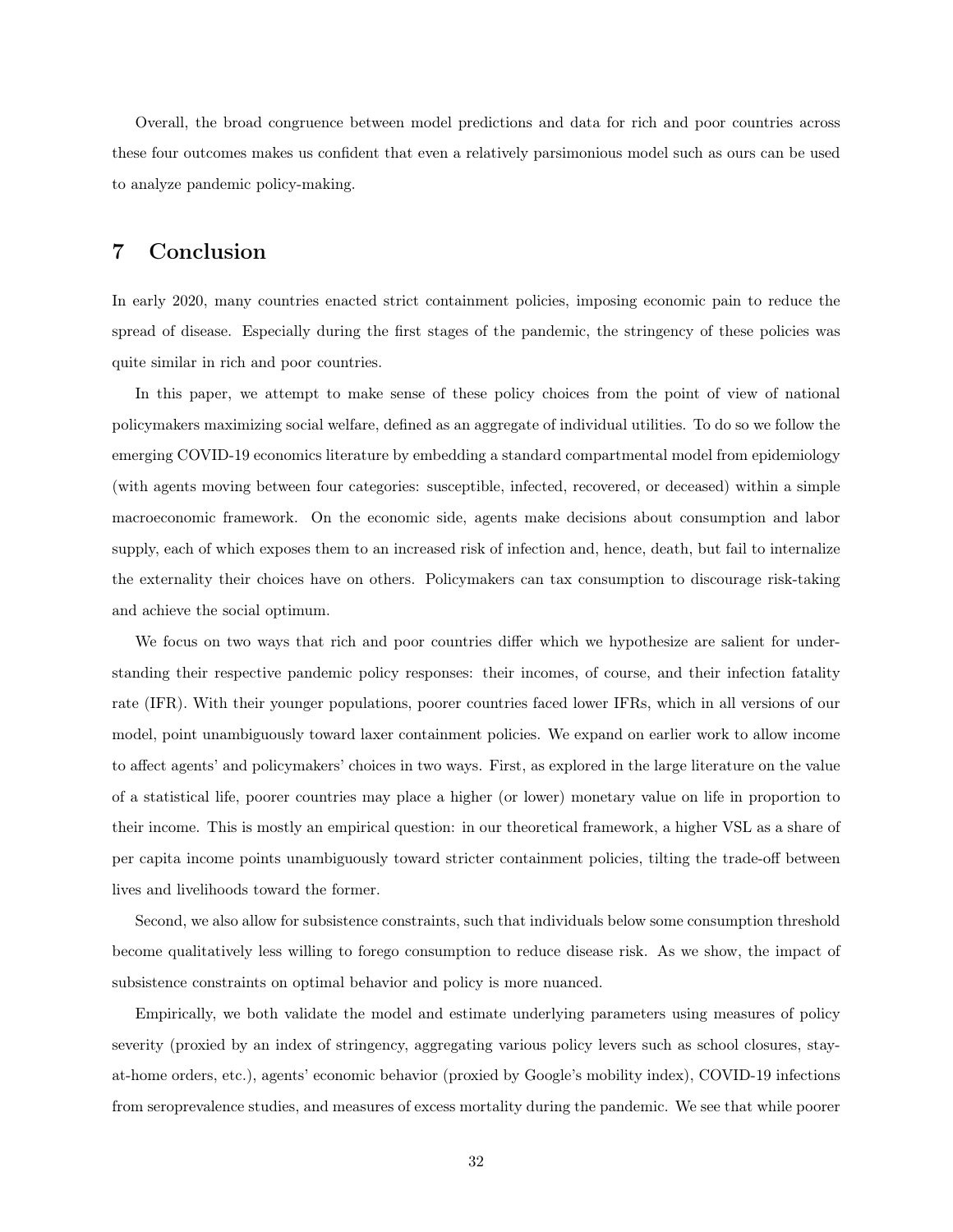countries enacted equal or stricter containment policies, they also witnessed less acute drops in economic activity. Dividing countries by their predicted infection fatality rate, we see (as the model unambiguously predicts) less strict policies and smaller drops in economic activity in countries with lower IFRs, as well as higher infection rates combined with lower mortality rates.

Calibrating the model for 125 countries and a grid of possible VSL and subsistence constraint parameters, we show that the observed empirical patterns are consistent with the model when two conditions hold: (a) the income-elasticity of the VSL is less than one, such that poorer countries have a proportionally higher value on life and (b) the subsistence constraint is strictly greater than zero. Both of these features appear consistent with empirical literature from various sources prior to the pandemic.

It is important to note that we are not in a position to make any claims about whether a given policy in a given country was or was not optimal from a welfare-maximizing perspective. Rather, we find that a model that balances economic and disease considerations with varying levels of the value of a statistical life and subsistence constraints appears consistent with the empirical data. Within such a model, we identify the forces that might push poorer countries toward relatively stricter policies, despite their lower infection fatality risk. In combination, these features can explain why a poor country might impose equally strict containment measures to a rich country, despite – and in fact, because – agents in the poorer context face subsistence constraints that make it harder for them to comply with containment policies.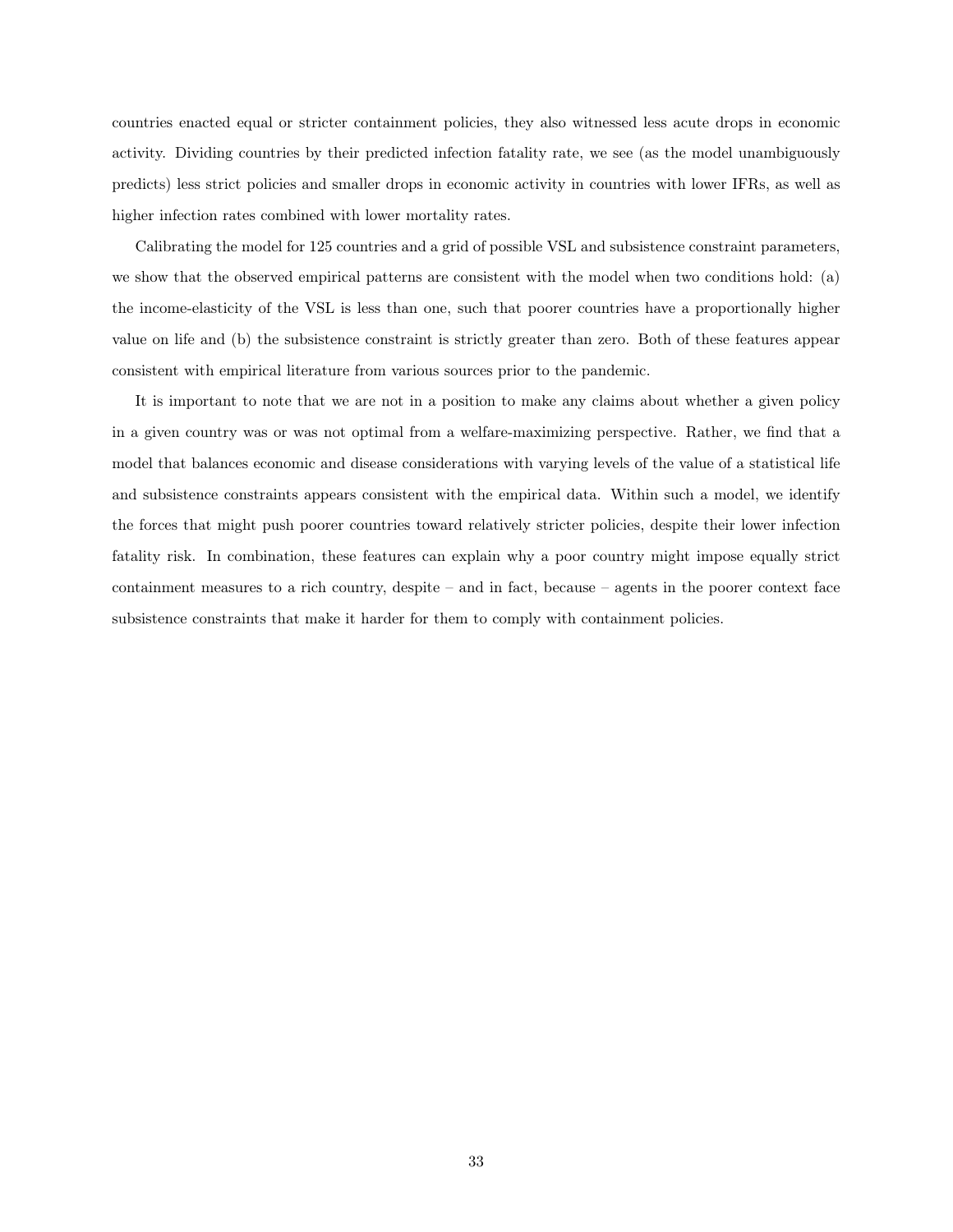## References

- Alon, T., Kim, M., Lagakos, D., VanVuren, M., 2020. How Should Policy Responses to the COVID-19 Pandemic Differ in the Developing World? NBER Working Paper 27273. doi:10.3386/w27273.
- Alvarez, F., Argente, D., Lippi, F., 2021. A simple planning problem for COVID-19 lock-down, testing, and tracing. American Economic Review: Insights 3, 367–82. doi:10.1257/aeri.20200201.
- Arora, R.K., Joseph, A., Van Wyk, J., Rocco, S., Atmaja, A., May, E., Yan, T., Bobrovitz, N., Chevrier, J., Cheng, M.P., et al., 2021. Serotracker: a global sars-cov-2 seroprevalence dashboard. The Lancet Infectious Diseases 21, e75–e76.
- Barnett-Howell, Z., Watson, O.J., Mobarak, A.M., 2021. The benefits and costs of social distancing in high- and low-income countries. Transactions of The Royal Society of Tropical Medicine and Hygiene doi:10.1093/trstmh/traa140.
- Boppart, T., Krusell, P., 2020. Labor supply in the past, present, and future: a balanced-growth perspective. Journal of Political Economy 128, 118–157.
- Chetty, R., Friedman, J., Hendren, N., Stepner, M., Team, T.O.I., 2020. The Economic Impacts of COVID-19: Evidence from a New Public Database Built Using Private Sector Data.
- Chudik, A., Pesaran, M.H., Rebucci, A., 2021. COVID-19 Time-varying Reproduction Numbers Worldwide: An Empirical Analysis of Mandatory and Voluntary Social Distancing. Globalization Institute Working Paper 407. doi:https://doi.org/10.24149/gwp407.
- Desai, S., Pramanik, S., 2020. Virus fear and logistical challenges curtailing economic activity in Delhi-NCR, new survey shows. livemint URL: bit.ly/livemint-dcvts.
- Eichenbaum, M.S., Rebelo, S., Trabandt, M., 2021. The Macroeconomics of Epidemics. The Review of Financial Studies 34, 5149–5187. doi:10.1093/rfs/hhab040.
- Eichenbaum, M.S., Rebelo, S., Trabandt, M., 2022. Inequality in Life and Death. IMF Economic Review 70. doi:https://doi.org/10.1057/s41308-021-00147-3.
- Farag, M., NandaKumar, A.K., Wallack, S., Hodgkin, D., Gaumer, G., Erbil, C., 2012. The income elasticity of health care spending in developing and developed countries. International Journal of Health Care Finance and Economics 12, 145–162. doi:10.1007/s10754-012-9108-z.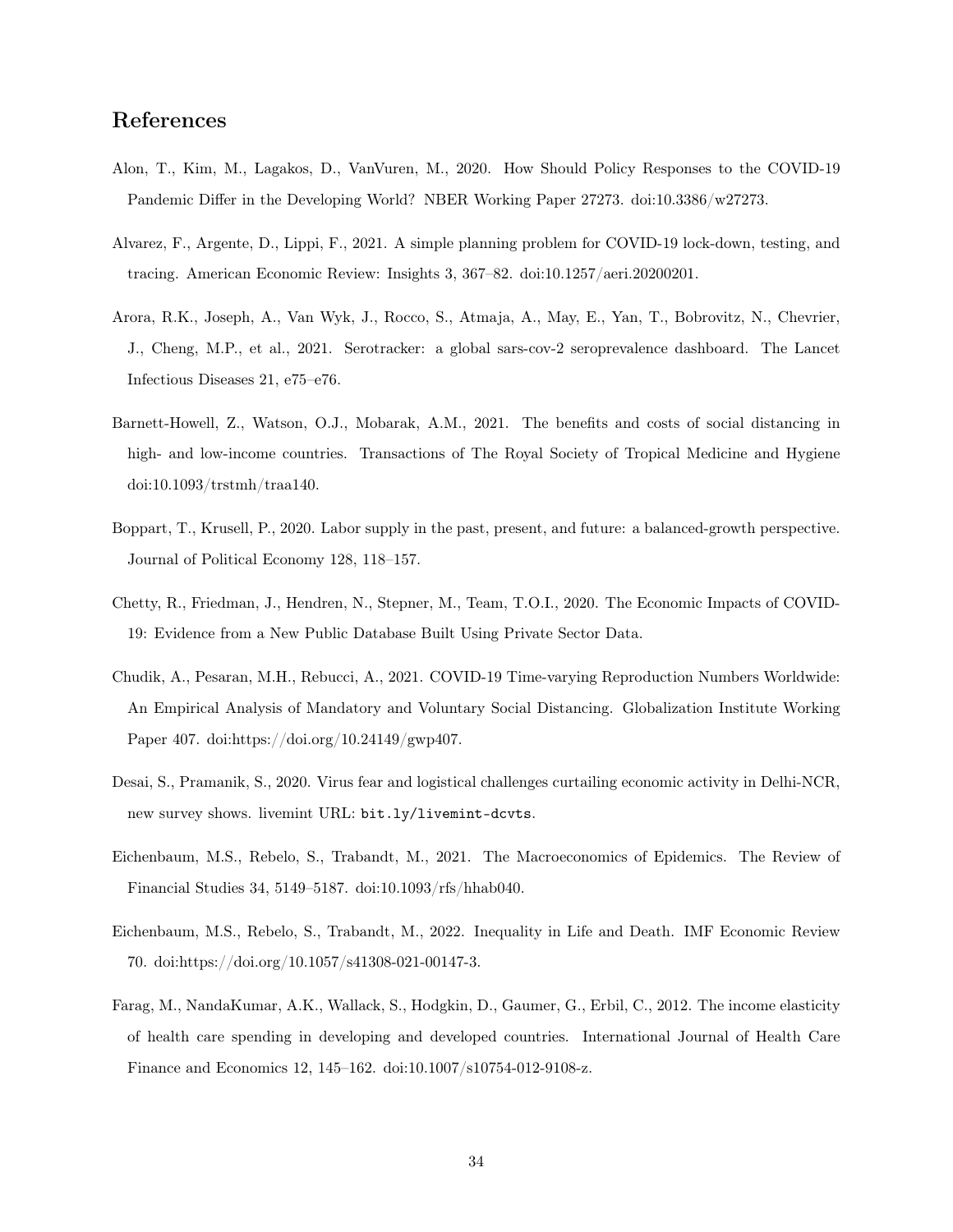- Farboodi, M., Jarosch, G., Shimer, R., 2021. Internal and external effects of social distancing in a pandemic. Journal of Economic Theory 196. doi:10.1016/j.jet.2021.105293.
- Fuchs-Schuendeln, N., Lagakos, D., Bick, A., 2018. How do hours worked vary with income? Cross-country evidence and implications. American Economic Review 108. doi:10.1257/aer.20151720.
- Garibaldi, P., Moen, E., Pissarides, C., 2020. Modelling contacts and transitions in the SIR epidemics model. CEPR Covid Economics 5.
- Ghisolfi, S., Almås, I., Sandefur, J., von Carnap, T., Bold, T., 2020. Calculating regional differences in COVID-19 fatality rates. BMJ Global Health 5. doi:10.1136/bmjgh-2020-003094.
- Glover, A., Heathcote, J., Krueger, D., Ríos-Rull, J.V., 2020. Health versus Wealth: On the Distributional Effects of Controlling a Pandemic. CEPR Covid Economics 6.
- Google, 2021. Google COVID-19 Community Mobility Reports. URL: https://www.google.com/covid19/mobility/.
- Gouriéroux, C., Monfort, A., 1997. Simulation-based Econometric Methods. doi:10.1093/0198774753.001.0001.
- Hale, T., Angrist, N., Goldszmidt, R., Kira, B., Petherick, A., Phillips, T., Webster, S., Cameron-Blake, E., Hallas, L., Majumdar, S., Tatlow, H., 2021. A global panel database of pandemic policies (Oxford COVID-19 Government Response Tracker). Nature Human Behaviour 5, 529–538. doi:10.1038/s41562- 021-01079-8.
- Hausmann, R., Schetter, U., 2022. Horrible trade-offs in a pandemic: Poverty, fiscal space, policy, and welfare. World Development 153. doi:https://doi.org/10.1016/j.worlddev.2022.105819.
- IGM Forum, 2020. Policy for the COVID-19 Crisis. URL: http://www.igmchicago.org/surveys/policy-for-the-covid-19-crisis/.
- Kim, M., Alon, T., Lagakos, D., VanVuren, M., 2021. Macroeconomic Effects of COVID-19 Across the World Income Distribution. Working Paper .
- King, R.G., Plosser, C.I., Rebelo, S.T., 1988. Production, growth and business cycles: I. The basic neoclassical model. Journal of Monetary Economics 21, 195–232.
- Krueger, D., Uhlig, H., Xie, T., 2020. Macroeconomic dynamics and reallocation in an epidemic. CEPR Covid Economics 5.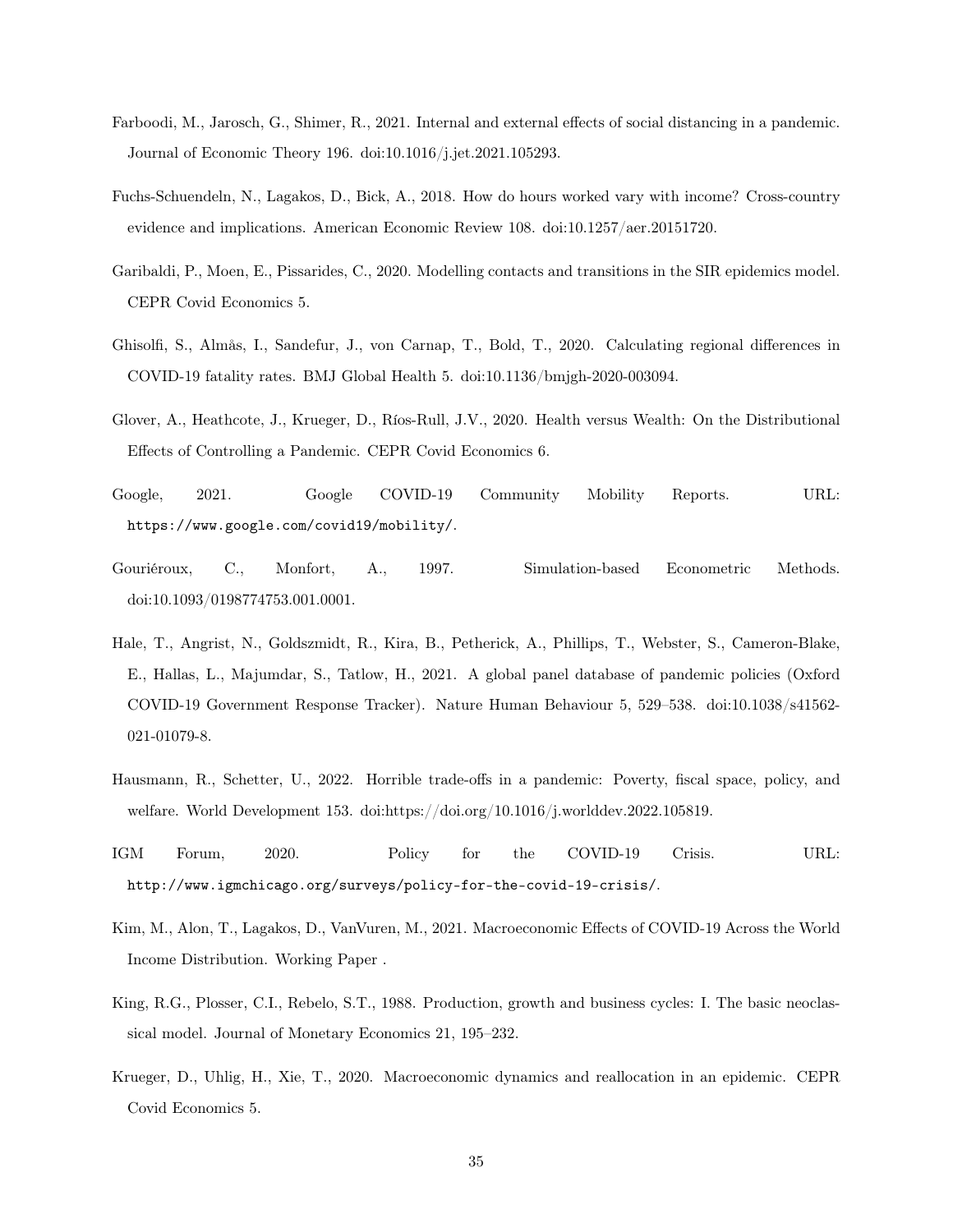- Liu, Y., Gayle, A.A., Wilder-Smith, A., Rocklöv, J., 2020. The reproductive number of COVID-19 is higher compared to SARS coronavirus. Journal of Travel Medicine 27, 1–4. doi:10.1093/jtm/taaa021.
- Miguel, E., Mobarak, A.M., 2021. The economics of the Covid-19 pandemic in developing countries. NBER Working Paper 29339.
- Moll, B., 2020. Lockdowns in SIR Models. URL: https://benjaminmoll.com/wp-content/uploads/2020/05/SIR\_notes.pdf.
- OECD, 2012. Mortality Risk Valuation in Environment, Health and Transport Policies. OECD Publishing.
- Ohanian, L., Raffo, A., Rogerson, R., 2008. Long-term changes in labor supply and taxes: Evidence from OECD countries, 1956–2004. Journal of Monetary Economics 55, 1353–1362.
- Ravallion, M., 2020. Pandemic Policies in Poor Places. CGD Note URL: https://www.cgdev.org/sites/default/files/pandemics-in-poor-places.pdf.
- Ray, D., Subramanian, S., 2020. India's Lockdown : An Interim Report. Indian Economic Review 55. doi:10.1007/s41775-020-00094-2.
- Ray, D., Subramanian, S., Vandewalle, L., 2020. India's Lockdown. CEPR Policy Insight .
- Smith, T., 2008. Indirect Inference, in: The New Palgrave Dictionary of Economics. 2 ed.
- The Economist, 2022. The pandemic's true death toll. URL: https://www.economist.com/graphic-detail/coronavirus-excess-deaths-estimates.
- Toxvaerd, F., 2020. Equilibrium social distancing. CEPR Covid Economics 15.
- Viscusi, W., Masterman, C.J., 2017. Income Elasticities and Global Values of a Statistical Life. Journal of Benefit-Cost Analysis 8, 226–250. doi:10.1017/bca.2017.12.
- Wang, H., Paulson, K.R., Pease, S.A., Watson, S., Comfort, H., Zheng, P., Aravkin, A.Y., Bisignano, C., Barber, R.M., Alam, T., Fuller, J.E., May, E.A., Jones, D.P., Frisch, M.E., Abbafati, C., Adolph, C., Allorant, A., Amlag, J.O., Bang-Jensen, B., Bertolacci, G.J., Bloom, S.S., Carter, A., Castro, E., Chakrabarti, S., Chattopadhyay, J., Cogen, R.M., Collins, J.K., Cooperrider, K., Dai, X., Dangel, W.J., Daoud, F., Dapper, C., Deen, A., Duncan, B.B., Erickson, M., Ewald, S.B., Fedosseeva, T., Ferrari, A.J., Frostad, J.J., Fullman, N., Gallagher, J., Gamkrelidze, A., Guo, G., He, J., Helak, M., Henry, N.J., Hulland, E.N., Huntley, B.M., Kereselidze, M., Lazzar-Atwood, A., LeGrand, K.E., Lindstrom, A., Linebarger, E., Lotufo, P.A., Lozano, R., Magistro, B., Malta, D.C., Månsson, J., Mantilla Herrera, A.M., Marinho, F., Mirkuzie, A.H., Misganaw, A.T., Monasta, L., Naik, P., Nomura, S., O'Brien, E.G., O'Halloran, J.K.,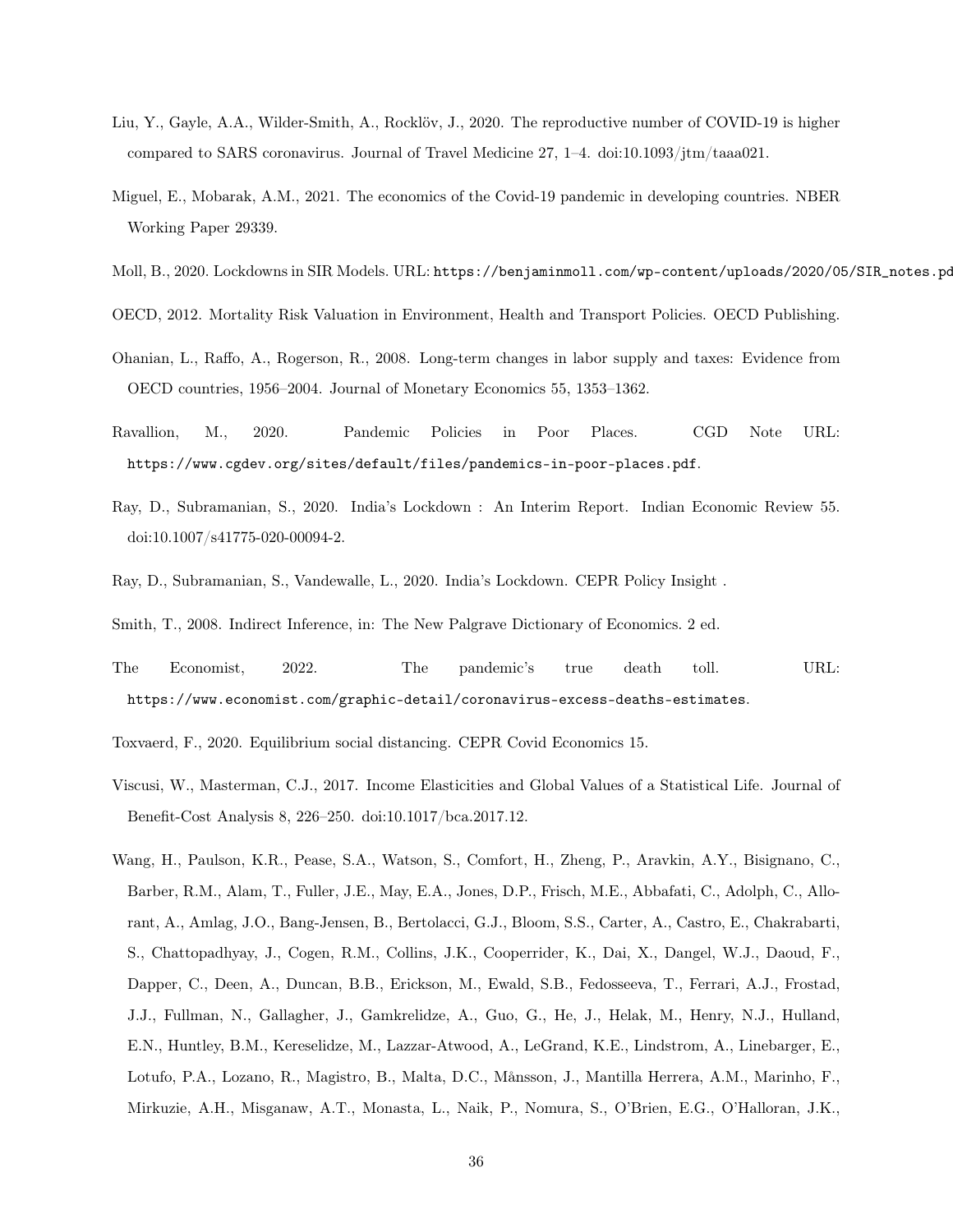Olana, L.T., Ostroff, S.M., Penberthy, L., Reiner Jr, R.C., Reinke, G., Ribeiro, A.L.P., Santomauro, D.F., Schmidt, M.I., Shaw, D.H., Sheena, B.S., Sholokhov, A., Skhvitaridze, N., Sorensen, R.J.D., Spurlock, E.E., Syailendrawati, R., Topor-Madry, R., Troeger, C.E., Walcott, R., Walker, A., Wiysonge, C.S., Worku, N.A., Zigler, B., Pigott, D.M., Naghavi, M., Mokdad, A.H., Lim, S.S., Hay, S.I., Gakidou, E., Murray, C.J.L., 2022. Estimating excess mortality due to the COVID-19 pandemic: a systematic analysis of COVID-19-related mortality, 2020-21. The Lancet 399, 1513–1536. doi:10.1016/s0140-6736(21)02796-3.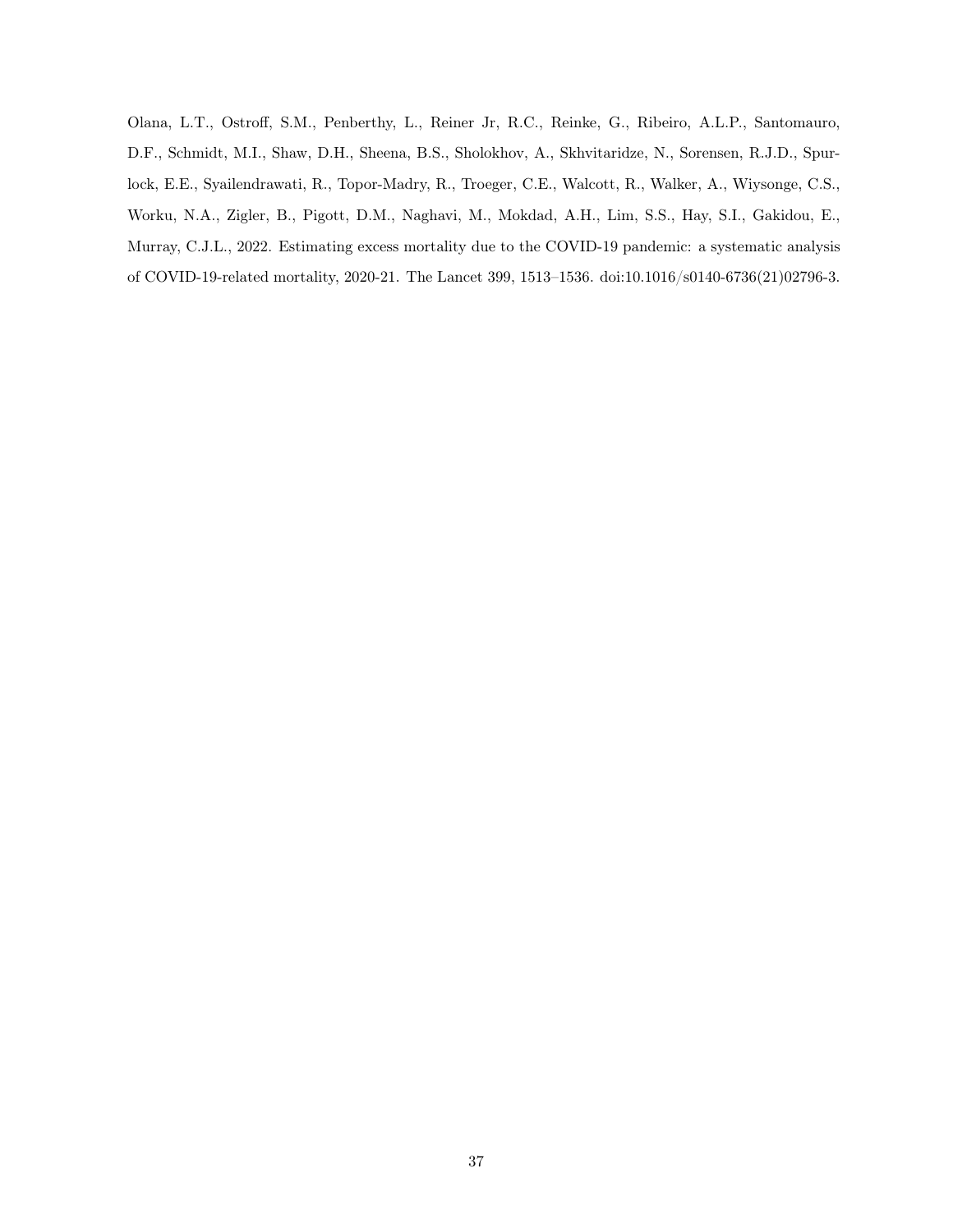# A Appendix

#### Table A1: Countries included in analyses

The table indicates whether data for a given country on a specific indicator is available and, as indicated in the rightmost column, included in our analysis. 'Stringency' refers to data on containment measures compiled by (Hale et al., 2021). 'Mobility' refers to data on workplace attendance from Google (2021). 'Income' refers to GDP/capita measures from the World Bank World Development Indicators. 'Seroprevalence' refers to the SeroTracker dataset compiled by Arora et al. (2021). 'Deaths' refer to the excess mortality estimates compiled for 191 countries by Wang et al. (2022)

|                      | Stringency  | Mobility    | Income | Seroprevalence | Deaths      | Model       |                        | Stringency | Mobility    | Income | Seroprevalence | Deaths      | Model |
|----------------------|-------------|-------------|--------|----------------|-------------|-------------|------------------------|------------|-------------|--------|----------------|-------------|-------|
| Country              |             |             |        |                |             |             | Country                |            |             |        |                |             |       |
| Afghanistan          | $\bar{X}$   | X           |        |                | $\mathbf X$ | X           | Cameroon               | X          | $\mathbf X$ | X      |                | X           | X     |
| Albania              | X           |             | Х      |                | X           |             | Canada                 | X          | X           | Х      | X              | X           | X     |
| Algeria              | Х           |             | Х      |                | X           |             | Central African Rep.   | Х          |             | Х      |                | $\mathbf X$ |       |
| Angola               | X           | X           | X      |                | X           | X           | Chad                   | X          |             | X      |                | X           |       |
| Antigua & Barbuda    |             | X           |        |                | $\mathbf X$ |             | Chile                  | X          | X           | Х      |                | X           | X     |
| Argentina            | Χ           | X           | X      |                | X           | X           | China                  | X          |             | Х      | X              | X           |       |
| Armenia              |             |             | X      |                | X           |             | Colombia               | Х          | X           | Х      | X              | X           | X     |
| Australia            | X           | X           | X      | X              | X           | X           | Comoros                |            |             | X      |                | X           |       |
| Austria              | X           | X           | Х      | X              | X           | X           | Congo Rep.             | X          |             | Х      | X              | X           |       |
| Azerbaijan           | Χ           |             |        |                | X           |             | $\rm Costa$ $\rm Rica$ | Х          | X           | Х      |                | $\bar{X}$   | X     |
| Bahrain              | X           | $\mathbf X$ |        |                | X           | $\mathbf X$ | Cote d'Ivoire          | X          | X           |        |                | X           | X     |
| Bangladesh           | X           | X           | X      |                | X           | X           | Croatia                | X          | X           | Х      |                | X           | X     |
| Barbados             | X           | X           |        |                | X           | X           | Cuba                   | X          |             | Х      |                | X           |       |
| Belarus              | Х           | X           | X      |                | X           | X           | Cyprus                 | Х          |             | Х      |                | X           | X     |
| Belgium              | X           | X           | X      | X              | X           | X           | Czech Rep.             | X          | X           | Х      |                | X           | X     |
| Belize               | X           | X           | X      |                | X           | X           | Congo DRC              | X          |             | Х      |                | X           |       |
| Benin                | Х           | X           | Х      |                | $\mathbf X$ | X           | Denmark                | Х          | Х           | Х      | Х              | X           | Χ     |
| Bhutan               | $\mathbf X$ |             | Х      |                | X           |             | Dominican Rep.         | X          | X           | X      | X              | X           | X     |
| Bolivia              | X           | X           | X      |                | X           | X           | Ecuador                | X          | X           | X      | X              | X           | X     |
| Bosnia & Herzegovina | Х           | X           | X      |                | X           | X           | Egypt                  | X          | X           | Х      |                | X           | X     |
| Botswana             | X           | X           | X      |                | X           | X           | El Salvador            | X          | X           | Х      |                | X           | X     |
| <b>Brazil</b>        | X           | X           | X      | X              | X           | X           | Equatorial Guinea      |            |             | Х      |                | X           |       |
| <b>Brunei</b>        | X           |             | X      |                | X           |             | Estonia                | X          | X           | X      | X              | X           | X     |
| Bulgaria             | X           | X           | X      |                | $\mathbf X$ | X           | Eswatini               | X          |             | X      |                | X           |       |
| Burkina Faso         | X           | X           |        |                | X           | X           | Ethiopia               | X          |             | X      | X              | X           |       |
| Cabo Verde           | Х           | X           | X      |                | X           | X           | Fiji                   | Х          | X           |        |                | X           | X     |
| Cambodia             | X           | X           | X      |                | X           | X           | Finland                | X          | X           | X      |                | X           | X     |

Continued on next page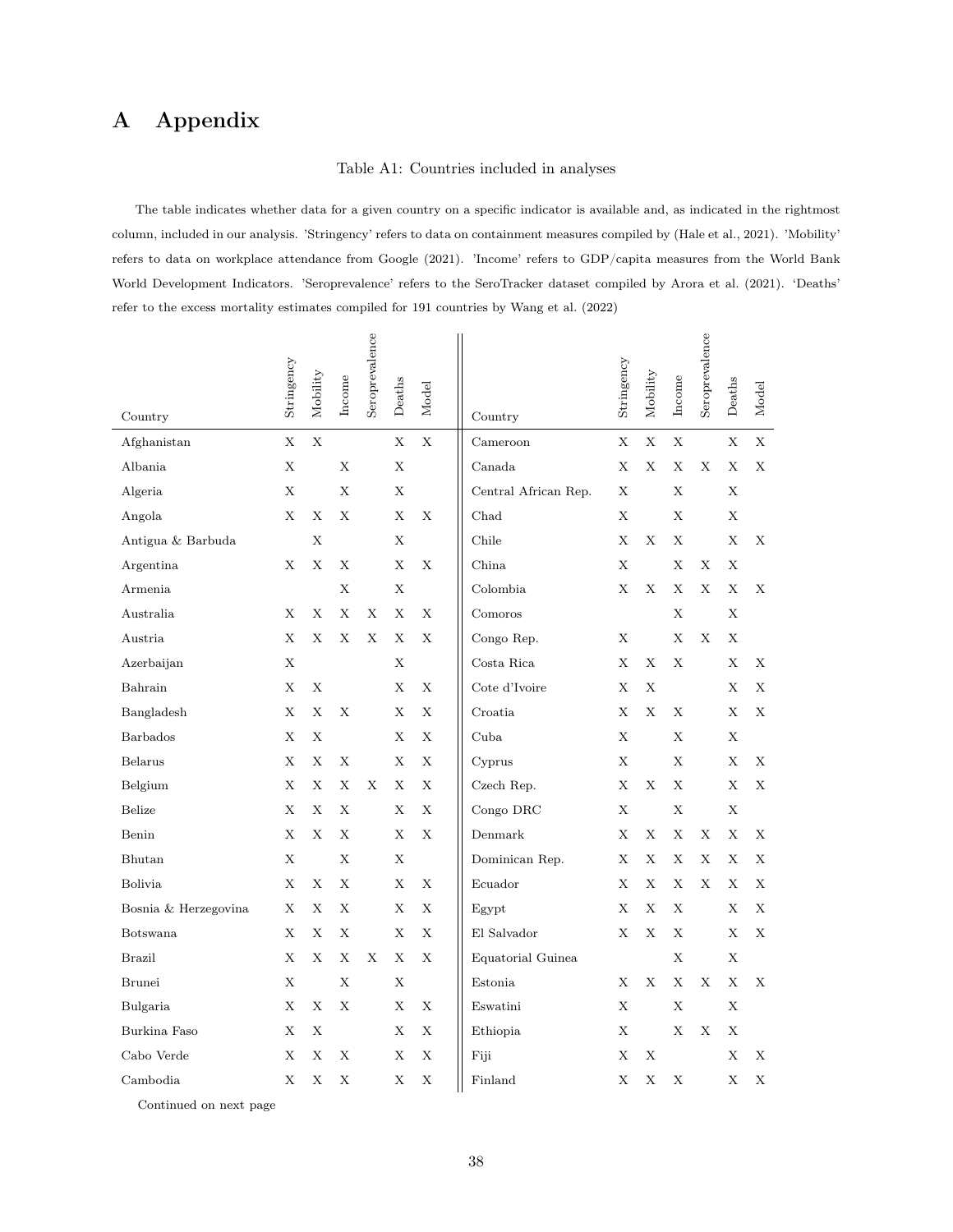## Table A1, continued

| Country                     | Stringency  | Mobility    | $In \mbox{come}$ | Seroprevalence | Deaths      | Model       | Country          | Stringency  | Mobility    | Income      | Seroprevalence | Deaths      | Model       |
|-----------------------------|-------------|-------------|------------------|----------------|-------------|-------------|------------------|-------------|-------------|-------------|----------------|-------------|-------------|
| France                      | $\mathbf X$ | X           | $\mathbf X$      | $\mathbf X$    | $\mathbf X$ | $\mathbf X$ | Liberia          | $\mathbf X$ |             |             |                | $\mathbf X$ |             |
| Gabon                       | Х           | X           | Χ                |                | X           | $\mathbf X$ | Lithuania        | Х           | Х           | Х           |                | X           | Χ           |
| Georgia                     | Х           | Х           | Χ                | Х              | Х           | X           | Luxembourg       | X           | Х           | Х           | Χ              | Х           | X           |
| Germany                     | Х           | Х           | Χ                | Х              | Χ           | $\mathbf X$ | Macedonia        |             | $\mathbf X$ | Χ           |                | $\mathbf X$ |             |
| Ghana                       | Х           | Х           | Χ                |                | Χ           | X           | Madagascar       | Х           |             | Χ           |                | X           |             |
| Greece                      | Х           | Х           | Χ                |                | X           | $\mathbf X$ | Malawi           | Х           |             |             |                | $\mathbf X$ |             |
| Grenada                     |             |             |                  |                | Χ           |             | Malaysia         | Х           | Χ           | Χ           |                | Х           | Χ           |
| Guam                        | Χ           |             | Χ                |                | X           |             | Maldives         |             |             | $\mathbf X$ |                | $\mathbf X$ |             |
| Guatemala                   | X           | Х           | Χ                |                | Χ           | $\mathbf X$ | Mali             | Х           | Х           | Χ           |                | X           | X           |
| Guinea                      | Χ           |             | Χ                |                | X           |             | Malta            | Х           | $\mathbf X$ |             |                | X           | Χ           |
| Guinea Bissau               |             | X           | Χ                |                | Χ           |             | Mauritania       | Х           |             | Χ           |                | Χ           |             |
| Guyana                      | Χ           |             |                  |                | $\mathbf X$ |             | Mauritius        | Х           | Х           | Х           |                | $\mathbf X$ | Χ           |
| Haiti                       | Х           | X           | Χ                |                | Χ           | X           | Mexico           | X           | Х           | Χ           | Χ              | X           | X           |
| Honduras                    | Х           | Х           | Χ                |                | X           | $\mathbf X$ | Micronesia       |             |             |             |                | X           |             |
| Hungary                     | Χ           | Х           | Χ                | Х              | Χ           | X           | Moldova          | X           | Х           | Х           |                | X           | X           |
| Iceland                     | Х           |             | Χ                | Х              | X           | X           | Mongolia         | Х           | Х           | Χ           |                | Χ           | $\mathbf X$ |
| India                       | X           | Х           | Χ                | Х              | Х           | X           | Montenegro       |             |             | $\mathbf X$ |                | X           |             |
| Indonesia                   | Х           | Х           | Χ                |                | X           | $\mathbf X$ | Morocco          | X           | Х           | Х           |                | Х           | Χ           |
| Iran                        | Х           |             | X                | Х              | $\mathbf X$ | X           | Mozambique       | Х           | Х           | Х           |                | Х           | X           |
| Iraq                        | Х           | Х           |                  |                | X           | $\mathbf X$ | Myanmar          | Х           | Х           |             |                | Х           | Χ           |
| Ireland                     | X           | Х           | X                | X              | X           | X           | Namibia          | X           | X           | Х           |                | Χ           | X           |
| Israel                      | Х           | Х           | Χ                | Х              | Х           | $\mathbf X$ | Nepal            | Х           | Х           | Х           |                | Х           | Х           |
| Italy                       | Х           | Х           | Χ                | Х              | Χ           | Х           | Netherlands      | X           | X           | Х           | X              | Х           | Χ           |
| Jamaica                     | Х           | Х           | Χ                |                | Х           | $\mathbf X$ | NewZealand       | Х           | Х           | Х           |                | Х           | Х           |
| ${\rm Japan}$               | X           | $\mathbf X$ | $\mathbf X$      | X              | $\mathbf X$ | $\mathbf X$ | Nicaragua        | $\mathbf X$ | $\mathbf X$ | $\mathbf X$ |                | $\mathbf X$ | $\mathbf X$ |
| Jordan                      | X           | X           | X                |                | X           | X           | Niger            | Х           | X           | Χ           |                | X           | Х           |
| $\operatorname{Kazakhstan}$ | X           | X           | $\mathbf X$      |                | $\mathbf X$ | $\mathbf X$ | Nigeria          | X           | $\mathbf X$ | $\mathbf X$ | X              | X           | X           |
| Kenya                       | X           | X           | X                | Х              | X           | $\mathbf X$ | Norway           | X           | X           | X           |                | X           | X           |
| Kiribati                    | X           |             |                  |                | $\mathbf X$ |             | Oman             | X           | $\mathbf X$ | X           |                | X           | X           |
| Kuwait                      | X           | X           |                  |                | X           | X           | Pakistan         | X           | X           | X           | X              | X           | X           |
| Kyrgyz Rep.                 | X           | X           | X                |                | X           | $\mathbf X$ | Panama           | X           | X           |             | X              | X           | X           |
| Lao PDR                     | X           | X           |                  |                | $\mathbf X$ |             | Papua New Guinea | X           | $\mathbf X$ |             |                | X           | X           |
| Latvia                      | X           | X           | X                |                | X           | $\mathbf X$ | Paraguay         | Х           | X           | X           |                | X           | X           |
| Lebanon                     | Х           | X           | X                |                | X           | $\mathbf X$ | Peru             | Х           | X           | X           | X              | X           | X           |
| Lesotho                     | $\mathbf X$ |             |                  |                | $\mathbf X$ |             | Philippines      | X           | $\mathbf X$ | $\mathbf X$ |                | X           | $\mathbf X$ |

Continued on next page